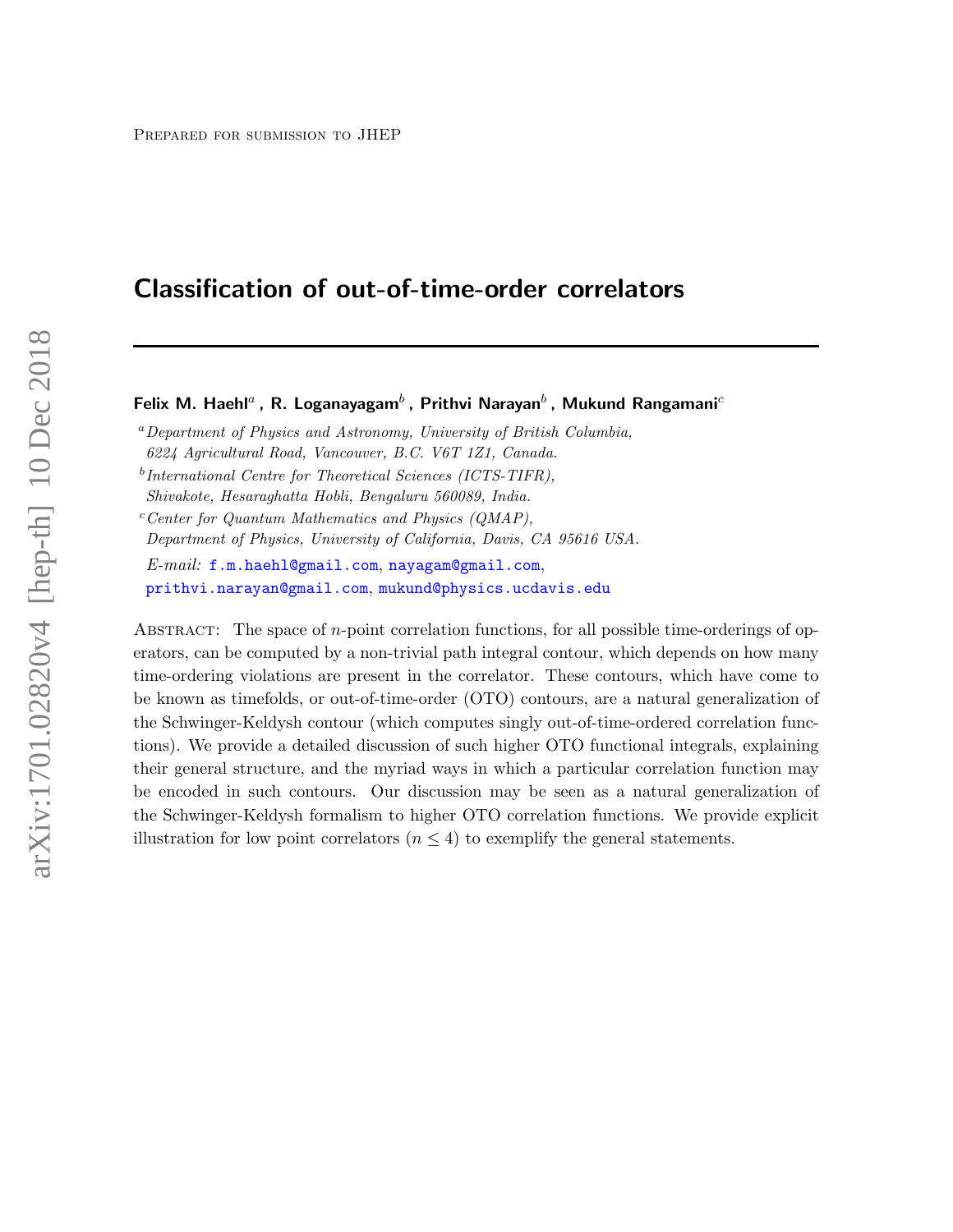# Contents

| 1              | Introduction                                                | $\mathbf{1}$            |
|----------------|-------------------------------------------------------------|-------------------------|
| $\bf{2}$       | The k-OTO timefold path integral                            | $\overline{\mathbf{4}}$ |
|                | The $k$ -OTO generating function<br>2.1                     | $\overline{5}$          |
|                | Classes of OTO observables<br>2.2                           | $\boldsymbol{6}$        |
|                | Summary of results<br>2.3                                   | 8                       |
|                | 2.4<br>$k$ -OTO contour nomenclature                        | 12                      |
| $\bf{3}$       | Reducing nested correlators                                 | 14                      |
|                | Proper and improper sJacobi identities<br>3.1               | 15                      |
|                | 3.2<br>The master proper sJacobi identity                   | 16                      |
| 4              | $k$ -OTO Keldysh rules                                      | 19                      |
|                | Preliminaries: Keldysh basis and notation<br>4.1            | 19                      |
|                | 4.2<br>$k$ -OTO correlation functions                       | 21                      |
|                | 4.3<br>Exemplifying Keldysh rules                           | 22                      |
|                | 4.4<br>Simplifying Keldysh basis correlators                | 24                      |
| 5              | LR correlators and the Wightman basis                       | 25                      |
|                | Canonical representation of time-ordering correlator<br>5.1 | 27                      |
|                | 5.2<br>Time ordering correlators from proper $q$ -OTO       | 28                      |
|                | $k$ -OTOs and degeneracy factor<br>5.3                      | 30                      |
| 6              | Low-point functions exemplified                             | 38                      |
|                | Two-point functions<br>6.1                                  | 38                      |
|                | 6.2<br>Three-point functions                                | 40                      |
|                | Four-point functions<br>6.3                                 | 42                      |
|                | 6.3.1<br>Chaos correlator                                   | 44                      |
| $\overline{7}$ | Applications to simple systems                              | 45                      |
|                | Example: Quantum harmonic oscillator<br>7.1                 | 45                      |
|                | 7.2<br>Scalar Field Theory                                  | 46                      |
| 8              | <b>Discussion</b>                                           | 48                      |
|                | A Derivation of the k-OTO Keldysh rules                     | 50                      |
|                | B Recurrence relations for degeneracy factor                | 52                      |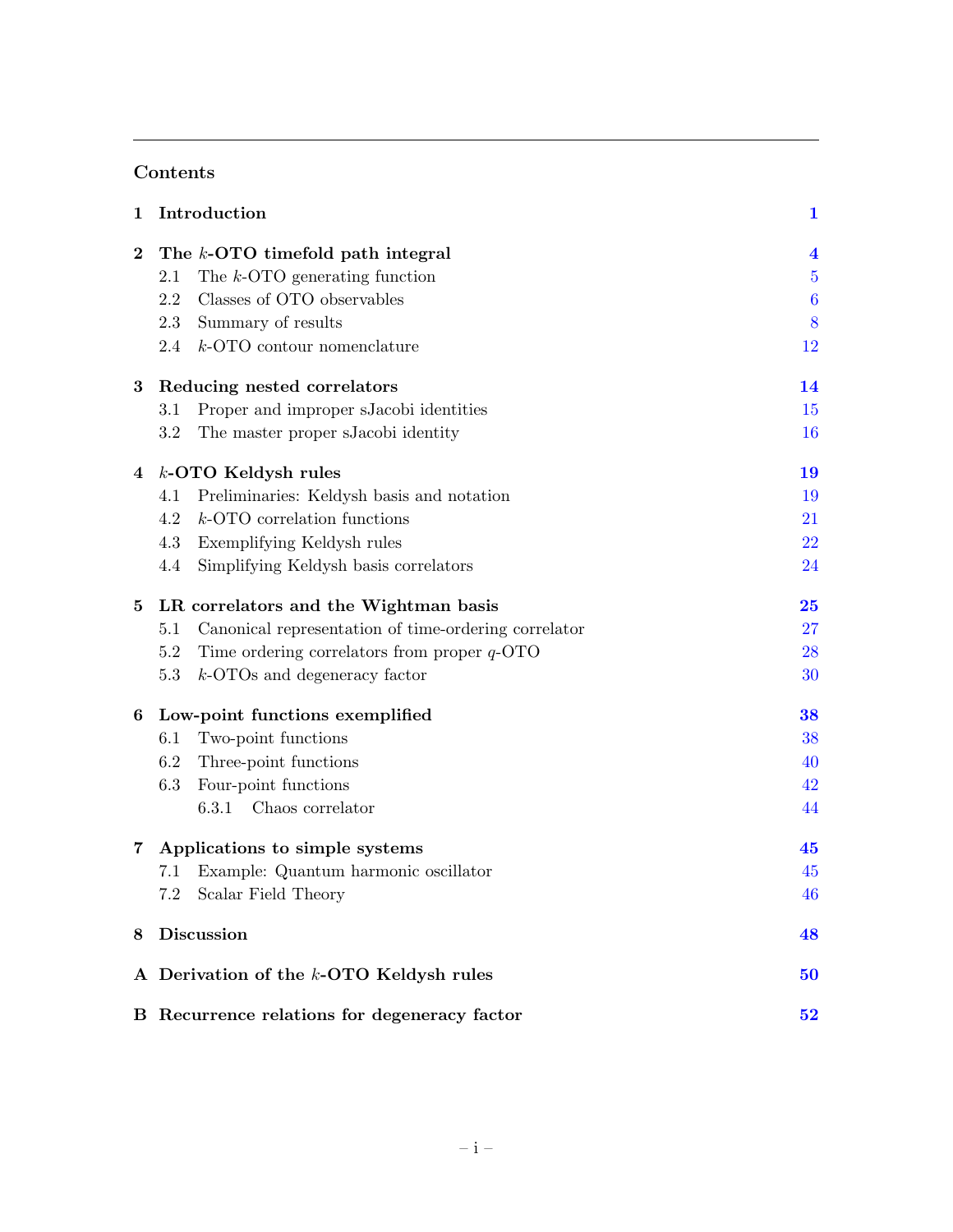| C Mathematical details | 53 |
|------------------------|----|
| C.1 Proof of Lemma     | 53 |
| C.2 Proof of Theorem 1 | 54 |
| C.3 Proof of Theorem 2 | 55 |
|                        |    |

#### <span id="page-2-0"></span>1 Introduction

Euclidean quantum field theories are completely defined by their vacuum correlation functions, sometimes referred to as Schwinger functions [\[1\]](#page-57-0). These Schwinger functions, can be viewed as suitable analytic continuation of Wightman functions, which, in turn, describe the Lorentzian theory. The passage of going from the Euclidean theory to the Lorentzian one is captured by the theorems of Osterwalder-Schrader [\[2,](#page-57-1) [3\]](#page-57-2). They assert that one can construct a Poincaré invariant relativistic quantum field theory whose observables are given by suitable analytic continuations of the Schwinger functions.

A-priori the Schwinger functions are bereft of any temporal ordering, owing to the absence of causal ordering in Euclidean signature. Given a particular Euclidean correlation function, the Lorentzian correlators can be recovered by suitably analytically continuing the arguments [\[4\]](#page-57-3), through some  $i\epsilon$  prescription. However, one can ask for an intrinsically Lorentzian formalism to algorithmically construct such correlators. The natural home for the Lorentzian/relativistic analog of these Schwinger functions, happens to be the space of out-of-time-order, or timefolded correlation functions, which are the central focus of our analysis.<sup>[1](#page-2-1)</sup>

To appreciate this point, consider a generic n-point function of Heisenberg operators,  $\mathbb{O}_i(t_i)$ , whose temporal locations are as indicated (we suppress the spatial positions because of their irrelevance to the present discussion). The Wightman correlation functions of interest are correlators,  $\langle \hat{O}_1(t_1) \hat{O}_2(t_2) \cdots \hat{O}_n(t_n) \rangle$ , with no prescribed temporal ordering. Writing out this correlation function in terms of Schrödinger operators,  $\mathbb{O}_i(t_0) \equiv \mathbb{O}_i$ , using  $\mathbb{O}(t) =$  $U(t_0, t)^\dagger \mathbb{O} U(t_0, t)$ , we obtain

<span id="page-2-2"></span>
$$
G(t_1,\dots,t_n) \equiv \langle \widehat{\mathbb{O}}_1(t_1) \widehat{\mathbb{O}}_2(t_2) \cdots \widehat{\mathbb{O}}_n(t_n) \rangle
$$
  
= 
$$
\langle U^{\dagger}(t_0,t_1) \mathbb{O}_1 U(t_0,t_1) U^{\dagger}(t_0,t_2) \mathbb{O}_2 U(t_0,t_2) \cdots U^{\dagger}(t_0,t_n) \mathbb{O}_n U(t_0,t_n) \rangle.
$$
 (1.1)

One sees that the temporal evolution of the system between the operator insertions involves a series of forward and backward evolutions by  $U(t_0, t_i)$  and  $U^{\dagger}(t_0, t_j)$  respectively. This is an inevitable consequence of the lack of any temporal ordering. One can represent such an evolution by a path integral contour, called the timefolded contour [\[5\]](#page-57-4) which involves a series of temporal switchbacks, see Fig. [1.](#page-3-0)

<span id="page-2-1"></span><sup>&</sup>lt;sup>1</sup> We have chosen to phrase the discussion in the context of relativistic QFT emphasizing the distinction between Lorentzian and Euclidean correlators. The analysis however is more broadly applicable, since it distinguishes time-ordered correlators versus unordered ones. The former rely only on the existence of a causal ordering and per se our analysis applies as stated for non-relativistic systems as well.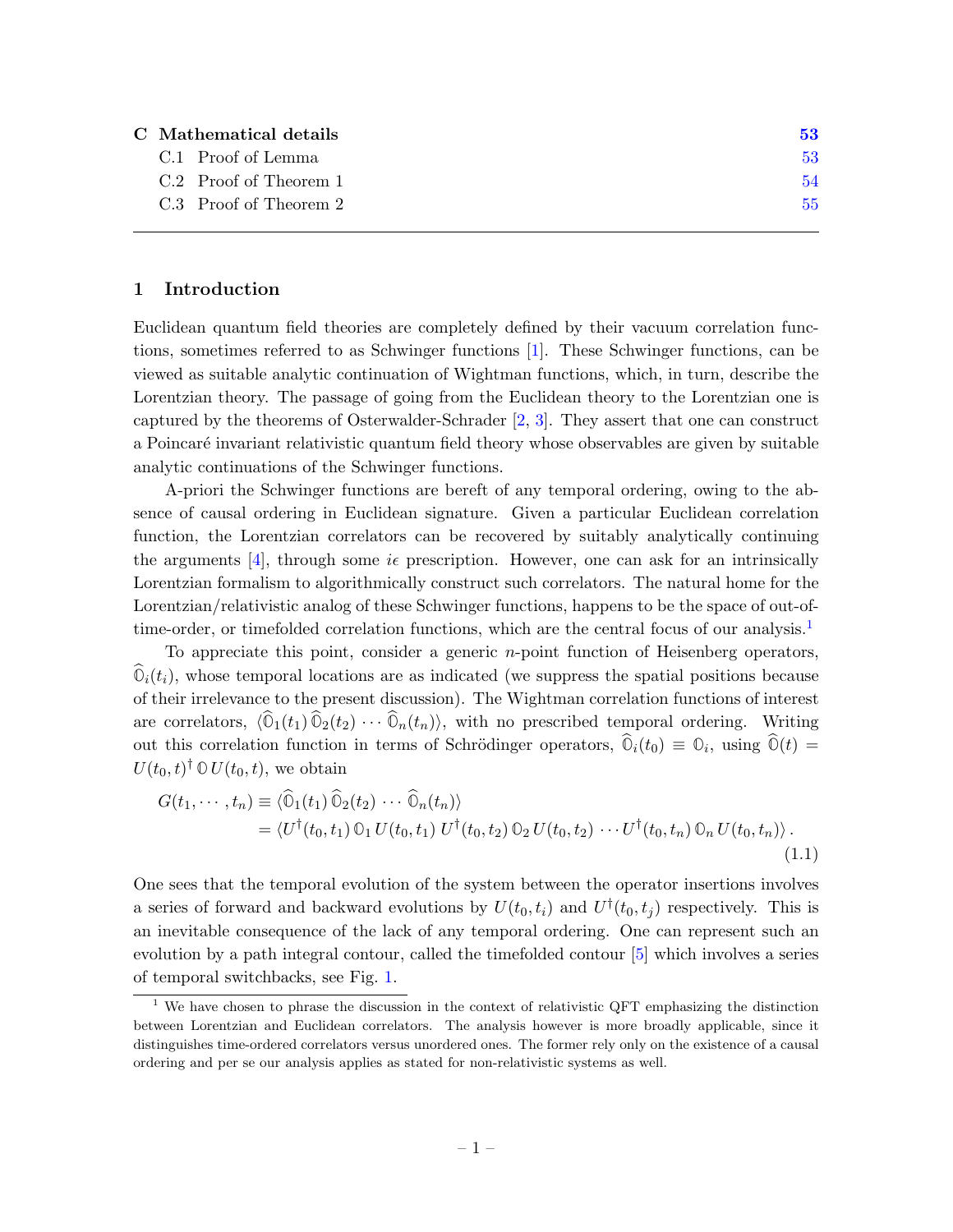

<span id="page-3-0"></span>**Figure 1.** The timefolded contour necessary to compute the correlator with temporal ordering  $t_1 > t_2$ ,  $t_2 < t_3$ ,  $t_3 > t_4$  and  $t_4 < t_5$ . In the above we have drawn the time running upwards, but soon we will switch to a notation where forward evolution runs left to right.

Such a timefold path integral contour is the primary object of interest of our current discussion. We wish to work out in some detail how various higher out-of-time-order (henceforth OTO) correlation functions can be encoded in such timefold contours, and the redundancies involved in such embeddings. One motivation is to view this construction as a suitable generalization of the Schwinger-Keldysh path integral construction  $[6, 7]$  $[6, 7]$  $[6, 7]$  computing singly out-of-time-order correlators, as recently described by some of us in [\[8\]](#page-57-7) (an excellent review of the material from a more traditional viewpoint is [\[9\]](#page-57-8)). A closely related analysis of such correlation functions defined on such contours appears in  $[10]$ . We will elaborate more on the connections in the course of our discussion.

Perhaps the main issue to explain is the physical reason to be interested in such higher OTO correlation functions. After all, given the forward/backward flow of time in the contour, it is clear that no physical experiment can access such observables (at least naively). The initial motivation for examining such contours was to understand the role of precursor operators in holography [\[11\]](#page-57-10). Roughly speaking, a precursor is an operator, which when inserted at a given instant of time, say  $t = t_1$ , acts so as to reproduce the effect of an operator inserted at an earlier time  $t_0 < t_1$ . Precursor operators prove useful in black hole gedanken-experiments (in the holographic context). For example, they help understand how the dual field theory probes the spacetime behind the horizon [\[5,](#page-57-4) [12\]](#page-58-0).

For the action of an operator at  $t_0$ , to be effectively encoded in the action of its precursor at an later time  $t_1 > t_0$ , it must be that the two are related by the usual Heisenberg evolution,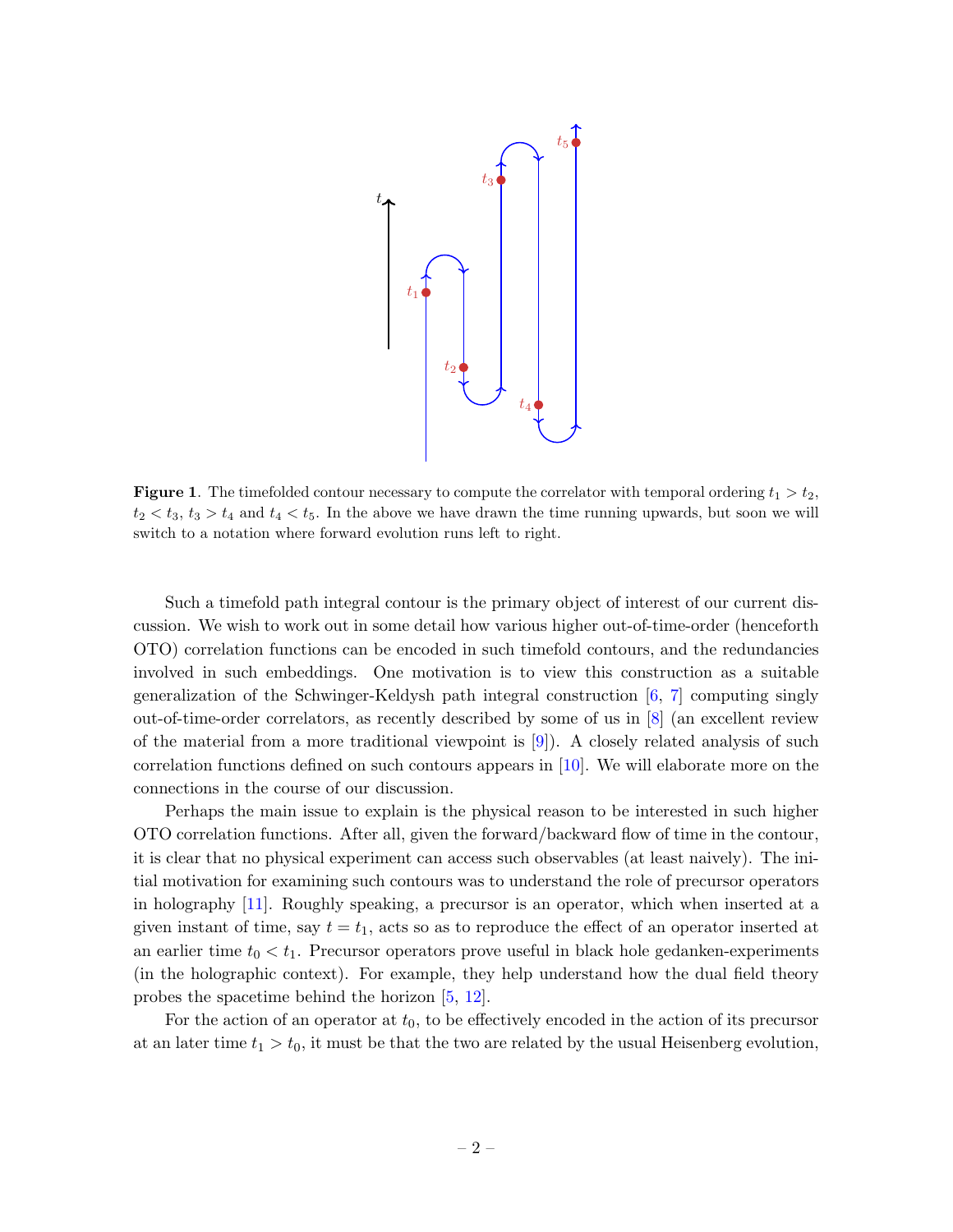viz.,  $\mathbb{O}_p(t_1) = U(t_1, t_0) \mathbb{O}(t_0) U^{\dagger}(t_0, t_1)$ . The main point is that generically both the operator and its precursor cannot simultaneously be local, since (non-integrable) quantum evolution tends to be ergodic and scramble the action. More prosaically, expanding out a Heisenberg operator using the Baker-Campbell-Hausdorff formula, we will note a series of nested commutators, which can be taken to be a proxy for ever increasing complexity of the precursor operator [\[13\]](#page-58-1).

Motivated by this intuition, [\[14\]](#page-58-2) studied the behaviour of precursors and higher out-oftime-order correlation functions, as a diagnostic of quantum chaos in the context of black hole physics and holography. Their primary goal was to understand how black holes scramble information.[2](#page-4-0) Inspired, by these holographic analyses, [\[16\]](#page-58-3) argued for a fundamental bound on quantum processing. This is phrased as an upper bound on the Lyapunov exponent  $\lambda_L \leq \frac{2\pi}{\beta}$  $\frac{2\pi}{\beta}$ , when evaluated in an initial thermal state (inverse temperature  $\beta$ ). The Lyapunov exponent itself, is encoded in a particular out-of-time order four-point function. As is well known, this bound is saturated by holographic field theories dual to classical gravity, and by an interesting quantum mechanical model of free fermions, the Sachdev-Ye-Kitaev (SYK) model [\[17,](#page-58-4) [18\]](#page-58-5) (and generalization thereof).<sup>[3](#page-4-1)</sup>

The main point we want the readers to note is the following: not only do the out-oftime-order correlation functions span out the full space of observables in the theory, but they also contain interesting physical information pertaining to how quantum dynamics is sensitive to initial conditions. For most part of our discussion, we will take it as given that the out-of-time-order correlation functions are useful objects to study, and delineate some of their features.<sup>[4](#page-4-2)</sup> Our goal here is to build up a useful formalism for analyzing such objects. Consequently, we will explain how to compute particular OTO correlation function in terms a path integral. As we shall see there is a large degree of redundancy involved in the process; multiple different contours will lead to the same correlator. This has to do with unitarity of quantum evolution; it is trivial to add identical forward/backward segments to any quantum evolution without affecting physical results (since  $UU^{\dagger} = \mathbb{1}$ ). We will explain elements of how these redundancies can be understood by working with different sets of correlation functions. Almost all of the analysis we undertake involves understanding different combinatorial (and kinematic) properties of OTO correlation functions.

<span id="page-4-0"></span>The outline of this paper is as follows. In  $\S2$  $\S2$  we will first describe the basic object of

<sup>&</sup>lt;sup>2</sup> The connection between the process of thermalization and out-of-time-order observables dates back to the discussion of [\[15\]](#page-58-6).

<span id="page-4-1"></span><sup>&</sup>lt;sup>3</sup> Inspired by these developments, various authors have considered oto correlation functions in a variety of lattice models to probe thermalization and lack thereof (as occurs in many-body localized phases), see [\[19–](#page-58-7)[28\]](#page-58-8) for a sampling of these developments. Of related interest are the k-design networks studied in  $[29, 30]$  $[29, 30]$  $[29, 30]$ . In some of the quantum information literature, one computes an operator average oto correlator which can then be related to Rènyi entropy. See  $\S 8$  $\S 8$  for additional comments.

<span id="page-4-2"></span><sup>4</sup> That said, there is an active interest in measurement of such observables; see [\[31–](#page-58-11)[33\]](#page-59-0) for interesting proposals to experimentally measure scrambling and chaos in quantum models using oto observables and tricks to avoid the backwards evolution of the system. See also  $[34-36]$  $[34-36]$  for preliminary experiments on this front.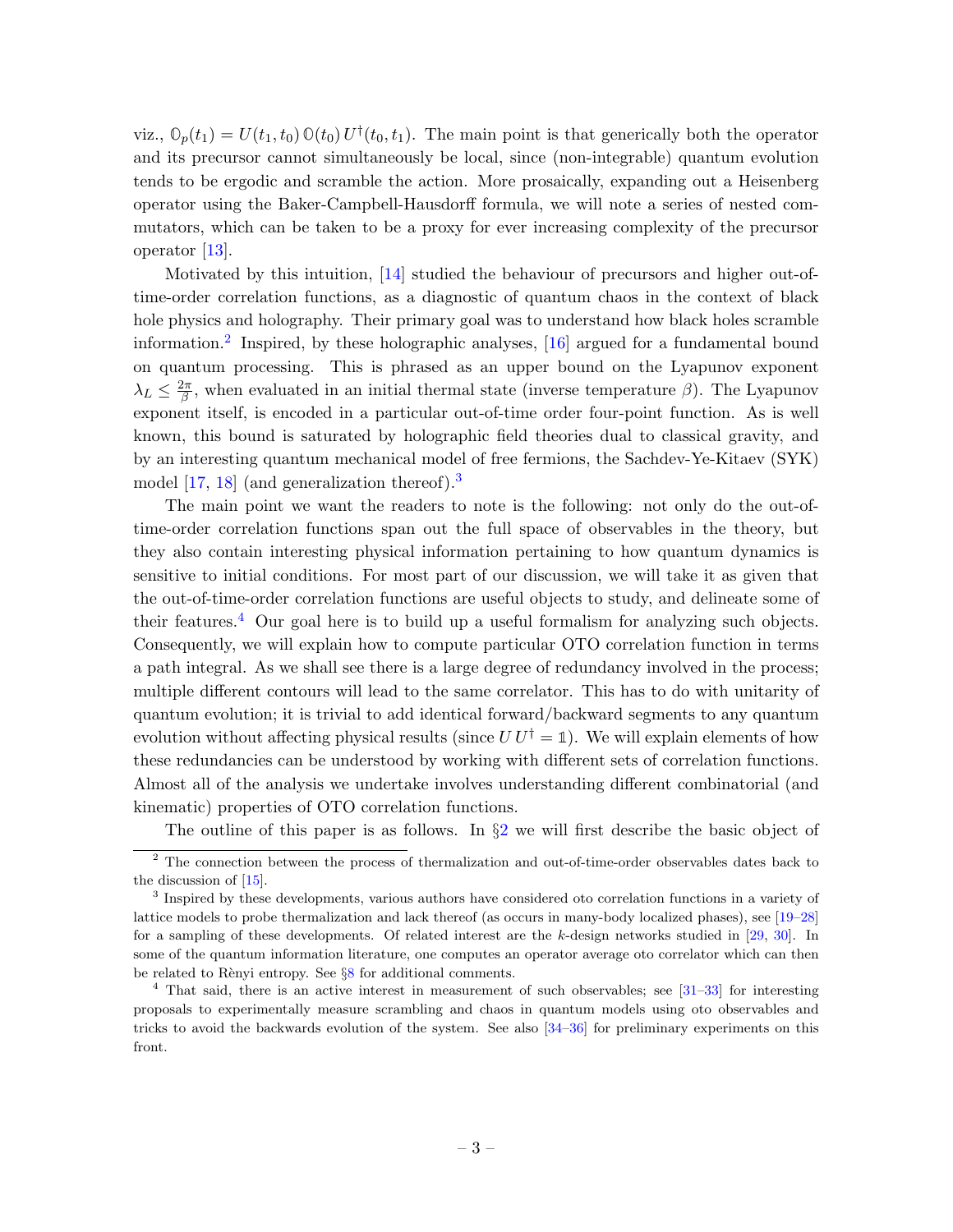interest: the k-OTO path integral, and the natural sets of observables useful in different contexts. We then give a succinct summary of our results in §[2.3.](#page-9-0) This essentially involves explaining how to use the path integral to compute OTO correlations. The simplest way to proceed is to compare different collections of correlators adapted to the OTO contours, which, as we will explain, can be interpreted as an upgrade of the usual Schwinger-Keldysh construction. The reader interested in the basic results is invited to consult  $\S$ , which explains the basic framework and summarizes the salient results, and the examples we present in §[7.](#page-46-0)

The bulk of the paper is devoted to providing justifications of our statements and involves various combinatorial arguments. In §[3](#page-15-0) we explain how to map from the basis of OTO correlations onto the space of nested commutators and anti-commutators. This paves the way for §[4](#page-20-0) where we give an extension of the Keldysh rules for the computation of OTO correlations from the k-OTO contour we define below. Subsequently,  $\S5$  $\S5$  works out the canonical presentation of a particular OTO correlation in terms of a k-OTO functional integral, and enumerates the redundancies encountered in such embeddings. The general results are exemplified for low-point functions (up to 4-point functions) in §[7.](#page-46-0) Some useful technical steps which aid our analysis are collected in the Appendices.

# <span id="page-5-0"></span>2 The k-OTO timefold path integral

Let us begin by defining the class of timefolded path integrals we wish to consider. Without loss of generality we assume that we have a quantum system prepared in an initial density matrix  $\hat{\rho}_{initial}$  and then consider a timefolded evolution of this initial state. We define the k-OTO path integral by suitably generalizing the Schwinger-Keldysh contour, which we recall, computes singly out-of-time-order correlators.

There are two natural ways to view the k-OTO path integral. The first is to imagine the contour as a codimension-1 curve in complex time plane with imaginary excursions between the forward and backward evolutions as depicted in Fig. [1.](#page-3-0) This picture naturally implements the evolution made explicit in  $(1.1)$ .

The second, which we prefer, is to view each evolution as the action on an element of the Hilbert space. More specifically, we orient the contours as in Fig. [2](#page-7-1) and view each horizontal segment as an implementation of U, if directed right, or  $U^{\dagger}$ , if directed left. We then can visualize the contour as operating on the 2k-fold tensor product of the original quantum Hilbert space  $\mathcal H$  and its dual  $\mathcal H^*$ . In other words, we imagine working with an extended state space of the system

$$
\mathcal{H}_{k-oto} = \otimes_{\alpha=1}^{k} \mathcal{H}_{\alpha R} \otimes_{\alpha=1}^{k} \mathcal{H}_{\alpha L}^{*}
$$
\n(2.1)

Viewing the contour as acting on an extended Hilbert space accords us the freedom to also enlarge the operator algebra of the quantum system. The operators are indexed by  $2k$ labels,  $\alpha R$  and  $\alpha L$  with  $\alpha \in \{1, 2, \dots, k\}$ . We adhere to the convention used in [\[8\]](#page-57-7): the right (R) operators are inserted in the forward segments while the left (L) operators are inserted in the backward segments. The operators which act on each of the tensor components,  $\mathcal{H}_{\alpha R}$ ,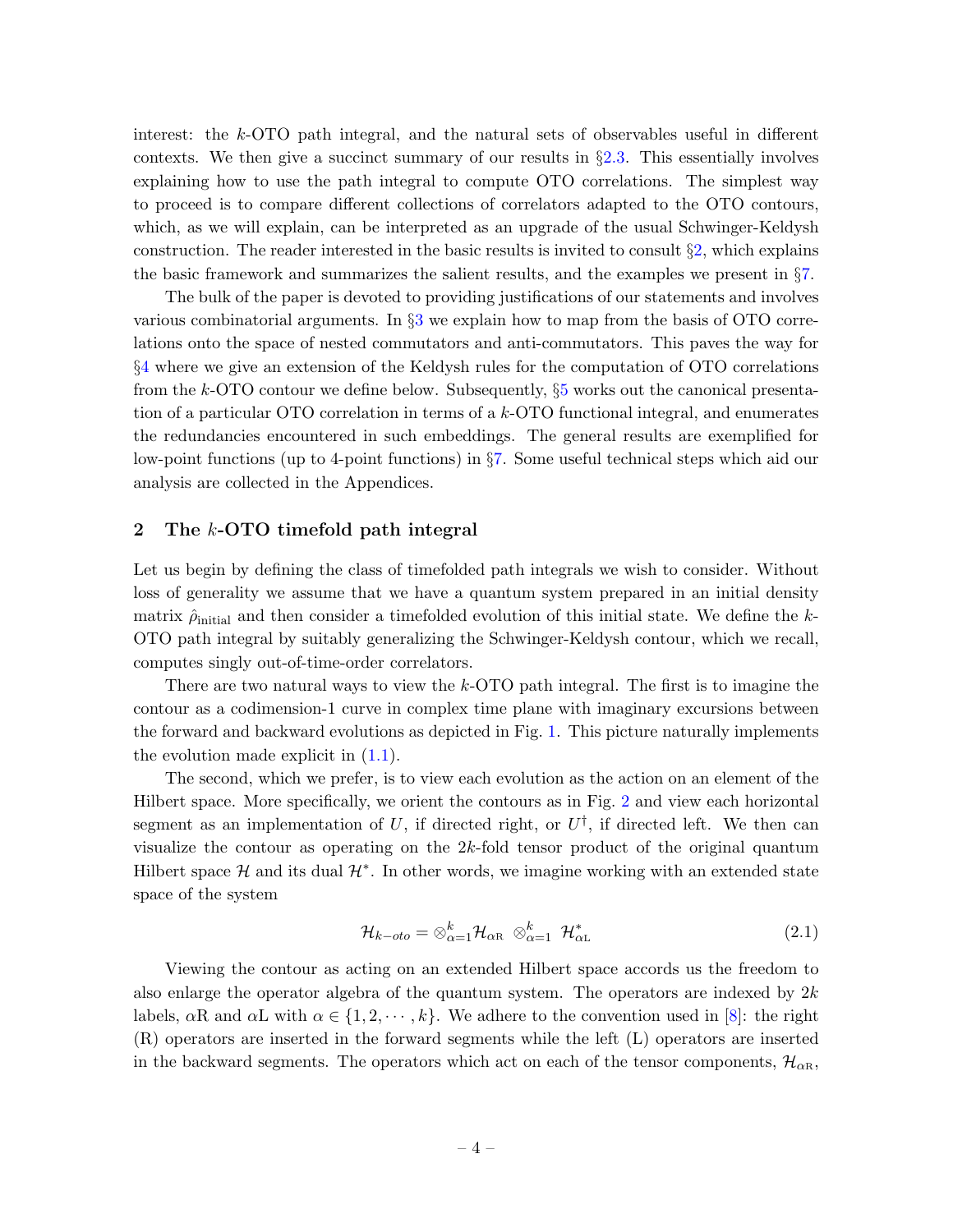$\mathcal{H}_{\alpha L}$  will be indexed as  $\mathbb{O}_{R}^{\alpha}$  and  $\mathbb{O}_{L}^{\alpha}$ , respectively. In addition we denote the elements of the operator algebra acting on  $H$  with a hat, i.e.,  $\overline{0}$ , so as to keep them notationally distinct.

Our aim is to have a formalism that enables the computation of arbitrary  $n$ -point functions of the single-copy operators, viz.,  $\langle \hat{O}_1(t_1) \hat{O}_2(t_2) \cdots \hat{O}_n(t_n) \rangle$  for all possible orderings. To economize on notation, we a-priori pick a definite ordering of the temporal instances, say  $t_1 > t_2 > t_3 > \cdots > t_n$  without loss of generality, and permute the operators to attain all orderings of interest. We will also often refrain from writing out the explicit arguments, leaving it implicit for the single-copy operator algebra that the index of the operator corresponds to its temporal position, viz.,  $\widehat{\mathbb{O}}_j(t_j) \equiv \widehat{\mathbb{O}}_j$ .<sup>[5](#page-6-1)</sup>

We will first set forth the basic generating functional that will capture all of these OTO correlators. Once we have the basic functional integral of interest, we can then proceed to examine different sets of correlators and relations between them.

#### <span id="page-6-0"></span>2.1 The k-OTO generating function

In order to facilitate the computation of correlation function we will allow ourselves the freedom of deforming the evolution by turning on external sources  $\mathcal J$  that couple to the operators  $\mathbb{O}$ . The resulting evolution operator will be denoted as  $U[\mathcal{J}]$  and is defined in terms of usual time ordered exponentials

$$
U[\mathcal{J}] = \mathcal{T} \exp\left(-i \int_{t_i}^t dt H[\mathcal{J}]\right), \qquad (U[\mathcal{J}])^\dagger = \bar{\mathcal{T}} \exp\left(i \int_{t_i}^t dt H[\mathcal{J}]\right). \tag{2.2}
$$

We use the symbol  $\mathcal T$  to denote time-ordering while  $\bar{\mathcal T}$  denotes anti-time ordering. For any single horizontal segment of the contour these have conventional meaning. In the absence of sources, the unitaries reduce to the standard Heisenberg operators, e.g., for time independent Hamiltonians we would have  $U = e^{-i H t}$ .

To compute the out-of-time order correlation functions, we define the k-OTO generating function as follows [\[8\]](#page-57-7):

<span id="page-6-2"></span>
$$
\mathcal{Z}_{k-oto}[\mathcal{J}_{\alpha R}, \mathcal{J}_{\alpha L}] = \text{Tr}\left(\cdots U[\mathcal{J}_{3R}](U[\mathcal{J}_{2L}])^{\dagger}U[\mathcal{J}_{1R}] \hat{\rho}_{\text{initial}}(U[\mathcal{J}_{1L}])^{\dagger}U[\mathcal{J}_{2R}](U[\mathcal{J}_{3L}])^{\dagger} \cdots\right).
$$
\n(2.3)

with  $\alpha \in \{1, 2, \dots, k\}$ . As noted above, we have k forward, and k backward evolutions, in the k-OTO contour. The notation is meant to be suggestive; contours closer to the density matrix have lower value of the index. We will refer to the value of  $\alpha$  as *depth*. In particular, will make a minor departure from the notation employed in [\[8\]](#page-57-7) by declaring the contour with the highest index label to be nested innermost (furthest from  $\hat{\rho}_{initial}$ ). This is perhaps easiest to visualize pictorially and is thus explicitly represented in Fig. [2.](#page-7-1)

Our terminology is meant to suggest the following interpretation: a 0-OTO contour is the standard Feynman path integral while a 1-OTO contour corresponds to the Schwinger-Keldysh contour which is usually invoked to compute time-ordered correlation functions.

<span id="page-6-1"></span><sup>&</sup>lt;sup>5</sup> On occasion we will also find it convenient to write  $\hat{O}_j(t_j) \equiv \hat{O}(j)$  (see §[4.3\)](#page-23-0) or even further simplified to  $\widehat{\mathbb{O}}_i(t_i) \equiv j$  (cf., §[3.2\)](#page-17-0).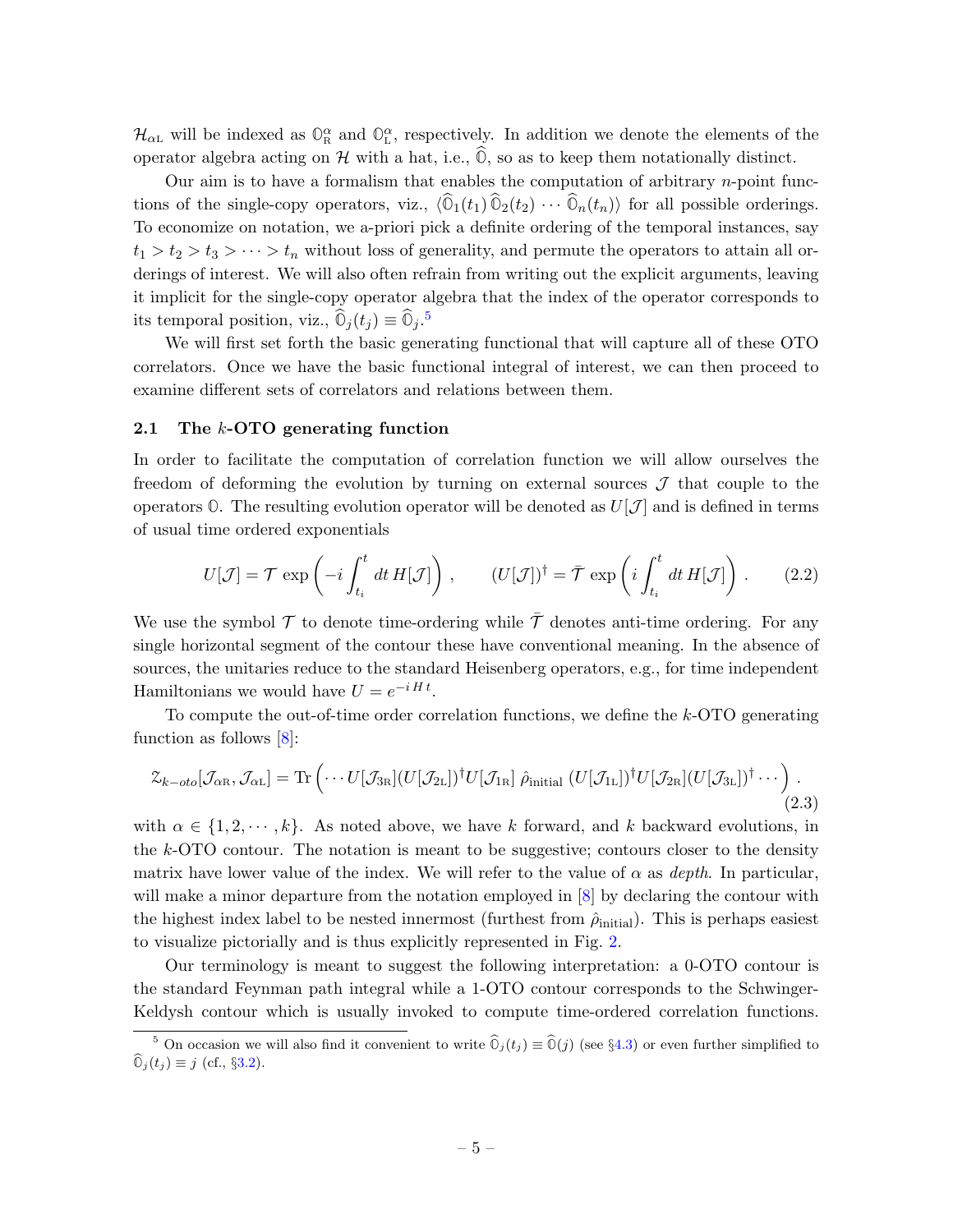

<span id="page-7-1"></span>Figure 2. The k-OTO contour computing the out-of-time-ordered correlation functions encoded in the generating functional  $(2.3)$ . (a) The contour drawn makes explicit the notion of *depth*; the segments with are nested inwards in order of increasing depth which is equivalent to the distance from the density matrix. (b) An alternate way of drawing the contour as e.g., used in [\[8\]](#page-57-7) with contours of increasing depth going outwards from a central region. The second can be obtained from the first by turning the switchbacks inside-out.

Aspects of the 2-OTO contours were recently discussed in [\[8,](#page-57-7) [10\]](#page-57-9) and we will review some of these results further.

The observables of interest are obtained by varying this generating function with respect to the sources. Following the usual discussion of the Schwinger-Keldysh formalism described in [\[8\]](#page-57-7) we will implement a contour ordering procedure. Varying with respect to the sources, we will generate contour ordered correlators. We use  $\mathcal{T}_{\mathcal{C}}$  to denote the k-OTO contour ordering. The ordering is such that the 1R contour is past-most, the 1L is future-most, and the inner contours with  $\alpha > 1$  will nest in between in the order they appear, viz.,  $1R < 2L < 3R <$  $\cdots < 3L < 2R < 1L$ . An explicit example is the following  $(2k)$ -point function

<span id="page-7-2"></span>
$$
\langle \mathcal{T}_{\mathcal{C}} \mathbb{O}_{R,1}^1(t_1) \mathbb{O}_{L,2}^2(t_2) \mathbb{O}_{R,3}^3(t_3) \cdots \mathbb{O}_{L,2k-2}^3(t_{2k-2}) \mathbb{O}_{R,2k-1}^2(t_{2k-1}) \mathbb{O}_{L,2k}^1(t_{2k}) \rangle \tag{2.4}
$$

with one operator on each of the  $2k$  legs of a  $k$ -OTO contour. One can conveniently evaluate LR–correlation functions, which are adapted to the  $k$ -OTO contour, but the object of interest are the OTO correlations in the single copy theory. We should therefore find a way to evaluate them. This involves understanding useful classes of correlation functions, which will be our next focus.

# <span id="page-7-0"></span>2.2 Classes of OTO observables

With this background in place let us consider an n-point function  $\langle \hat{O}_1(t_1)\hat{O}_2(t_2)\cdots \hat{O}_n(t_n)\rangle \equiv$  $\langle \hat{\mathbb{O}}_1 \hat{\mathbb{O}}_2 \cdots \hat{\mathbb{O}}_n \rangle$  in the single copy theory. While these are the primary objects which define our quantum theory, the k-OTO path integral contour is better adapted to a different set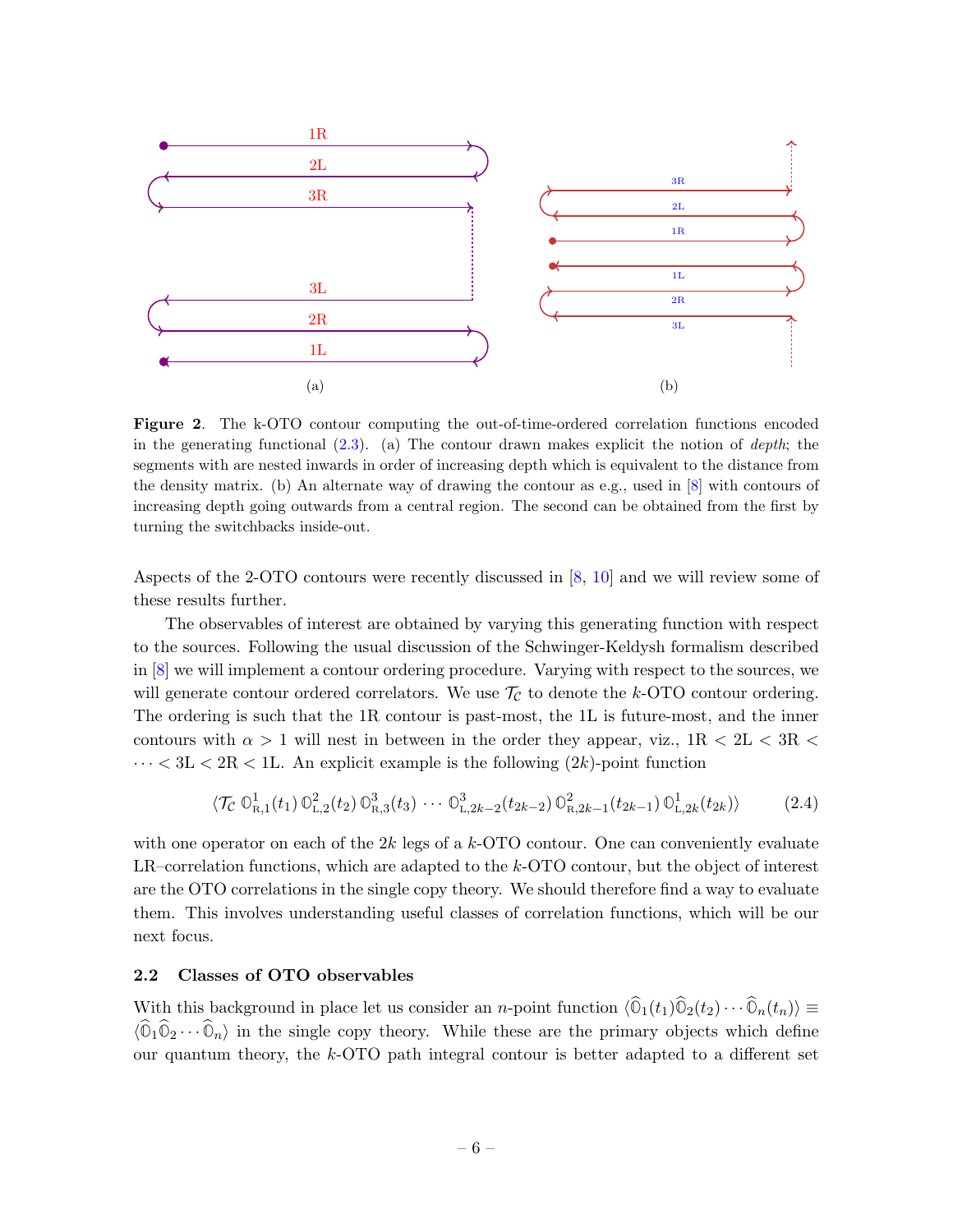of objects involving the extended operator algebra. It is therefore useful, to consider the following collections of correlation functions.

1. Wightman basis: Let us without loss of generality fix the ordering of the temporal instances; say  $t_1 > t_2 > \cdots > t_n$  for definiteness. Once we do this the space of *n*-point functions is simply spanned by the permutations of the operators  $\mathbb{O}_i$ . As noted before these act on the primary (single-copy) quantum Hilbert space  $\mathcal{H}$ .

The number of distinct *n*-point functions are easy to enumerate: we have  $n!$  basic correlation functions to compute. Let us call the basis of observables which encode all of these  $n!$ correlators as the Wightman basis. The elements of this basis can simply be taken to be

$$
G_{\sigma}(t_1, t_2, \cdots, t_n) = \langle \widehat{\mathbb{O}}_{\sigma(1)} \widehat{\mathbb{O}}_{\sigma(2)} \cdots \widehat{\mathbb{O}}_{\sigma(n)} \rangle, \qquad \sigma \in S_n, \qquad (2.5)
$$

where  $S_n$  denotes the group of permutations of n objects.

There are now three other combinations of correlation functions that are interesting to consider. These are either, natural objects of interest physically, or aligned to the manner in which we evaluate the k-OTO functional integral.

2. Nested correlators: A second set of objects that is useful to consider is the space of nested commutators and anti-commutators of the n operators  $\mathbb{O}_i$ . These are constructed in terms of the elementary building blocks which are commutators  $[\cdot, \cdot]$  and anti-commutators  $\{\cdot,\cdot\}$  of the operators.

Given these definitions, we can consider nesting a sequence of graded commutator, anticommutators; for example

$$
[\{[\hat{0}_1, \hat{0}_2], \hat{0}_3\}, \cdots], \tag{2.6}
$$

which illustrates the general idea. We will enumerate this set to be spanned by  $2^{n-2}n!$ correlators. We will implicitly assume that the operator algebra only has Grassmann even (bosonic) elements. It is straightforward to allow for both Grassmann even and odd elements by replacing the commutator/anti-commutator by the graded commutator/anti-commutator as in  $[8]$ .<sup>[6](#page-8-0)</sup> In the sequel we will refer to this space of correlation functions as *nested correlators* for brevity.

While this appears to be an added level of dressing atop the Wightman basis, this sequence of nested commutators has the utility of being more directly amenable to physical intuition. These objects, together with appropriate time-ordering step functions, form the basis of time-ordered response functions [\[9\]](#page-57-8) (also see [\[8\]](#page-57-7)). This statement should be familiar for 2-point functions, since the complete information of the propagator is contained in the commutator and anti-commutator. The reason for their importance can be traced to the fact that Lorentzian causal ordering ensures that the (graded) commutator of operators will vanish when the insertions are spacelike related.

<span id="page-8-0"></span> $6$  This generalization is most simply done by first converting all the Grassmann odd (fermionic) elements to be Grassmann even, e.g., by simple expedient of multiplying them by pure Grassmann odd numbers, say  $\widehat{\mathbb{O}}_i \to \eta_i \widehat{\mathbb{O}}_i$ . Extracting these  $\eta(s)$  out of the nested correlator, we can then read off the signs for the graded brackets.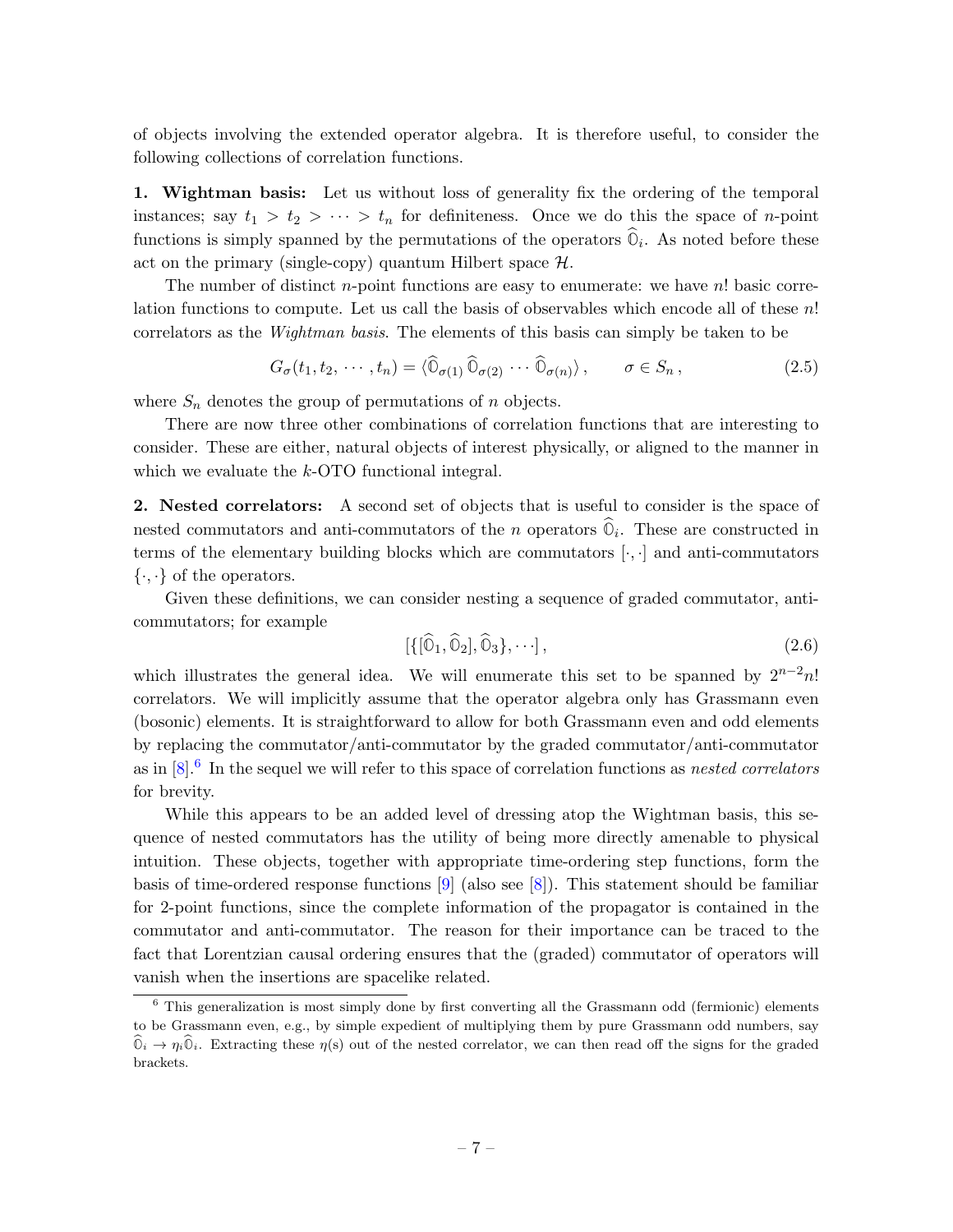**3.** The LR correlators: The third set of objects to consider is the space of correlation functions derived from the k-OTO contour. Since the k-OTO generating function  $(2.3)$  is a functional on the 2k-fold tensor product operator algebra, one can imagine inserting on each leg of the contour, any of the n operators of interest (or rather their images in  $\mathcal{H}_{\alpha R}$  and  $\mathcal{H}_{\alpha L}$ , respectively). This leads to a total of  $(2k)^n$  correlation functions, exemplified by  $(2.4)$ .

This is however a vast over-determination, since many of these correlation functions can be collapsed to something simpler. For instance, by switching off or aligning some of the sources, we can collapse some of the timefolds using unitarity, viz.,  $U^{\dagger}U = \mathbb{1}$ . In particular,  $k$ -OTO generating functional would collapse by aligning the inner most sources to a j-OTO with  $j \leq k$ . These result in localization limits, which were described in some detail for  $k = 2$ in [\[8\]](#page-57-7). We will see soon that other alignments are also possible leading to a drastic reduction, down to the physical basis of n! Wightman correlators.

4. The Av-Dif correlators: The final set of objects of interest involves a simple rotation of the LR-basis into the average-difference operator basis. This is done by a natural extension of the Keldysh basis used in the usual Schwinger-Keldysh formalism. We introduce:

$$
\mathbb{O}_{av}^{\alpha} \equiv \frac{1}{2} \left( \mathbb{O}_{R}^{\alpha} + \mathbb{O}_{L}^{\alpha} \right) \equiv \underbrace{\left( \frac{1}{2} \frac{1}{2} \right)}_{\xi^{z}} \underbrace{\left( \mathbb{O}_{R}^{\alpha} \right)}_{\mathbb{O}_{z}^{\alpha}} = \xi^{z} \mathbb{O}_{z}^{\alpha}
$$
\n
$$
\mathbb{O}_{dif}^{\alpha} \equiv (-1)^{\alpha+1} \left( \mathbb{O}_{R}^{\alpha} - \mathbb{O}_{L}^{\alpha} \right) \equiv (-1)^{\alpha+1} \underbrace{\left( 1 - 1 \right)}_{\eta} \left( \mathbb{O}_{L}^{\alpha} \right) = \eta^{z} \mathbb{O}_{z}^{\alpha}
$$
\n
$$
(2.7)
$$

<span id="page-9-1"></span>The matrices  $\xi = \frac{1}{2}$  $\frac{1}{2}$  (1 1) and  $\eta = (1 - 1)$ , implement the linear transformation of import.

The averages and differences are taken for operators which are at the same depth or distance from the ends of the density matrix in the contour (see §[2.4](#page-13-0) and Fig. [2\)](#page-7-1). The only novel element here is that even numbered legs have an relative sign in the definition of the difference operator to account for the fact that the backwards evolution precedes the forward evolution along the contour for such legs. Since this is a linear transformation on the set of LR correlators we also have  $(2k)^n$  such objects. These also have to be suitably expressed in terms of the physical Wightman basis of correlation functions.

#### <span id="page-9-0"></span>2.3 Summary of results

Now that we have identified the four classes of correlation functions that we will deal with, let us summarize the basic set of statements relating them to each other. We will justify these in the subsequent sections.

1. The Wightman basis from the Euclidean correlator: The Euclidean formulation of the QFT allows us to construct the Schwinger functions ( $\tau$  denotes Euclidean time)

$$
G_{\rm E}(\tau_1, \tau_2, \cdots, \tau_n) = \langle \widehat{\mathbb{O}}_1(\tau_1) \widehat{\mathbb{O}}_2(\tau_2) \cdots \widehat{\mathbb{O}}_n(\tau_n) \rangle. \tag{2.8}
$$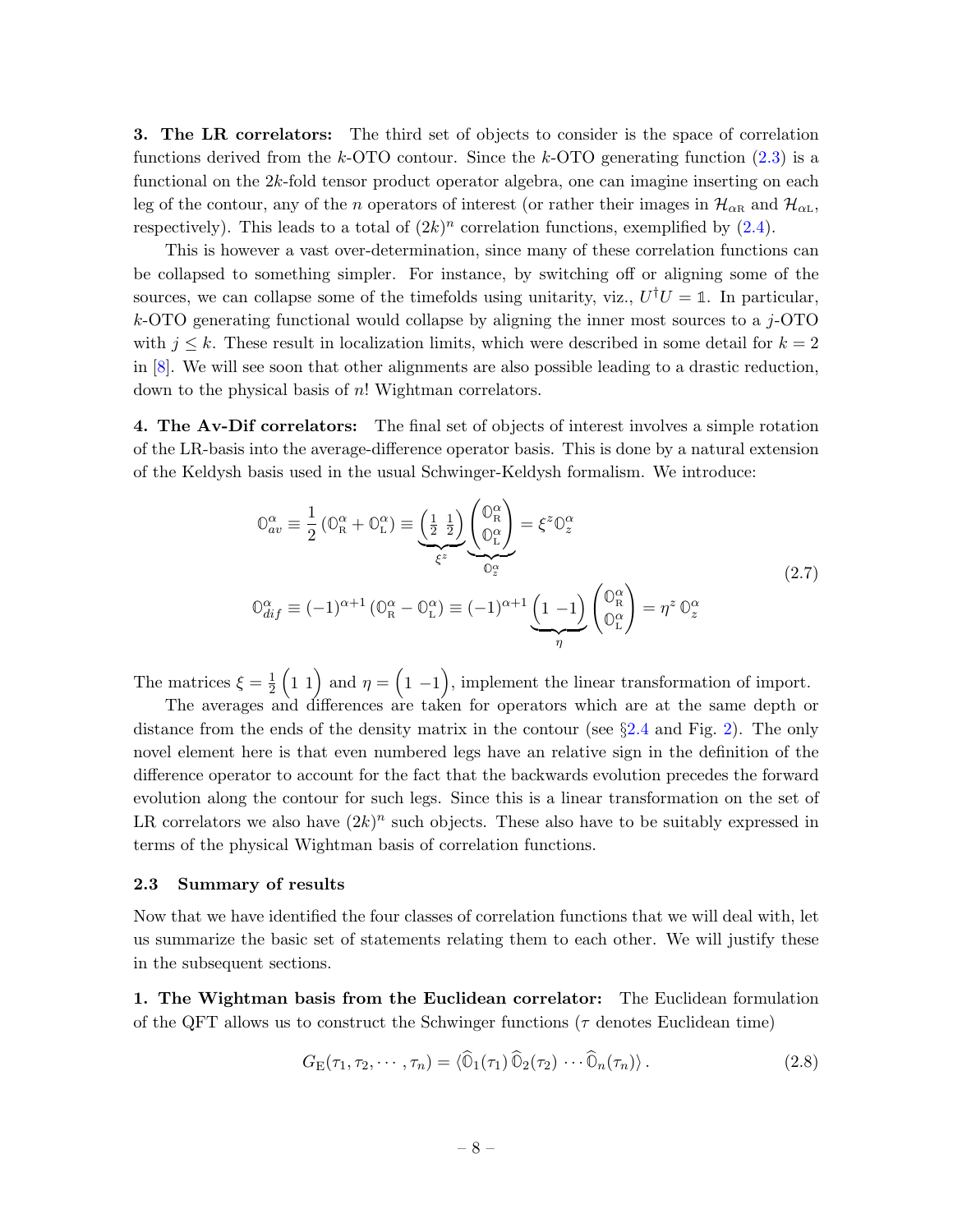The elements of the Wightman basis are then obtained by analytically continuing  $\tau_i \to i t_i + \epsilon_i$ , with  $\epsilon_i$  ordered according to the permutation of interest, viz.,

$$
G_{\sigma}(t_1, t_2, \cdots, t_m) = \lim_{\epsilon_i \to 0} G_{\mathcal{E}}(\tau_1, \tau_2, \cdots, \tau_n)|_{\tau_i = i t_i + \epsilon_i}
$$
  
\n
$$
\epsilon_{\sigma(1)} > \epsilon_{\sigma(2)} > \cdots > \epsilon_{\sigma(n)}
$$
\n(2.9)

<span id="page-10-1"></span>Thus the n! temporal orderings nicely translates in to the n! orderings for  $i\epsilon$  prescription. This is explained for instance in [\[4\]](#page-57-3) and is nicely summarized in [\[37\]](#page-59-3). We will exemplify this with some low-point examples in §[7.](#page-46-0)

2. Nested correlators and Wightman basis §[3:](#page-15-0) While the nested commutator/anticommutator correlation functions of the single-copy (operator algebra) operators are physically interesting, for reasons explained above, they are however a vastly redundant set.

Let us first count the elements of this set: given any of the  $n!$  elements of the Wightman basis, we can partition them into binary sets for nesting in  $(n - 1)$  ways, e.g., by simply putting commas in-between the operators. For each such comma placement, we get to choose to enclose the relevant pair in a commutator or anti-commutator. This clearly amount to a set of  $2^{n-1}$  choices. Not all of these are however independent, since we can use the antisymmetry of the commutator to offset some permutations. One can quickly check that half of the original permutations can be thus accounted for, as we can restrict attention to even permutations  $\sigma \in S_n$  with  $sign(\sigma) = 1$ . All told, the number of nested commutator/anticommutator correlators are then simply enumerated to be

$$
\underbrace{2^{n-1}}_{\text{binary choice: } [\cdot, \cdot]_{\pm}, \{\cdot, \cdot\}_{\pm}} \times \underbrace{\frac{1}{2} n!}_{\text{permutations}} = 2^{n-2} n! \tag{2.10}
$$

The  $2^{n-2}n!$  correlation functions spanned by nested correlators cannot be linearly independent; they should be expressible in terms of the  $n!$  elements of the Wightman basis. The  $(2^{n-2}-1)$  n! relations which we need, are best thought of as a set of generalized Jacobi identities involving commutators and anti-commutators.[7](#page-10-0) Since the relations involve both the commutator and anti-commutator bracketing relation we need to go beyond standard Jacobi identities in constructing the desired relations.

The standard operator algebra of a QFT from which  $\widehat{O}_i$  are drawn has two natural brackets  $[\cdot, \cdot]$  and  $\{\cdot, \cdot\}$ . The commutator, of course, satisfies the familiar Jacobi identity:

$$
[[\hat{\mathbb{A}}, \hat{\mathbb{B}}], \hat{\mathbb{C}}] = [\hat{\mathbb{A}}, [\hat{\mathbb{B}}, \hat{\mathbb{C}}]] - [\hat{\mathbb{B}}, [\hat{\mathbb{A}}, \hat{\mathbb{C}}]]. \tag{2.11}
$$

However, this is one of many identities. It transpires that the full set of relations involves generalizations which increase the level of nesting and also use the second bracketing operation  $\{\cdot,\cdot\}$ . We will refer to these identities as *generalized super-Jacobi identities* (abbreviated to sJacobi).

<span id="page-10-0"></span><sup>7</sup> It is worthwhile noting that there are no redundancies at the level of 2-point functions, which is in accord with our physical intuition.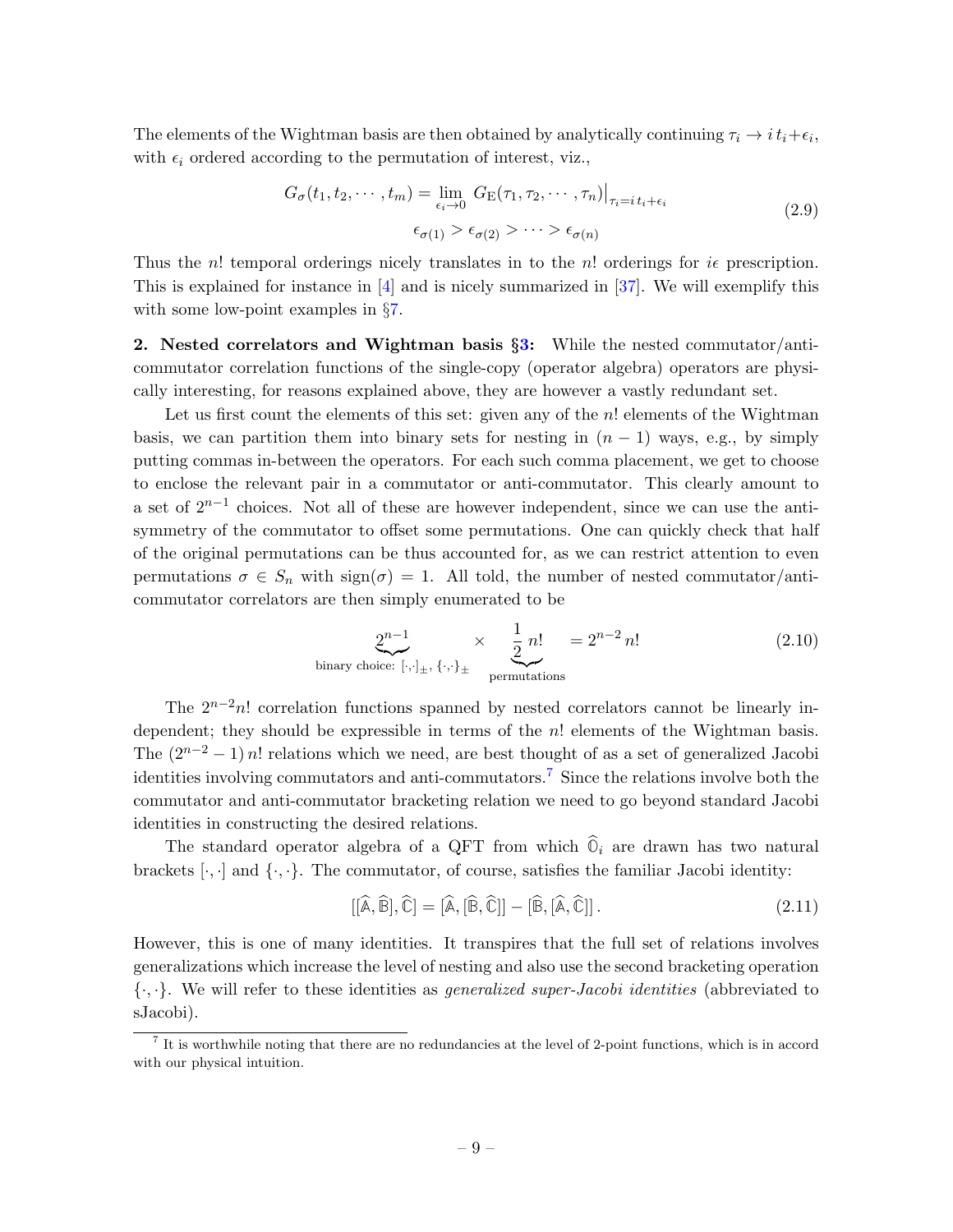Of these we will see that  $(2^{n-2} - 2)n!$  will be improper sJacobi identities, while n! of them will be proper sJacobi identities. The distinction will lie in the action of  $S_n$  on the set of sJacobi identities. Firstly, we note that the Wightman basis transforms in a regular representation R of  $S_n$ , while the nested correlator basis lies in  $2^{n-2}R$  representation. To count the family of improper sJacobi identities, we need to understand how to embed proper m sJacobis for  $m \leq n$  (thus consider possible subgroups of the permutation group,  $S_m \subset S_n$ for  $m < n$ ). We will show that these transform in  $2^{n-k}\mathcal{R}$  of  $S_n$ , by suitably inducing the representations. Working inductively we then isolate the proper sJacobi identities on n-operators.

One advantage of invoking  $S_n$  representation theory, is that, we can isolate a master sJacobi identity for each  $m$ . All other identities can be obtained by permutations and nestings of these master sJacobi identities.

3. LR and Av-Dif correlators: The relation between the LR and Av-Dif correlators is a simple linear transformation that generalizes the usual construction of Keldysh basis [\[9\]](#page-57-8). This is already manifest from  $(2.7)$ . Given that the LR-correlators arise from the k-OTO contour, we end with  $(2k)^n$  *n*-point functions.

4. OTO Keldysh rules §[4:](#page-20-0) It is easiest to first relate the Av-Dif correlators to the physical set of nested *n*-point functions. This is a map from a  $(2k)^n$  dimensional space into a space spanned by  $2^{n-2}n!$  elements. The basic element of the construction should be familiar from the Schwinger-Keldysh formalism  $(k = 1)$ . The Keldysh rules [\[8,](#page-57-7) [9\]](#page-57-8) give an explicit map using the contour ordering prescription to express a string of average-difference operator correlator in terms of nested commutator/anti-commutators of single copy operators, dressed with suitable time-ordering step functions. We need here a generalization of this construction, which turns out to be relatively easy.

Effectively, one isolates segments of the k-OTO contour that are part of a forward/backward or LR pair, equidistant from the density matrix (same depth). On odd numbered segments we apply the standard Keldysh rules, while on the even numbered ones we employ the CPT conjugate version to account for the reversed trajectory. Given that contour ordering defines for us the precise out-of-time-order, we just apply these rules sequentially starting from the outermost contours  $1_R - 1_L$  and work our way into the deeper segments. This application results in an OTO Keldysh prescription which is given in Eq. [\(4.8\)](#page-22-1).

5. LR correlators and the Wightman basis  $\S5$ : The last set of relations we describe is to map the k-OTO correlation functions to the basis of single copy correlators defining the theory. This is best described by giving a map, expressing the  $(2k)^n$  LR-correlators in terms of the Wightman basis of n! elements.

To explain the map, we first should realize that the minimal number of timefolds necessary to obtain every single *n*-point function is a  $\frac{n+1}{2}$  $\frac{+1}{2}$ ]-OTO contour where  $\lfloor x \rfloor$  denotes the integer part of  $x$  [\[8\]](#page-57-7). This is easy to intuit, as the configuration with the most number of timefolds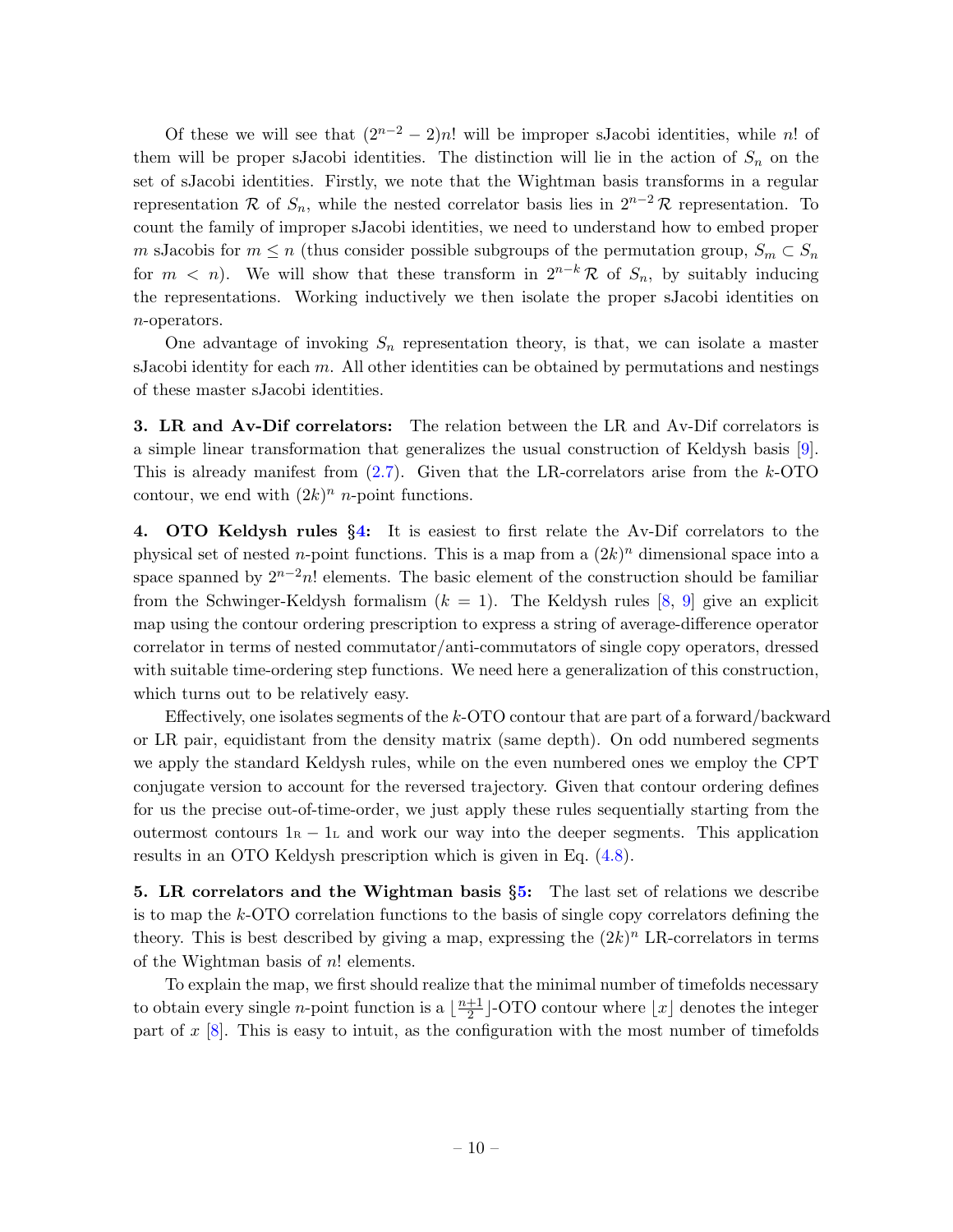involves a sawtooth pattern of operator insertions. Given the temporal ordering  $t_1 > t_2 >$  $\cdots > t_n$  this is attained for example in the sequence  $\widehat{\mathbb{O}}_1\widehat{\mathbb{O}}_n\widehat{\mathbb{O}}_2\widehat{\mathbb{O}}_{n-1}\widehat{\mathbb{O}}_3\cdots$ .<sup>[8](#page-12-0)</sup>

If  $k > \left\lfloor \frac{n+1}{2} \right\rfloor$  $\frac{+1}{2}$  then we clearly have a large degree of degeneracy, since we should be able to slide the operator along the contour, like beads on an abacus, to concatenate the  $k$ -OTO contour to a smaller contour. Even for  $k < \frac{n+1}{2}$  $\frac{+1}{2}$  we may have a simpler presentation for a particular time-ordering. For example, a completely time-ordered correlator of n-operators can be obtained from the  $k = 0$  Feynman contour.

These observations motivate us to define a sequence of primitive contours, which compute particular orderings of  $n$ -point functions. We introduce in the course of our discussion, a notion of proper  $q$ -OTO, which allows us to give a canonical presentation of a given element of the Wightman basis in the timefolded functional integral. A proper  $q$ -OTO simply refers to the fact that we need a minimum of  $q$  timefolds to represent the particular correlator.

Given then a k-OTO functional integral, there are two steps involved in ascertaining the desired map. First we construct all the proper q-OTO contours with  $q = 1, 2, \dots, \lfloor \frac{n+1}{2} \rfloor$  $\frac{+1}{2}$ . Such proper  $q$ -OTO contours, we show, compute  $g_{n,q}$  of the n! time-ordering correlators. The counts  $g_{n,q}$  are given in  $(5.1)$ . These numbers form interesting arithmetic sequences: in special case they are related in turn to tangent numbers (coefficients in the Taylor expansion of  $\tan x$ , which themselves are closely related to tremelo partitions.

The second step is to investigate the number of ways a proper  $q$ -OTO correlator embeds into our k-OTO contour. This involves a second counting problem, which can be shown to be related to the problem of computing the coordination sequence of a cubic lattice in Euclidean space. We will show that the counts are given then by  $h_{n,k}^{(q)}$ , see [\(5.4\)](#page-26-2). Essentially this two-step procedure gives us a breakdown of the total set of n-point correlation functions into proper q-OTO-subsets. We have

$$
n! = \sum_{q=1}^{\lfloor \frac{n+1}{2} \rfloor} g_{n,q}, \qquad (2k)^n = \sum_{q=1}^{\lfloor \frac{n+1}{2} \rfloor} g_{n,q} h_{n,k}^{(q)} \qquad (2.12)
$$

The explicit expressions for  $g_{n,q}$  and  $h_{n,k}^{(q)}$  are given in §[5,](#page-26-0) cf., Eqs. [\(5.1\)](#page-26-1) and [\(5.4\)](#page-26-2), respectively.

6. Some low-point examples §[7:](#page-46-0) Let us record some useful facts based on the above discussion for  $n \leq 4$ . We remind the reader of our convention  $t_1 > t_2 > \ldots > t_n$ .

- One-point functions are clearly computed by the 0-OTO or Feynman contour. For convenience we will refrain from distinguishing this from the 1-OTO Schwinger-Keldysh contour.
- Two-point functions involve two orderings and thus require the Schwinger-Keldysh contour which is 1-OTO. We need a single timefold to compute the anti-time-ordered correlator  $G(t_2, t_1) = \langle \hat{\mathbb{O}}_2 \hat{\mathbb{O}}_1 \rangle$ . Proper 1-OTOs suffice for computing two-point functions.

<span id="page-12-0"></span><sup>&</sup>lt;sup>8</sup> Permutations of objects which follow such a sawtooth pattern are referred to as *tremelo* permutations.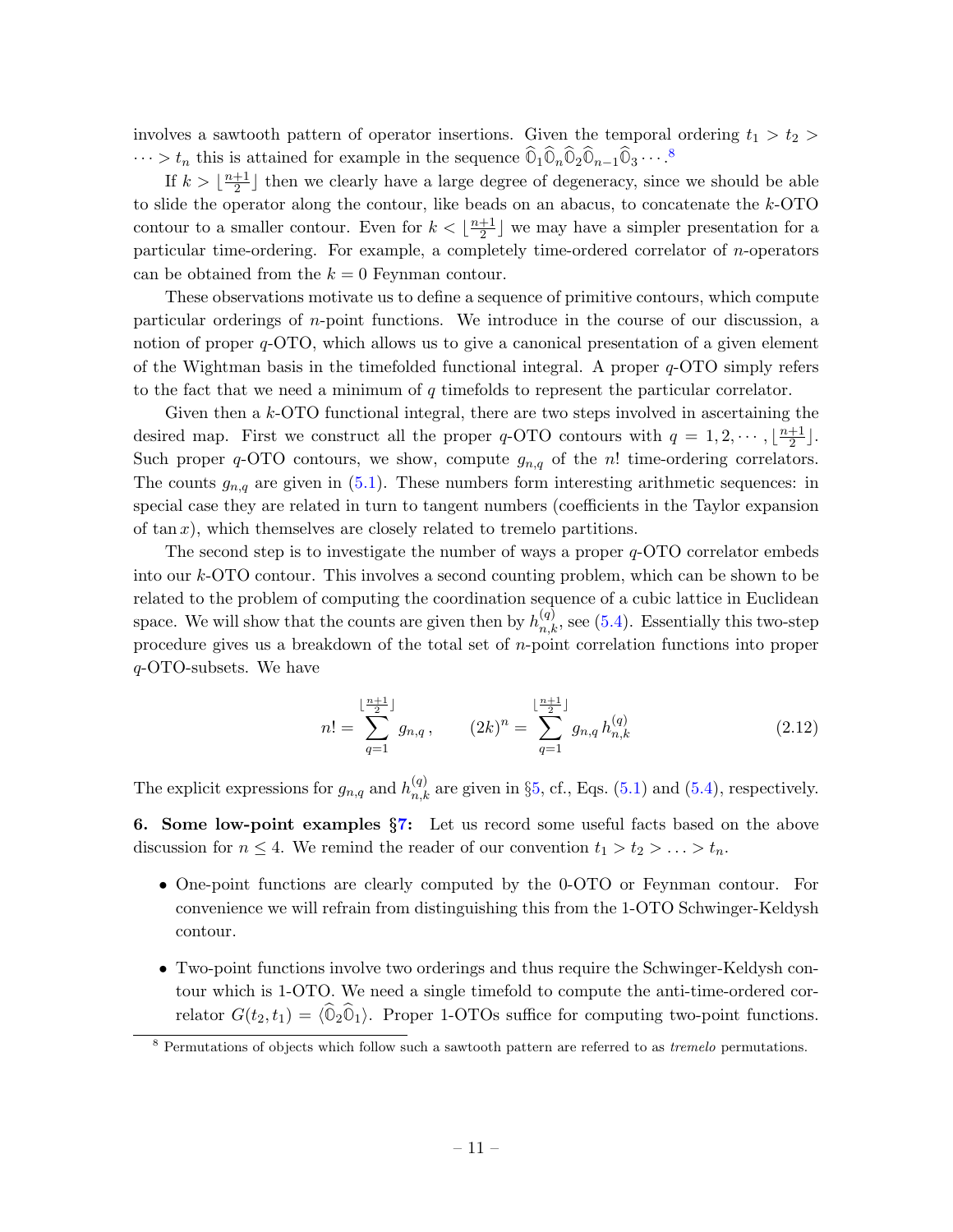Given a k-OTO contour, the  $(2k)^2$  LR-correlators split into  $2k^2$  time-ordered and  $2k^2$ anti-time ordered correlators. That is to say,  $g_{2,1} = 2$  and  $h_{2,k}^{(1)} = 2k^2$ .

• Three-point functions can be obtained from at most 2-OTO contours. Of the 6 elements of the Wightman basis, 4 can be computed by proper 1-OTOs:

 $\langle \widehat{0}_1 \widehat{0}_2 \widehat{0}_3 \rangle$ ,  $\langle \widehat{0}_2 \widehat{0}_1 \widehat{0}_3 \rangle$ ,  $\langle \widehat{0}_3 \widehat{0}_2 \widehat{0}_1 \rangle$ ,  $\langle \widehat{0}_3 \widehat{0}_1 \widehat{0}_2 \rangle$ , (2.13)

while 2 correlators require a proper 2-OTO contour:

$$
\langle \widehat{\mathbb{O}}_1 \widehat{\mathbb{O}}_3 \widehat{\mathbb{O}}_2 \rangle, \quad \langle \widehat{\mathbb{O}}_2 \widehat{\mathbb{O}}_3 \widehat{\mathbb{O}}_1 \rangle. \tag{2.14}
$$

Thus  $g_{3,1} = 4$  and  $g_{3,2} = 2$ . The degeneracies can be shown to be:  $h_{3,k}^{(1)} = \frac{2k(2k^2+1)}{3}$  $\frac{k^2+1}{3}$  and  $h_{3,k}^{(2)} = \frac{4k(k^2-1)}{3}$  $rac{x^{2}-1}{3}$ .

• Four-point functions are spanned by the basis of 24 correlators. Of these 8 are realized in a proper 1-OTO contour, while the remaining 16 require use of a proper 2-OTO contour. The former are enumerated to be the following  $g_{4,1} = 8$  correlators:

$$
\langle \hat{O}_1 \hat{O}_2 \hat{O}_3 \hat{O}_4 \rangle, \quad \langle \hat{O}_2 \hat{O}_1 \hat{O}_3 \hat{O}_4 \rangle, \quad \langle \hat{O}_3 \hat{O}_1 \hat{O}_2 \hat{O}_4 \rangle, \quad \langle \hat{O}_3 \hat{O}_2 \hat{O}_1 \hat{O}_4 \rangle, \n\langle \hat{O}_4 \hat{O}_1 \hat{O}_2 \hat{O}_3 \rangle, \quad \langle \hat{O}_4 \hat{O}_2 \hat{O}_1 \hat{O}_3 \rangle, \quad \langle \hat{O}_4 \hat{O}_3 \hat{O}_1 \hat{O}_2 \rangle, \quad \langle \hat{O}_4 \hat{O}_3 \hat{O}_2 \hat{O}_1 \rangle,
$$
\n(2.15)

<span id="page-13-1"></span>while the latter are spanned by the  $g_{4,2} = 16$  combinations

<span id="page-13-2"></span>
$$
\langle \hat{O}_1 \hat{O}_2 \hat{O}_4 \hat{O}_3 \rangle, \langle \hat{O}_1 \hat{O}_3 \hat{O}_2 \hat{O}_4 \rangle, \langle \hat{O}_1 \hat{O}_3 \hat{O}_4 \hat{O}_2 \rangle, \langle \hat{O}_1 \hat{O}_4 \hat{O}_2 \hat{O}_3 \rangle, \langle \hat{O}_1 \hat{O}_4 \hat{O}_3 \hat{O}_2 \rangle,
$$
  

$$
\langle \hat{O}_2 \hat{O}_1 \hat{O}_4 \hat{O}_3 \rangle, \langle \hat{O}_2 \hat{O}_3 \hat{O}_1 \hat{O}_4 \rangle, \langle \hat{O}_2 \hat{O}_3 \hat{O}_4 \hat{O}_1 \rangle, \langle \hat{O}_2 \hat{O}_4 \hat{O}_1 \hat{O}_3 \rangle, \langle \hat{O}_2 \hat{O}_4 \hat{O}_3 \hat{O}_1 \rangle,
$$
  

$$
\langle \hat{O}_3 \hat{O}_1 \hat{O}_4 \hat{O}_2 \rangle, \langle \hat{O}_3 \hat{O}_2 \hat{O}_4 \hat{O}_1 \rangle, \langle \hat{O}_3 \hat{O}_4 \hat{O}_1 \hat{O}_2 \rangle, \langle \hat{O}_3 \hat{O}_4 \hat{O}_2 \hat{O}_1 \rangle, \langle \hat{O}_4 \hat{O}_1 \hat{O}_3 \hat{O}_2 \rangle, \langle \hat{O}_4 \hat{O}_2 \hat{O}_3 \hat{O}_1 \rangle.
$$
  
(2.16)

In a k-OTO contour, each proper 1-OTO combination occurs with degeneracy  $h_{4,k}^{(1)} =$  $2k^2(k^2+2)$  $\frac{k^2+2}{3}$ , whereas each proper 2-OTO combination occurs  $h_{4,k}^{(2)} = \frac{2k^2(k^2-1)}{3}$  $rac{\kappa^2-1}{3}$  times.

It is useful to note that a k-OTO contour is only required for the computation of  $2k-1$ or 2k-point correlation functions. For lower point functions they are an overkill, and thus we note that there must be some intrinsic redundancy built into the construction. This statement is very familiar in the context of the Schwinger-Keldysh formalism, as reviewed in [\[8\]](#page-57-7). As discussed, there are various localizations of the k-OTO correlation function. As in the 1-OTO case we anticipate that there is an underlying BRST symmetry that controls such localizations and leads to the myriad relations detailed above. For the rest of this paper we will focus on justifying the statements we have summarized above. A separate publication will detail how to view these in terms of various BRST Ward identities along the lines of  $[8]$ .

### <span id="page-13-0"></span>2.4 k-OTO contour nomenclature

As we go through the discussion of the k-OTO contour, it will be useful to refer to various elements of the contour depicted in Fig. [2.](#page-7-1) to this end we introduce some nomenclature which will help in identifying elements of the contour, and also the operator insertions on it.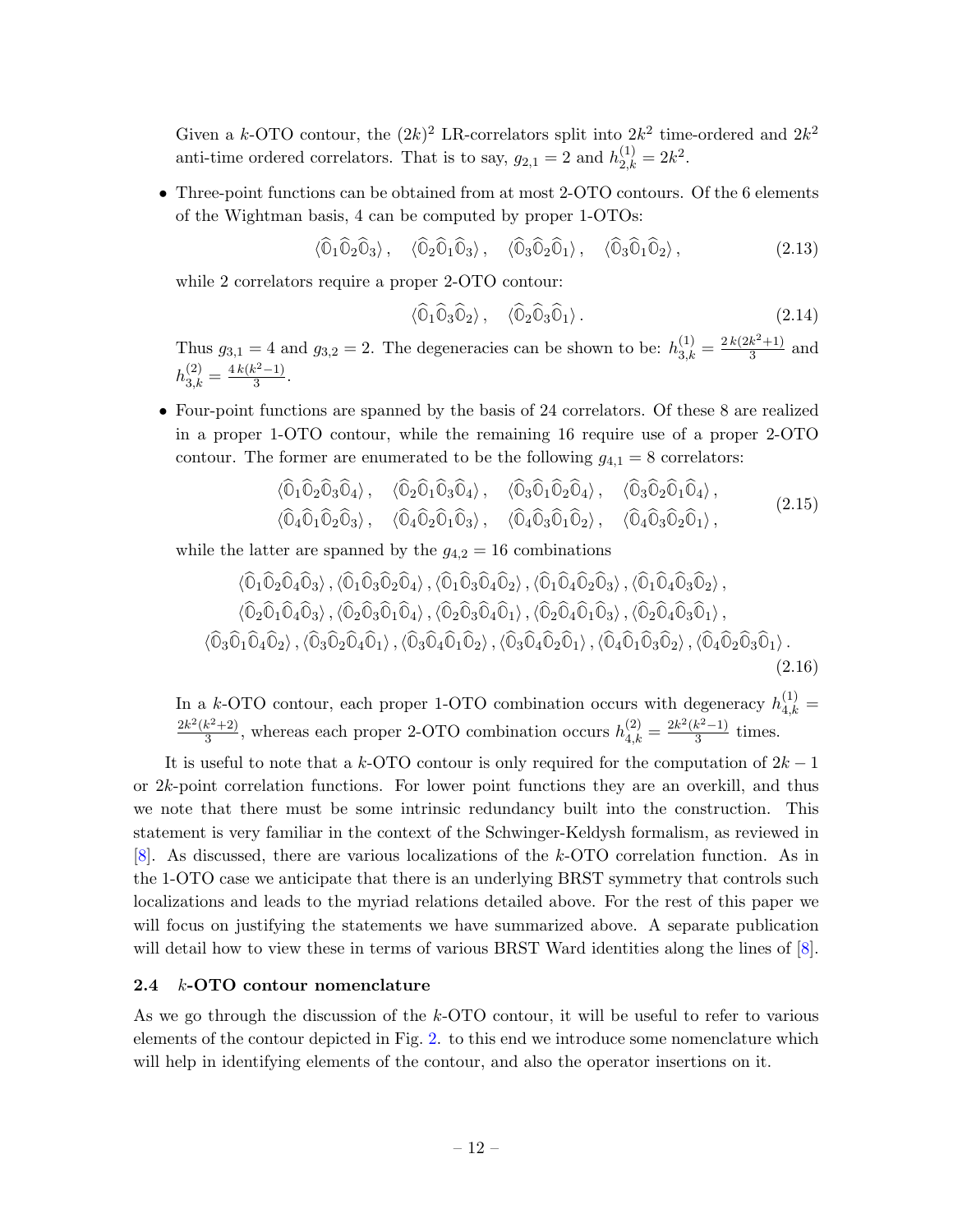Depth: In referring to the individual legs of the contour, we will use the notion of depth. A segment indexed by  $\alpha$  is said to be deeper for larger values of  $\alpha$ . In terms of the trace representation [\(2.3\)](#page-6-2) deeper segments are further from the initial density matrix  $\hat{\rho}_{initial}$ . This way the index ordering directly gives us the depth which will prove useful in relating the k-OTO contour correlators to the physical single copy theory. See Fig. [2](#page-7-1) for an illustration.

Proper OTO number: This was alluded to above, and is defined as the minimal OTO number required to reproduce a particular element of Wightman basis. It is important to note that we will take both, the fully time ordered correlator, and the fully anti time ordered correlator, to have the proper OTO number as 1.

**Future turning-point:** The future turning-point is defined as the junction between  $\{(2j -$ 1) R,  $(2j)$  L} or between  $\{(2j)$  R,  $(2j-1)$  L} with  $j \ge 1$ ) segments of the path integral contour. That is to say, future turning-points are the turning-points at the right ends of Fig.  $(2)(a)$  $(2)(a)$ . There are q such future turning-points in a proper  $q$ -OTO correlator.

**Past turning-point:** The past turning-point is defined as the junction between  $\{(2j)R,(2j+1)\}$ 1) L} or between  $\{(2j+1)L,(2j)R\}$  with  $j\geq 1$ ) segments of the path integral contour. Thus past turning-points are the turning-points at the left ends of Fig.  $(2)(a)$  $(2)(a)$ . There are  $q-1$  such future turning-points in a proper  $q$ -OTO correlator.

Turning-point operator: An operator inserted just before a turning-point will be referred to as such. Often we will prefix this with noting whether we are describing a future or a past turning-point operator.

Wings and wing operators: The segment of the k-OTO contour between a particular future turning-point operator, and its nearest neighbour past turning-point on either side will be referred to a the *wing* of the future turning-point operator in question. The non turningpoint operators along this wing, will be called the wing operators. While implementing some elements of the counting, we will further define the notion of wing neighbours, wing-spread, and wing position, which will serve to provide us with a useful way to package the sliding rules along the contour.

Symbol for the OTO contour: While it is easy to draw a particular OTO contour, we find it convenient to introduce a compact symbol which essentially gives a pictorial representation. The representation involves denoting the density matrix as  $\circ$ , at its past/future ends, the future turning-points as ), past turning-points as (, and the operator insertions as numbers  $1, 2, \dots, n$ . With an understanding that  $t_1 > t_2 > \dots > t_n$ , a string of these symbols represents a contour-ordered k-OTO correlator. For example  $\langle \hat{O}_2 \hat{O}_3 \hat{O}_1 \rangle = o(1)3(2) \circ$  symbolizes a 2-OTO correlator. This is explained in greater detail in §[5.](#page-26-0)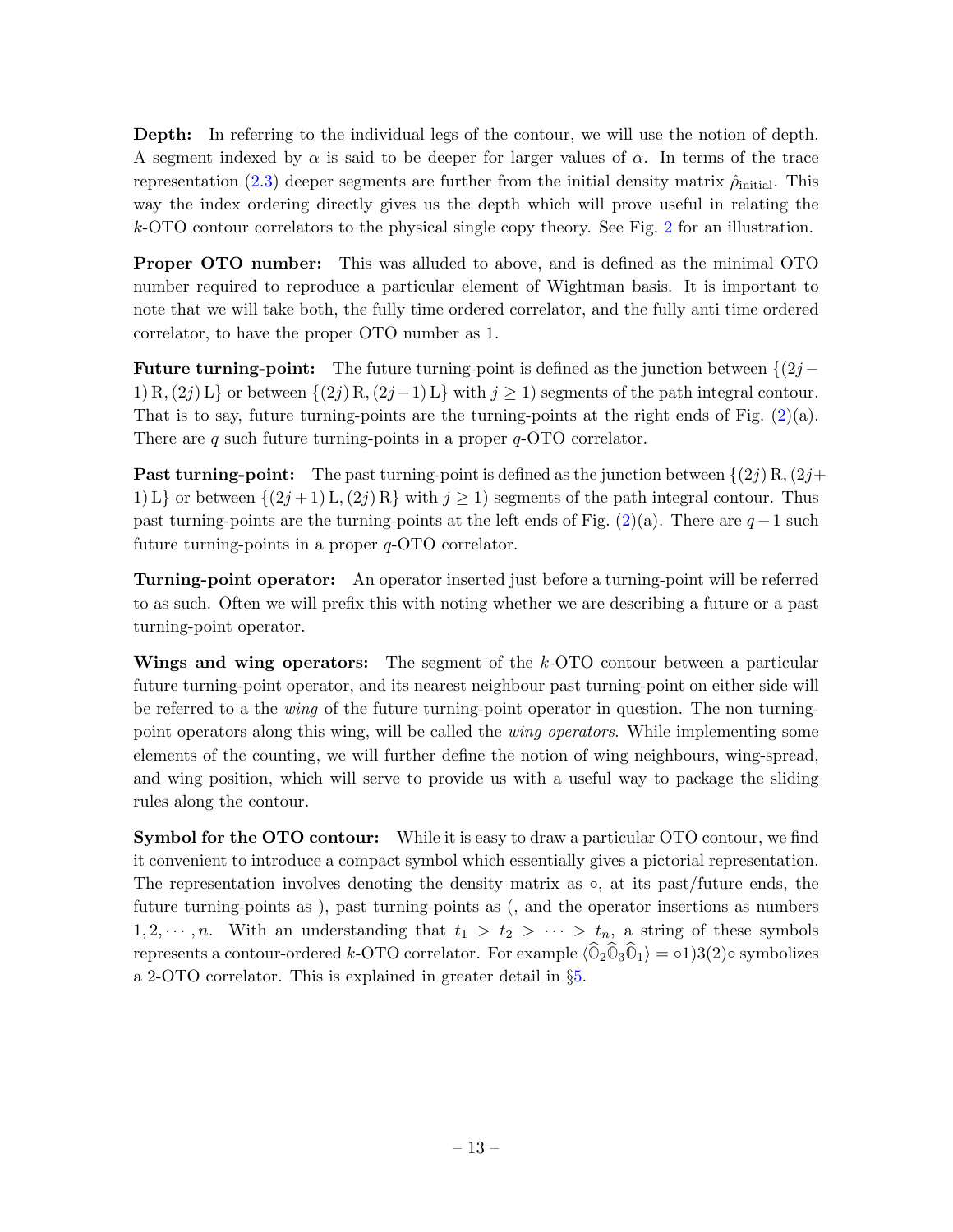#### <span id="page-15-0"></span>3 Reducing nested correlators

We begin our discussion by describing the physical basis of nested correlation functions and its relation to the basis of time-ordered correlation functions. As described earlier, the reason to be interested in the nested commutator/anti-commutators has to do with the fact that they naturally map, in some circumstances, to response functions that are of physical interest.

The objects we are interested in are basically a sequence of nested commutators and anti-commutators of n-operators. The latter are elements of the operator algebra that act on the physical Hilbert space  $H$ . In a certain sense, we can think of the nested operators as a construction of the free algebra generated by the elements of the physical operator algebra, given two brackets, the commutator and anti-commutator, which map pairs of operators into a new element.<sup>[9](#page-15-1)</sup>

Let us introduce a convenient notation unifying the brackets in question. Define

$$
[\widehat{0}_1, \widehat{0}_2]_{\varepsilon} = \begin{cases} [\widehat{0}_1, \widehat{0}_2], & \varepsilon = 1 \\ {\{\widehat{0}_1, \widehat{0}_2\}}, & \varepsilon = -1 \end{cases}
$$
(3.1)

Consider first the Wightman basis of correlation functions, whose  $n!$  elements we denote for brevity as  $G_{\sigma} = G(t_{\sigma(1)}, t_{\sigma(2)}, \cdots, t_{\sigma(n)})$ , viz.,

$$
G_{\sigma} = \langle \widehat{\mathbb{O}}_{\sigma(1)} \widehat{\mathbb{O}}_{\sigma(2)} \cdots \widehat{\mathbb{O}}_{\sigma(n)} \rangle \qquad \sigma \in S_n \tag{3.2}
$$

These elements span a vector space, and our interest is in identifying interesting members of the resulting space, and give useful expressions for them, in terms of these basis elements. We will use  $\sigma$  to also index the n! elements of  $S_n$  so as to write compact formulae below.

Given *n* elements  $\widehat{\mathbb{O}}_i$  of the operator algebra,<sup>[10](#page-15-2)</sup> we can form  $2^{n-2}n!$  combinations

$$
\mathfrak{C}_I = \langle [\cdots[[\widehat{\mathbb{O}}_{\pi(1)}, \widehat{\mathbb{O}}_{\pi(2)}]_{\varepsilon_1}, \widehat{\mathbb{O}}_{\pi(3)}]_{\varepsilon_2}, \cdots]_{\varepsilon_{n-1}} \rangle
$$
  
with  $I \equiv \{\pi, (\varepsilon_1, \varepsilon_2, \dots, \varepsilon_{n-1})\}, \quad \pi \in S_n^+, \quad \varepsilon_1, \dots \varepsilon_{n-1} \in \{+, -\}.$  (3.3)

Note that allowing any permutation  $\pi$  would naively give  $2^{n-1}n!$  different multi-indices I; however, by restricting to even permutations  $S_n^+$  we consider those which only differ by a swap of  $i_1$  and  $i_2$  as being the same because their associated correlators at most differ by an overall sign. This leaves us with  $2^{n-2}n!$  possibilities. The total number of  $\mathfrak{C}_I$  follows from the counting argument given in  $\S 2.2$  $\S 2.2$  where we enumerate the  $2^{n-2} n!$  possibilities, which far exceeds the set of time-ordering correlators which only amount to  $n!$  correlators. The index I collectively encodes both the choice of permutation and the various choices of brackets involved, as indicated.

<span id="page-15-1"></span><sup>&</sup>lt;sup>9</sup> Conventionally a free Lie algebra is the set of elements generated by the basic Lie commutator action on the elements of an algebra. This is very similar in spirit to the notion of a free group, where we construct elements as words built out the alphabets (the group generators) The main difference from a free Lie algebra is that we have two brackets and only one of them is anti-symmetric. Somewhat curiously, we have not been able to find a discussion of such constructs in the mathematics literature.

<span id="page-15-2"></span><sup>&</sup>lt;sup>10</sup> Recall that by convention  $\widehat{\mathbb{O}}_i$  are Heisenberg operators inserted at time  $t_i$ .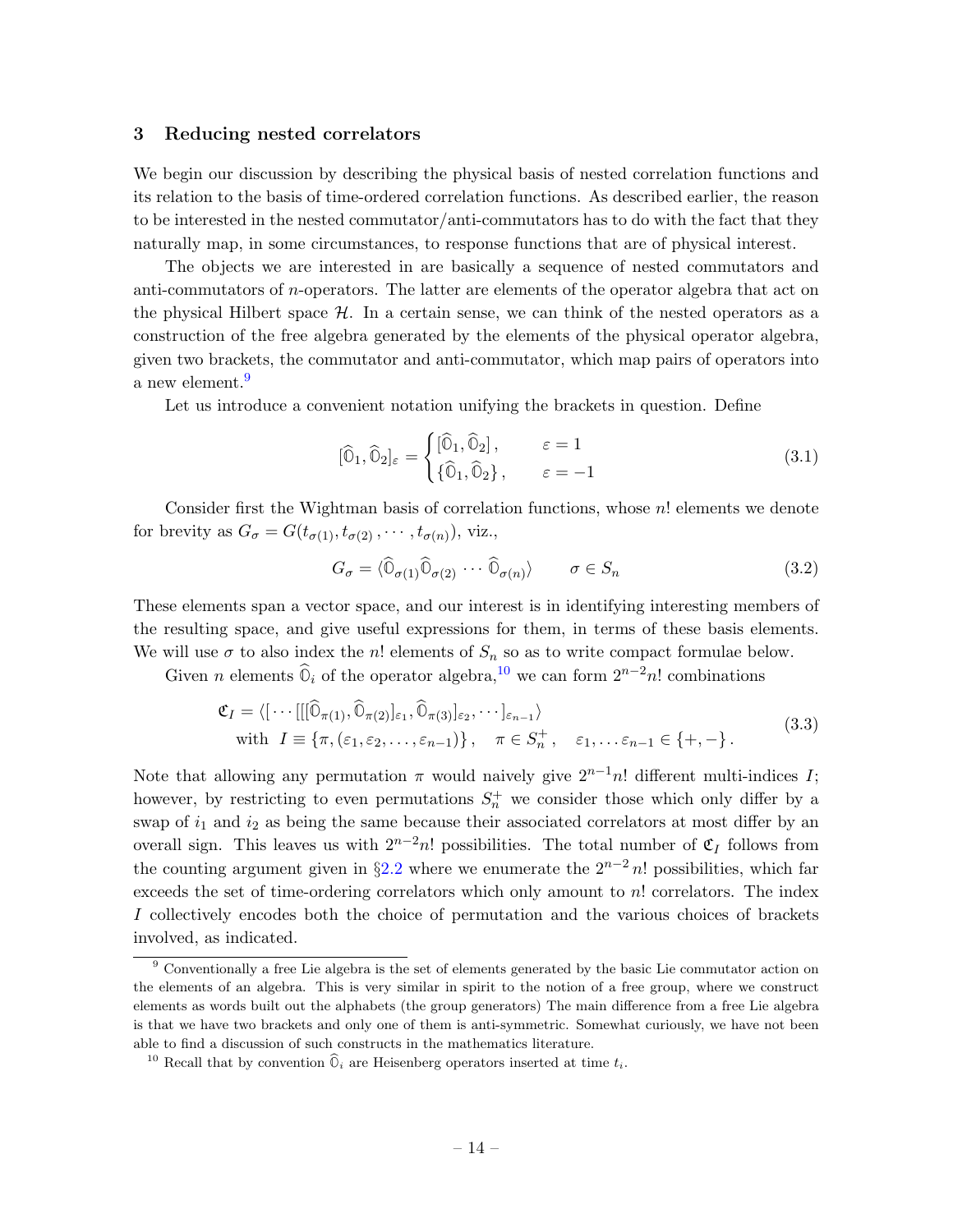This then implies that we should exhibit  $(2^{n-2} - 1)n!$  relations amongst the nested correlation functions. These relations should be purely algebraic in nature and their origins are easily intuited. Expanding out the brackets in  $\mathfrak{C}_I$  we have

$$
\mathfrak{C}_I = \sum_{\sigma} \mathfrak{M}_{I\sigma} G_{\sigma}, \qquad \mathfrak{M}_{I\sigma} = \pm 1 \tag{3.4}
$$

The matrix of coefficients  $\mathfrak{M}$  is  $2^{n-2}n! \times n!$  in size, with its rank being n!.

From this matrix we can determine the relations between the nested correlators. Moreover, it is possible to directly construct a projector onto the subspace of relations  $\mathfrak{J}_{P}$ . This is done by finding the kernel of its transpose,  $\mathfrak{M}^T$ , which defines a matrix of relations,  $\mathfrak{J}^T$ . Equivalently, we directly define  $\mathfrak J$  as annihilating the  $\mathfrak M$  from the left, viz.,

$$
\mathfrak{J} \cdot \mathfrak{M} = 0, \qquad \dim(\mathfrak{J}) = 2^{n-2} n! \times (2^{n-2} - 1)n! \tag{3.5}
$$

One can rotate this matrix  $\mathfrak J$  to obtain a projector onto the space of relations,  $\mathfrak J_P$ . This can for instance be done using singular value decomposition of  $\mathfrak{J} = \mathfrak{u}_{\mathfrak{J}} \mathfrak{s}_{\mathfrak{J}} \mathfrak{v}_{\mathfrak{J}}^{\dagger}$ . The projector is then given by taking the first  $(2^{n-2} - 1)n!$  rows of  $\mathfrak{v}_{3}^{\dagger}$ , viz.,  $\mathfrak{J}_{P} = \mathfrak{v}_{3} \mathfrak{v}_{3}^{\dagger}$ , which satisfies  $\mathfrak{J}_{P}^{2} = \mathfrak{J}_{P}$ . We will think of these relations as a set of generalized super-Jacobi identities (sJacobi), and will justify the counting below.

### <span id="page-16-0"></span>3.1 Proper and improper sJacobi identities

We claim that the set of sJacobi identities captured by  $\mathfrak{J}_{\mathrm{P}}$  (or equivalently  $\mathfrak{J}$ ) naturally splits into two classes: a class of proper sJacobi,  $\mathfrak{P}_P$  which are n! in number, and the remainder  $\mathfrak{I}_P$ which amount to  $(2^{n-2} - 2)n!$ . We have  $\mathfrak{J}_{\mathcal{P}} = \mathfrak{P}_{\mathcal{P}} + \mathfrak{I}_{\mathcal{P}}$  with each matrix being a projector onto the appropriate subspace of sJacobi identities. These manipulations are easy to carry out explicitly to check that the dimensions of the spaces are as quoted. The improper sJacobi identities refer to relations that are inherited from lower order sJacobi involving  $j < n$ operators. We will now give a more abstract group theoretic proof of this decomposition.

Regular representations of finite groups: Recall that left multiplication in group G permutes the elements of the group, thus giving rise to a permutation representation called the regular representation  $\mathcal{R}(G)$ . We will need the following group theory lemma (the proof can be found in Appendix [C.1\)](#page-54-1):

Lemma: The regular representation of the group is induced by regular representation of a subgroup.

Decomposition of nested correlator relations: The relevance of the above observations stems from the fact that n-pt Wightman correlators lie in the regular representation  $\mathcal{R}(S_n)$ . Nested correlators on the other hand are of the form

$$
[\dots[\{\widehat{\mathbb{O}}_1,\widehat{\mathbb{O}}_2\},\widehat{\mathbb{O}}_3]_{\varepsilon_1}\dots,\widehat{\mathbb{O}}_n]_{\varepsilon_{n-2}} ,\quad [\dots[[\widehat{\mathbb{O}}_1,\widehat{\mathbb{O}}_2],\widehat{\mathbb{O}}_3]_{\varepsilon_1}\dots,\widehat{\mathbb{O}}_n]_{\varepsilon_{n-2}} .
$$
\n(3.6)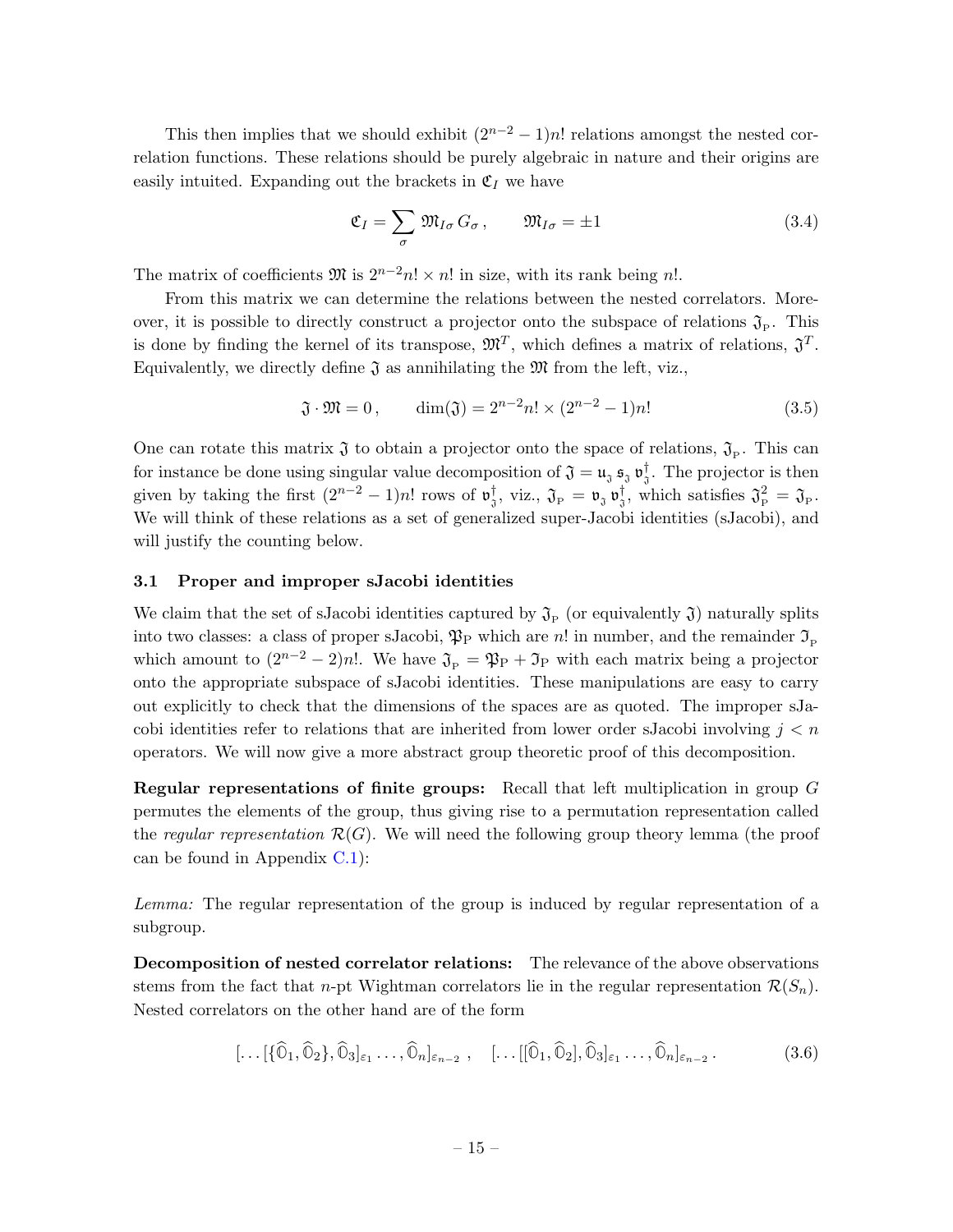Equivalently we can consider the linear combinations

$$
[\dots[\{\widehat{0}_1,\widehat{0}_2\},\widehat{0}_3]_{\varepsilon_1}\dots,\widehat{0}_n]_{\varepsilon_{n-2}} + [\dots[[\widehat{0}_1,\widehat{0}_2],\widehat{0}_3]_{\varepsilon_1}\dots,\widehat{0}_n]_{\varepsilon_{n-2}},
$$
  

$$
[\dots[\{\widehat{0}_1,\widehat{0}_2\},\widehat{0}_3]_{\varepsilon_1}\dots,\widehat{0}_n]_{\varepsilon_{n-2}} - [\dots[[\widehat{0}_1,\widehat{0}_2],\widehat{0}_3]_{\varepsilon_1}\dots,\widehat{0}_n]_{\varepsilon_{n-2}},
$$
\n(3.7)

which together transform in the regular representation  $\mathcal{R}(S_n)$ , for a given set of  $(n-2)$  sign choices  $\{\varepsilon_{\alpha}\}\$ . Taking every sign choice into account, one gets  $2^{n-2}$  copies of  $\mathcal{R}(S_n)$ . Since the  $2^{n-2}n!$  nested correlators can be constructed by taking the direct sum of the vector space of n! Wightman correlators along with the vector space of sJacobi relations. The sJacobis then have to lie in  $(2^{n-2}-1)$  copies of  $\mathcal{R}(S_n)$ . This justifies our count for the rank of  $\mathfrak{J}$  (and  $\mathfrak{J}_P$ ).

We will now study the structure of these sJacobis in more detail. Given a sJacobi with k operators with  $3 \leq k \leq n$ , there is a way to lift it to a sJacobi with n operators: we simply nest the sJacobi with k operators within  $(n - k)$  number of commutators/anti-commutators to get a sJacobi with  $n$  operators. The sJacobis with  $n$  operators obtained this way will be called improper  $n$  sJacobis, whereas an sJacobi with  $n$  operators which cannot be formed this way, will be called proper n sJacobi. Thus improper n sJacobis are formed from all proper  $k$ sJacobis with  $k < n$ .

Theorem 1: Proper n sJacobi identities lie in the regular representation  $\mathcal{R}(S_n)$ .

Equivalently, we can assert that improper sJacobis lie in  $(2^{n-2} - 2)$  copies of  $\mathcal{R}(S_n)$ , since the representation of sJacobis should be a direct sum of these two. We prove the latter statement by induction in Appendix [C.2.](#page-55-0)

#### <span id="page-17-0"></span>3.2 The master proper sJacobi identity

The above abstract result in representation theory is very useful in studying the structure of sJacobis. It implies that there is a single 'master' sJacobi relation for each  $n$ . All other sJacobi relations between the nested correlator are generated from it in the following sense. The proper  $n$  sJacobis are generated by permutations of the master  $n$  sJacobi. All improper n sJacobis are generated from all proper k sJacobis with  $k < n$  by nesting. Thus, it suffices to write down a single relation for every  $n$ .

Unfortunately, while we have proved the existence of such a relation, we have not yet found an efficient way to construct these relations for arbitrary  $n$ . The master sJacobi for  $n = 3, 4$  can however be worked out by trial and error and we will report on them below.<sup>[11](#page-17-1)</sup>

**sJacobi for n=3:** The master sJacobi relation for  $n = 3$  is given by (writing  $\hat{0}_i \equiv j$ , and dropping the  $\langle \cdot \rangle$  for conciseness)

$$
[\{1,2\},3] + [[1,2],3] - \{\{2,3\},1\} - \{[2,3],1\} + \{\{3,1\},2\} + \{[3,1],2\} = 0
$$
(3.8)

<span id="page-17-1"></span><sup>&</sup>lt;sup>11</sup> The explicit computation can be done by working out the projector matrices  $\mathfrak{J}_{\mathrm{P}}$ ,  $\mathfrak{P}_{\mathrm{P}}$ , and  $\mathfrak{I}_{\mathrm{P}}$  explicitly for any n. The tricky part is then to identify combinations of the n! elements of  $\mathfrak{P}_{P}$  that actually results in the master identity.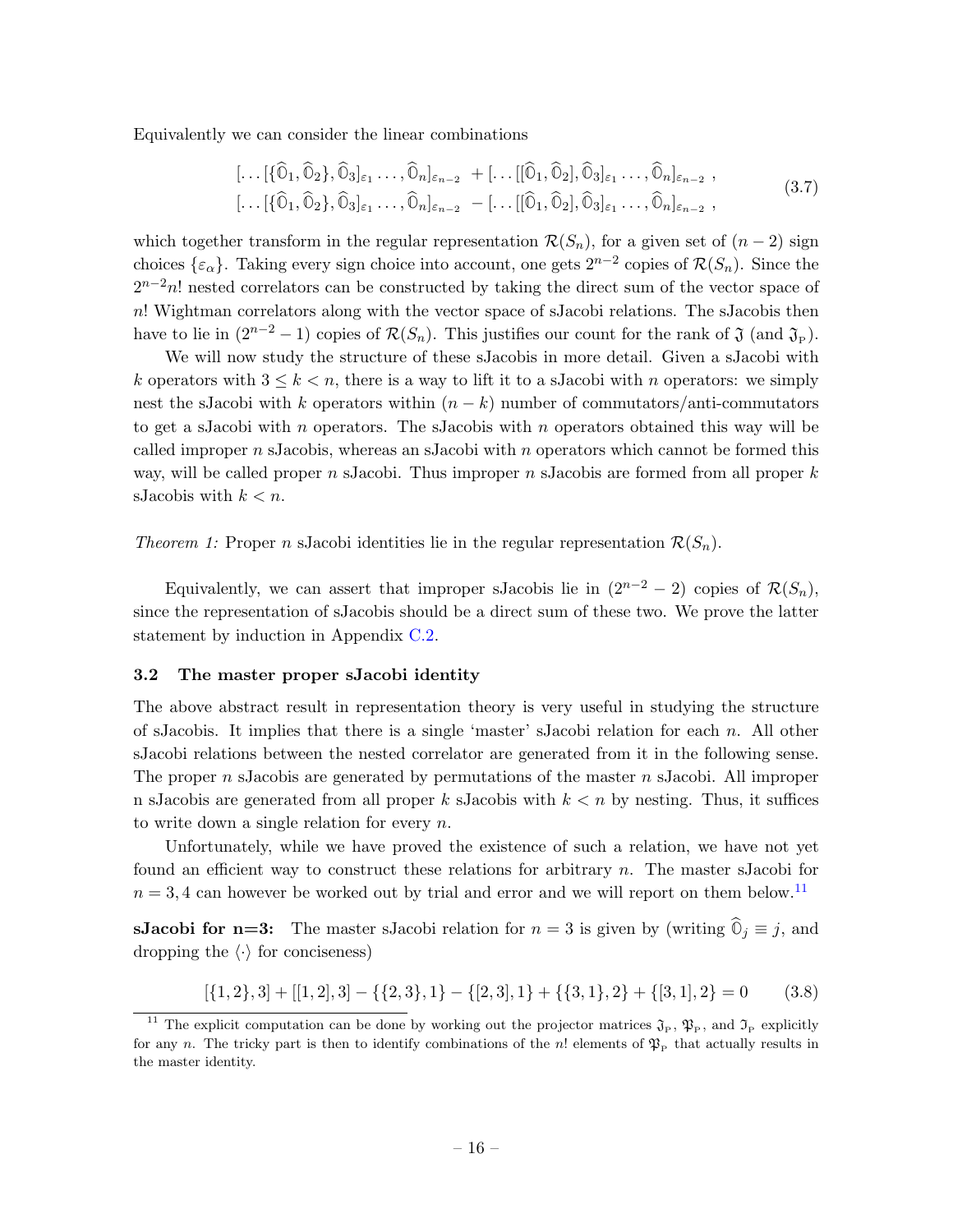This means that a complete basis of proper sJacobis at  $n = 3$  can be obtained by applying various permutations to the above identity. There are no improper sJacobis at  $n = 3$ . Thus, for every element of the permutation group  $S_3$ , we have an identity:<sup>[12](#page-18-0)</sup>

Id: 
$$
[\{1,2\},3] + [[1,2],3] - \{\{2,3\},1\} - \{[2,3],1\} + \{\{3,1\},2\} + \{[3,1],2\} = 0
$$

$$
(12): [\{2,1\},3] + [[2,1],3] - \{\{1,3\},2\} - \{[1,3],2\} + \{\{3,2\},1\} + \{[3,2],1\} = 0
$$

$$
(23): [\{1,3\},2] + [[1,3],2] - \{\{3,2\},1\} - \{\{3,2\},1\} + \{\{2,1\},3\} + \{[2,1],3\} = 0
$$

$$
(31): [\{3,2\},1] + [[3,2],1] - \{\{2,1\},3\} - \{\{2,1\},3\} + \{\{1,3\},2\} + \{[1,3],2\} = 0
$$

$$
(123): [\{2,3\},1] + [[2,3],1] - \{\{3,1\},2\} - \{\{3,1\},2\} + \{\{1,2\},3\} + \{\{1,2\},3\} = 0
$$

$$
(321): [\{3,1\},2] + [[3,1],2] - \{\{1,2\},3\} - \{\{1,2\},3\} + \{\{2,3\},1\} + \{\{2,3\},1\} = 0
$$

These identities are linearly independent and hence furnish a basis for the six dimensional vector space of sJacobi relations at  $n = 3$ . In the form written above, they also manifestly lie in the regular representation of  $S_3$  that permutes the three operators.

By standard representation theory, the regular representation of  $S_3$  breaks up into irreps as  $6 = 1+1'+2 \times 2$ . Here 1 is the trivial irrep, 1' is the sign irrep where the odd permutations are represented by  $(-1)$ , and 2 is the standard irrep of  $S_3$ . We can thus use the representation theory techniques to project out simpler sJacobi relations from the above. We first begin by projecting to the subspace where the exchanges act symmetrically. We get

$$
\frac{1}{2}[\text{Id} + (12)]: \quad [\{1, 2\}, 3] - \{[2, 3], 1\} + \{[3, 1], 2\} = 0
$$
\n
$$
\frac{1}{2}[(23) + (321)]: \quad [\{1, 3\}, 2] - \{[3, 2], 1\} + \{[2, 1], 3\} = 0 \tag{3.10}
$$
\n
$$
\frac{1}{2}[(31) + (123)]: \quad [\{3, 2\}, 1] - \{[2, 1], 3\} + \{[1, 3], 2\} = 0
$$

These three identities manifestly form a 3 dimensional sub-representation of proper sJacobis. This sub-representation, in turn breaks into  $1 + 2$ . By taking a sum of all three, we get a sJacobi in the trivial irrep 1:

$$
\frac{1}{2}[\text{Id} + (12) + (23) + (31) + (123) + (321)] : \quad [\{1, 2\}, 3] + [\{1, 3\}, 2] + [\{3, 2\}, 1] = 0 \quad (3.11)
$$

We recognize this as the sJacobi relation arising from the associativity of a supersymmetry (or BRST) action. The other two linear combinations then form the standard irrep 2.

The rest of the decomposition follows similarly: projecting onto the subspace where the exchanges act anti-symmetrically, we obtain

$$
\frac{1}{2}[\text{Id} - (12)] : [[1,2],3] - \{\{2,3\},1\} + \{\{3,1\},2\} = 0
$$
  

$$
\frac{1}{2}[(321) - (23)] : [[3,1],2] - \{\{1,2\},3\} + \{\{2,3\},1\} = 0
$$
  

$$
\frac{1}{2}[(123) - (31)] : [[2,3],1] - \{\{3,1\},2\} + \{\{1,2\},3\} = 0
$$
  
(3.12)

<span id="page-18-0"></span> $12$  We use the standard cycle notation to denote elements of  $S_3$  and as per convention do not explicitly show 1-cycles.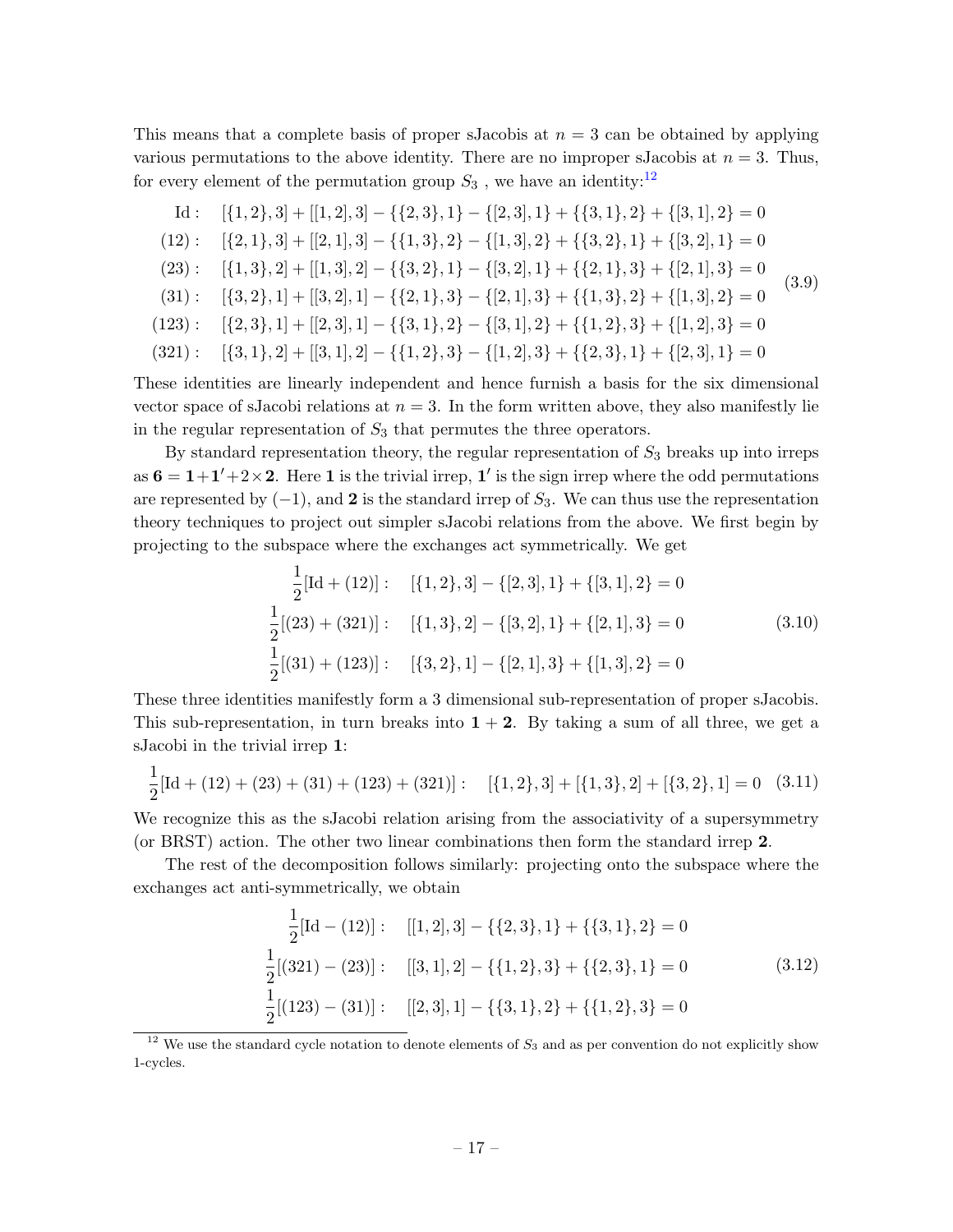By taking a sum of all three, we get a sJacobi in the sign irrep  $1'$ :

$$
\frac{1}{2}[2\operatorname{Id} - (12) - (23) - (31) + (123) + (321)]; \quad [[1,2],3] + [[3,1],2] + [[2,3],1] = 0 \quad (3.13)
$$

This as the standard Jacobi identity. The other two linear combinations form another copy of the standard irrep 2. One can also project into the two copies of standard irrep 2 by taking the combination  $\frac{1}{2}[\text{Id} - (123) - (321)].$ 

**sJacobi for**  $n = 4$ : We next move to  $n = 4$ . First of all, there improper sJacobis are in  $(2^{n-2}-2) = 2$  copies of  $\mathcal{R}(S_4)$ . These are obtained respectively by nesting the  $n = 3$  sJacobis inside a commutator and an anti-commutator. Thus,  $\mathfrak{I}_P$  for  $n = 4$  is generated by the two sJacobi relations

$$
[[\{1,2\},3],4] + [[[1,2],3],4] - [\{\{2,3\},1\},4] - [\{[2,3],1\},4] + [\{\{3,1\},2\},4] + [\{3,1\},2\},4] = 0
$$
  

$$
\{[\{1,2\},3],4\} + \{[[1,2],3],4\} - \{\{\{2,3\},1\},4\} - \{\{[2,3],1\},4\} + \{\{\{3,1\},2\},4\} + \{\{[3,1],2\},4\} = 0
$$
  
(3.14)

<span id="page-19-0"></span>and their 4! = 24 permutations. Each set transforms in  $\mathcal{R}(S_4)$ , and together, they give a complete basis for 48 improper sJacobis at  $n = 4$ .

By trial and error, one can work out the master sJacobi at  $n = 4$ . It is given by the somewhat complicated expression:

<span id="page-19-1"></span>
$$
-[[[1,2],3],4]] - [[[1,3],2],4]]
$$
  
\n
$$
- \{[[1,2],3],4\} - \{[[1,2],4],3\} - \{[[1,4],2],3\} + \{[[2,3],1],4\} + [\{[1,2],3\},4] + [\{[1,2],4\},3] - [\{[1,4],2\},3] + [\{[2,3],1\},4]
$$
  
\n
$$
+ [[\{1,2\},3],4] - [[\{1,2\},4],3] + [[\{1,4\},2],3] - [[\{2,3\},1],4]
$$
  
\n
$$
- \{ \{\{1,2\},3\},4\} + \{ \{\{1,2\},4\},3\} + \{ \{\{1,4\},2\},3\} - \{ \{\{2,3\},1\},4 \}
$$
  
\n
$$
- \{ \{[1,2],3\},4\} - \{ \{[1,3],4\},2\} - \{ \{[3,4],1\},2\} + \{ \{[3,4],2\},1 \}
$$
  
\n
$$
- \{ [\{1,3\},2],4\} - \{ [\{1,3\},4],2\} + \{ [\{2,3\},1],4\} + \{ [\{2,3\},4],1 \}
$$
  
\n
$$
- \{ [\{2,4\},3],1\} + \{ [\{3,4\},1],2 \}
$$
  
\n
$$
+ [\{ \{1,2\},3\},4] + [\{ \{1,2\},4\},3] + [\{ \{1,3\},2\},4] + [\{ \{1,3\},4\},2]
$$
  
\n
$$
+ [\{ \{1,4\},2\},3] + [\{ \{1,4\},3\},2] + [\{ \{2,4\},1\},3] + [\{ \{3,4\},1\},2] = 0
$$

Its  $4! = 24$  permutations gives set of all proper sJacobis at  $n = 4$  lying in  $\mathcal{R}(S_4)$ . All told we have 72 sJacobi relations between  $(3.14)$  and  $(3.15)$  and their permutations.<sup>[13](#page-19-2)</sup>

<span id="page-19-2"></span><sup>&</sup>lt;sup>13</sup> By standard representation theory, the regular representation of  $S_4$  breaks up into irreps as  $24 = 1 + 1' +$  $2 \times 2 + 3 \times 3 + 3 \times 3'$ . We can then recombine permutations of master sJacobi to get identities transforming in the irreps (as was done for  $n = 3$ ).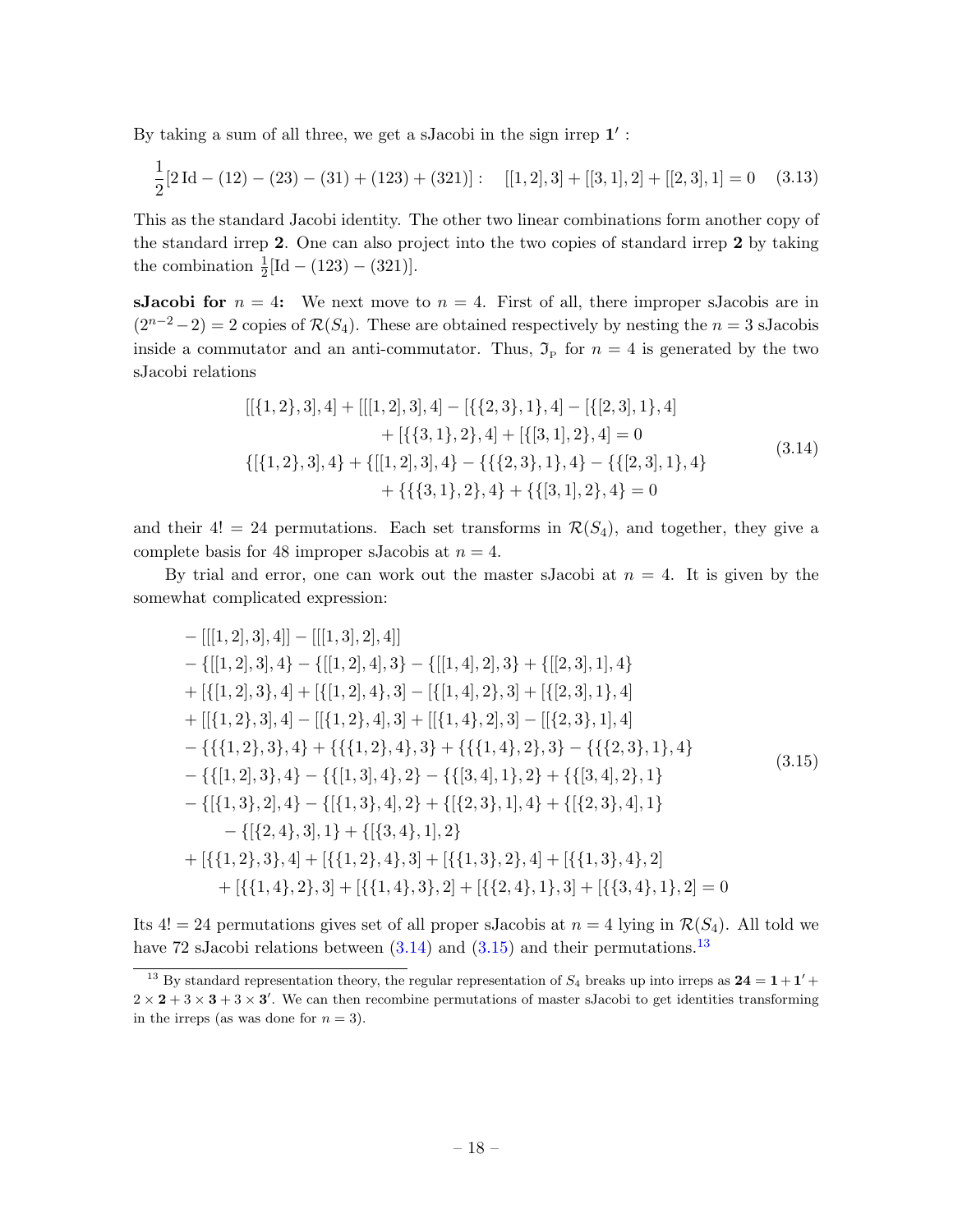Note added: In the upcoming publication [\[38\]](#page-59-4) we construct a canonical basis of n! nested correlators such that the sJacobi relations are already implemented. This ensures that every Wightman  $n$ -point function can be expressed in terms of these without the need to explicitly construct sJacobi relations.

# <span id="page-20-0"></span>4 k-OTO Keldysh rules

We next turn to the question of relating a  $k$ -OTO correlation function, which we view as being obtained from insertions of operators  $\mathbb{O}_R^{\alpha}$  and  $\mathbb{O}_L^{\alpha}$ , to the physical observables. This requires that we map the  $(2k)^n$  correlation functions in the 2k-fold extended operator algebra. To this end we first ask how to map the  $(2k)^n$  correlators obtained from the k-OTO contour onto the set of  $2^{n-2}$  n! nested correlation functions. This will simultaneously provide us a map from the observables in the 2k-fold tensor product algebra onto the operator algebra acting on  $H$ ,

For the case of Schwinger-Keldysh (1-OTO) correlators it is for instance well known that the average-difference correlation functions can be expressed in terms of nested commutators and anti-commutators of operators with time-ordering step-functions. This procedure goes by the name of Keldysh rules [\[9\]](#page-57-8). We will derive analogous expressions for the higher OTOs simply by iterating the standard discussion for the 1-OTO case. Given that the LR correlators are obtained by a simple linear combination of the Av-Dif correlation functions, it is then a simple matter to carry out a basis rotation to extract a map from the LR correlators to the nested observables.

#### <span id="page-20-1"></span>4.1 Preliminaries: Keldysh basis and notation

In order to write down the expressions of interest we need to take care of some minor technicalities and introduce some notion. Firstly, to keep track of time ordering we will employ step-functions and adhere to the conventions described in [\[8\]](#page-57-7). We define  $\Theta_{\mathbb{A}\mathbb{B}} = \Theta_{\mathbb{A}\geq \mathbb{B}}$  to be unity **A** lies in the causal future of **B** and vanishing if it is the causal past. Similarly we define  $\Theta_{\text{BA}} = \Theta_{\text{A}\leq \text{B}}$ . Should the causal relation be indeterminate we democratically decide to fix  $\Theta_{\mathbb{A}\mathbb{B}}=\Theta_{\mathbb{B}\mathbb{A}}=\frac{1}{2}$  $\frac{1}{2}$ . These functions satisfy the normalization condition  $\Theta_{AB} + \Theta_{BA} = 1$ .

Multi-argument step functions are easily obtained by stringing together products of these basic step functions. We find it useful to define combinations for both time-ordering and antitime-ordering as follows:

$$
\begin{aligned}\n\Theta_{\mathbb{A}_{1}\cdots\mathbb{A}_{n}} &= \Theta_{\mathbb{A}_{1}>\mathbb{A}_{2}}\,\Theta_{\mathbb{A}_{2}>\mathbb{A}_{3}}\,\cdots\,\Theta_{\mathbb{A}_{n-1}>\mathbb{A}_{n}} = \Theta_{\mathbb{A}_{1}\mathbb{A}_{2}}\,\Theta_{\mathbb{A}_{2}\mathbb{A}_{3}}\,\cdots\,\Theta_{\mathbb{A}_{n-1}\mathbb{A}_{n}} \\
\overline{\Theta}_{\mathbb{A}_{1}\cdots\mathbb{A}_{n}} &= \Theta_{\mathbb{A}_{1}<\mathbb{A}_{2}}\,\Theta_{\mathbb{A}_{2}<\mathbb{A}_{3}}\,\cdots\,\Theta_{\mathbb{A}_{n-1}<\mathbb{A}_{n}} = \Theta_{\mathbb{A}_{n}\mathbb{A}_{n-1}}\,\cdots\,\Theta_{\mathbb{A}_{3}\mathbb{A}_{2}}\,\Theta_{\mathbb{A}_{2}\mathbb{A}_{1}}\n\end{aligned}\n\tag{4.1}
$$

The normalization condition for these is that the sum of all permutations of the arguments of the multi step-functions is unity i.e.,

<span id="page-20-2"></span>
$$
\sum_{\sigma \in S_n} \Theta_{\mathbb{A}_{\sigma(1)}\cdots \mathbb{A}_{\sigma(n)}} = \sum_{\sigma \in S_n} \overline{\Theta}_{\mathbb{A}_{\sigma(1)}\cdots \mathbb{A}_{\sigma(n)}} = 1.
$$
\n(4.2)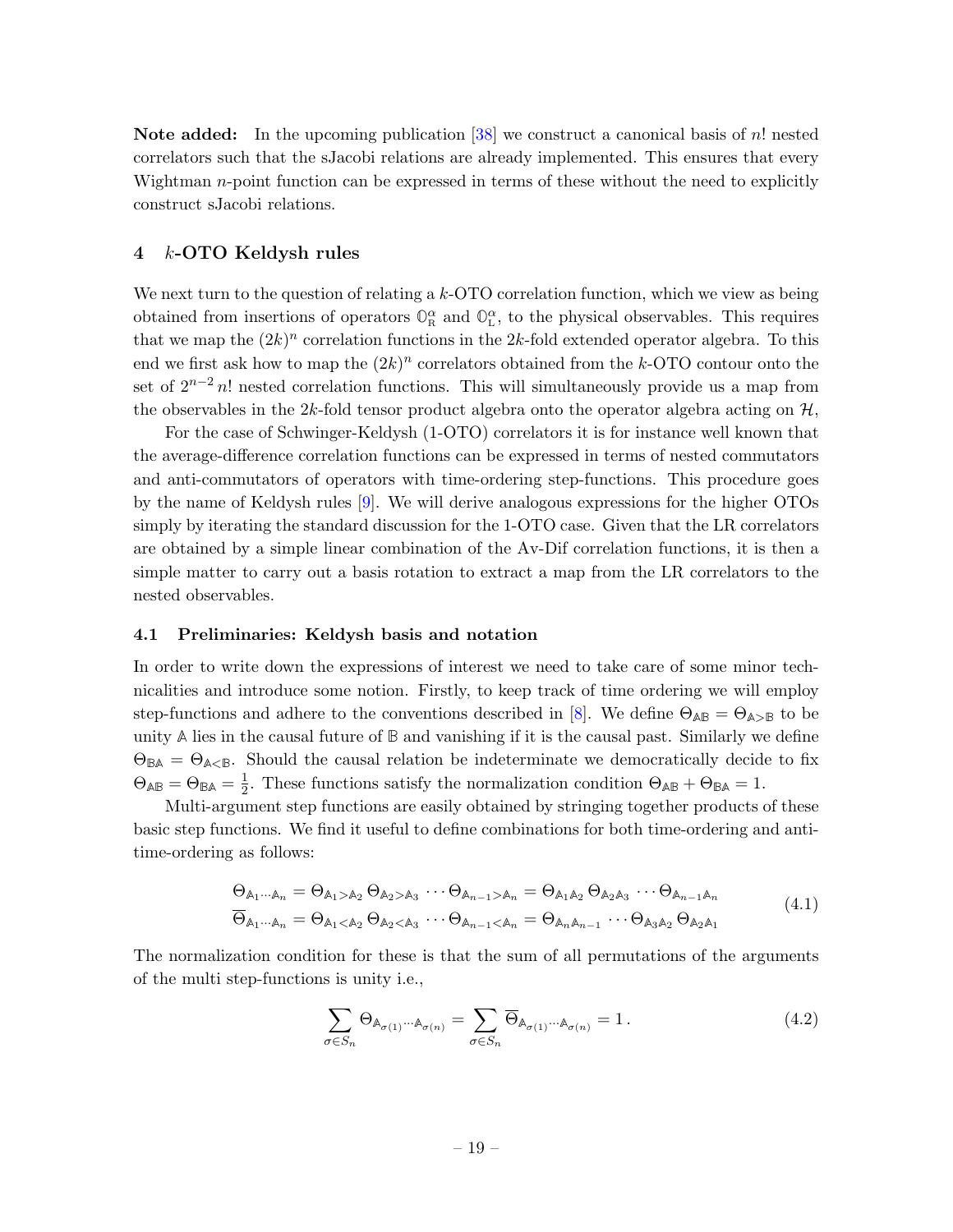Note that the normalization condition involves a sum over all  $n!$  permutation of the *n*-labels and we have used  $\sigma$  to denote the element of the symmetric group  $S_n$ . To retain the spirit of the discussion of [\[8\]](#page-57-7), we recall our definition of the graded commutator and anti-commutator defined there. They are simply usual commutators and anti-commutators with an additional sign that accounts for the Grassmann statistics of our operators and were defined by  $14$ 

$$
\begin{aligned}\n\left[\widehat{\mathbb{A}}, \widehat{\mathbb{B}}\right]_{\pm} &= \widehat{\mathbb{A}} \widehat{\mathbb{B}} - (-)^{\widehat{\mathbb{A}} \widehat{\mathbb{B}}} \widehat{\mathbb{B}} \widehat{\mathbb{A}},\\
\left\{\widehat{\mathbb{A}}, \widehat{\mathbb{B}}\right\}_{\pm} &= \frac{1}{2} \left(\widehat{\mathbb{A}} \widehat{\mathbb{B}} + (-)^{\widehat{\mathbb{A}} \widehat{\mathbb{B}}} \widehat{\mathbb{B}} \mathbb{A}\right).\n\end{aligned} \tag{4.3}
$$

The other element we need is the generalized Keldysh rotation given in [\(2.7\)](#page-9-1). The latter, we recall, defines the Keldysh basis of Av-Dif operators, which we reproduce here for convenience:

$$
\mathbb{O}_{av}^{\alpha} \equiv \frac{1}{2} \left( \mathbb{O}_{R}^{\alpha} + \mathbb{O}_{L}^{\alpha} \right) \equiv \underbrace{\left( \frac{1}{2} \frac{1}{2} \right)}_{\xi^{z}} \underbrace{\left( \mathbb{O}_{R}^{\alpha} \right)}_{\mathbb{O}_{z}^{\alpha}} = \xi^{z} \mathbb{O}_{z}^{\alpha}
$$
\n
$$
\mathbb{O}_{dif}^{\alpha} \equiv (-1)^{\alpha+1} \left( \mathbb{O}_{R}^{\alpha} - \mathbb{O}_{L}^{\alpha} \right) \equiv (-1)^{\alpha+1} \underbrace{\left( 1 - 1 \right)}_{\eta} \left( \mathbb{O}_{L}^{\alpha} \right) = \eta^{z} \mathbb{O}_{z}^{\alpha}
$$
\n
$$
(4.4)
$$

The constant matrices  $\xi = \frac{1}{2}$  $\frac{1}{2}$  (1 1) and  $\eta = (1 - 1)$  implement the basis transform.

The difference operators  $\hat{O}_{dif}^{\alpha}$  are defined with a sign depending on the odd/even parity of  $\alpha$  to account for the fact that while the odd numbered contours are time-ordered (the right contour precedes the left), the even numbered contours are anti time-ordered (the left contour is encountered first).

Finally, we introduce the *Keldysh bracket*  $(\cdot, \cdot)_{sK}$  which [\[9\]](#page-57-8) maps the average and difference operators to their counterparts in the underlying single-copy operator algebra, suitably combined into graded commutators and anti-commutators. To wit,

$$
(\hat{\mathbb{A}}, \mathbb{B}_{dif})_{SK} \equiv \hat{\mathbb{A}} \hat{\mathbb{B}} - (-)^{\mathbb{A}\mathbb{B}} \hat{\mathbb{B}} \hat{\mathbb{A}} \equiv \left[ \hat{\mathbb{A}}, \hat{\mathbb{B}} \right]_{\pm},
$$
  

$$
(\hat{\mathbb{A}}, \mathbb{B}_{av})_{SK} \equiv \frac{1}{2} (\hat{\mathbb{A}} \hat{\mathbb{B}} + (-)^{\mathbb{A}\mathbb{B}} \hat{\mathbb{B}} \hat{\mathbb{A}}) \equiv \left\{ \hat{\mathbb{A}}, \hat{\mathbb{B}} \right\}_{\pm}.
$$
\n(4.5)

<span id="page-21-1"></span>In particular, if  $\widehat{\mathbb{I}}$  is the identity operator then we have

$$
\left(\widehat{\mathbb{I}}\right)_{SK} = 0, \qquad \left(\widehat{\mathbb{I}}\right)_{SK} = \widehat{\mathbb{A}}.
$$
\n(4.6)

While [\(4.5\)](#page-21-1) takes Grassmann parity of the operators into account, we will in the following assume for simplicity that all operators are Grassmann-even. Generalizations of the various equations are straightforward to write down.

<span id="page-21-0"></span><sup>&</sup>lt;sup>14</sup> The factor of half in the definition of the graded anticommutator is useful to prevent proliferation of factors of 2 in subsequent manipulations. Readers should exercise care when using this definition for the sJacobi identities of §[3.](#page-15-0) The latter, we recall, were computed with the conventional definition of the anticommutator.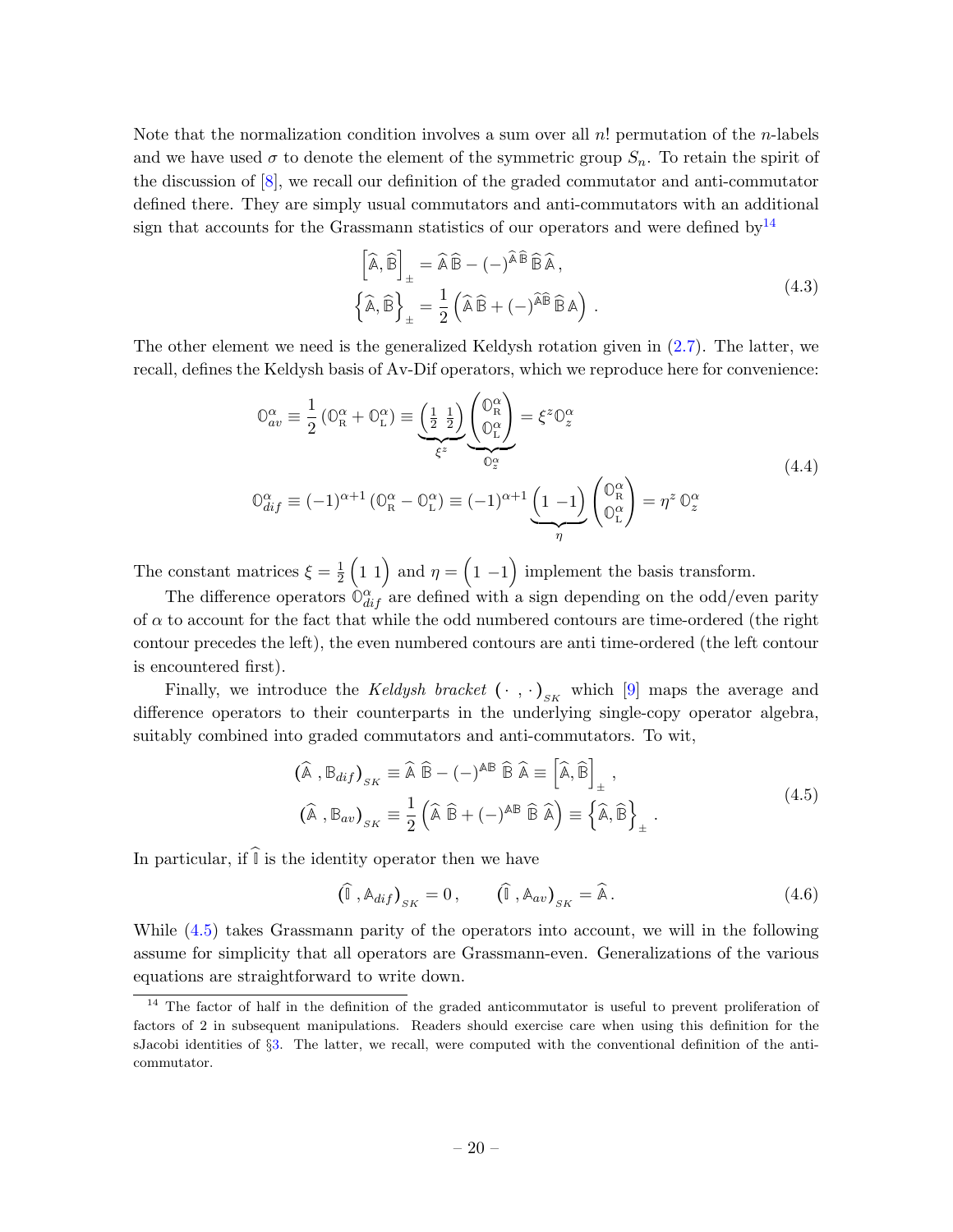#### <span id="page-22-0"></span>4.2 k-OTO correlation functions

With these preliminaries in place let us now consider the following correlation function of contour-ordered operators

<span id="page-22-2"></span>
$$
G_{k-oto}(t_1, t_2, \cdots t_{n_k}) = \langle \mathcal{T}_{\mathcal{C}} \left( \mathbb{O}_{av}^1(1) \dots \mathbb{O}_{av}^1(m_1) \mathbb{O}_{dif}^1(m_1 + 1) \dots \mathbb{O}_{dif}^1(n_1) \right) \times \left( \mathbb{O}_{av}^2(n_1 + 1) \dots \mathbb{O}_{av}^2(m_2) \mathbb{O}_{dif}^2(m_2 + 1) \dots \mathbb{O}_{dif}^2(n_2) \right) \times \cdots \times \left( \mathbb{O}_{av}^k(n_{k-1} + 1) \dots \mathbb{O}_{av}^k(m_k) \mathbb{O}_{dif}^k(m_k + 1) \dots \mathbb{O}_{dif}^k(n_k) \right) \rangle
$$
\n
$$
\cdots \times \left( \mathbb{O}_{av}^k(n_{k-1} + 1) \dots \mathbb{O}_{av}^k(m_k) \mathbb{O}_{dif}^k(m_k + 1) \dots \mathbb{O}_{dif}^k(n_k) \right) \rangle
$$
\n
$$
(4.7)
$$

In writing the above, we have employed a short-hand notation where the argument of the operator both indexes the operator and its time argument, viz.,  $\mathbb{O}_{av,m}^{\alpha}(t_m) \equiv \mathbb{O}_{av}^{\alpha}(m)$  and analogously for dif-type operators.

We claim that this correlation function can be expressed using the Keldysh bracket as a sequence of nested (graded) commutators and anti-commutators with suitable dressing by the time ordering step functions. To write readable expressions, we now go even further in compactifying notation by introducing indices  $\alpha \in \{av, diff\}$  labelling the contour type. We can then write each operator in [\(4.7\)](#page-22-2) as a symbol of the form  $\mathbb{O}_{\mathbf{\alpha}_m,m}^{\alpha}(t_m) \equiv \mathbb{O}_{\mathbf{\alpha}_m}^{\alpha}(m) \equiv \mathbb{O}_{m}^{\alpha}$ . We then define the *generalized Keldysh rule*, which computes  $(4.7)$  in terms of Keldysh brackets (and hence in terms of nested correlators). We start with the innermost segment  $\alpha = 1$  and work our way outward in the trace iteratively, viz.,

<span id="page-22-1"></span>
$$
G_{k-oto}(t_1, t_2, \cdots t_{n_k})
$$
\n
$$
= \sum_{\sigma_1 \in S_{n_1}} \Theta_{\sigma_1(1) \cdots \sigma_1(n_1)} \langle (\cdots (\mathcal{X}_2, \mathbb{O}^1_{\sigma_1(1)})_{_{SK}}, \cdots \mathbb{O}^2_{\sigma_1(n_1)})_{_{SK}} \rangle
$$
\n
$$
= \sum_{\sigma_1 \in S_{n_1}} \Theta_{\sigma_1(1) \cdots \sigma_1(n_1)} \sum_{\sigma_2 \in S_{n_2 - n_1}} \overline{\Theta}_{\sigma_2(n_1 + 1) \cdots \sigma_2(n_2)} \times \langle (\cdots (\cdots (\mathcal{X}_3, \mathbb{O}^2_{\sigma_2(n_1 + 1)})_{_{SK}}, \cdots \mathbb{O}^2_{\sigma_2(n_2)})_{_{SK}}, \cdots \mathbb{O}^1_{\sigma_1(1)})_{_{SK}}, \cdots \mathbb{O}^1_{\sigma_1(n_1)})_{_{SK}} \rangle
$$
\n(4.8)

In the above, we have introduced  $\mathcal{X}_j$  which denotes the set of operators inserted in contours indexed by  $\alpha = j, j + 1, \dots, k$ , and permutations thereof.

We have shown how the iterative scheme works by exhibiting the first two levels; the first line takes care of  $\alpha = 1$ , and in the second line we carry out the extension to the second level  $\alpha = 2$ . As we have only made explicit the operators in the first two segments we have at the innermost level of the nesting  $\mathcal{X}_3$  which captures all the operators with  $j \geq 3$ . Recursively,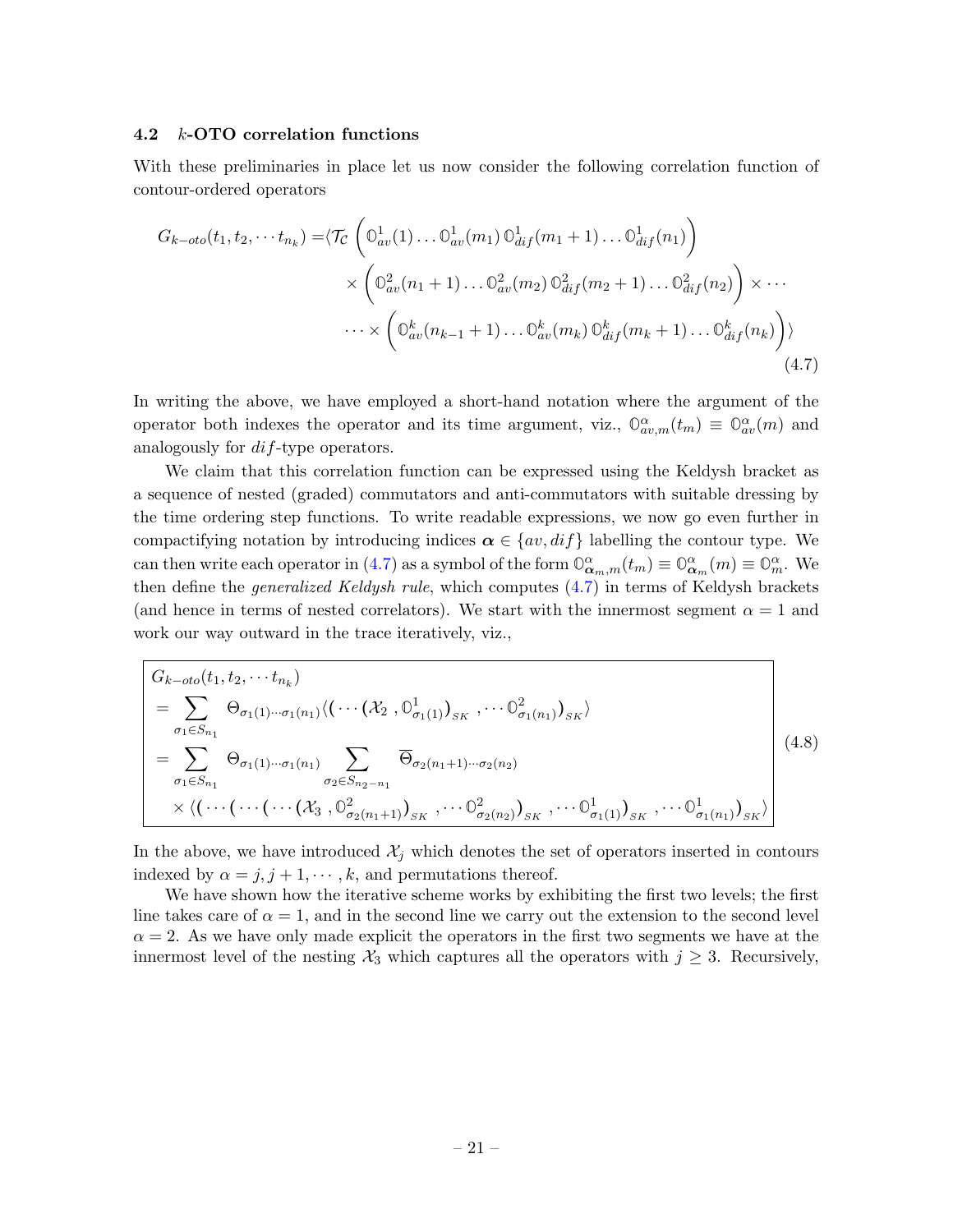we have for  $j = 1, \ldots, k$ :

$$
\sum_{\mathcal{X}} \sum_{j=1}^{\infty} \sum_{\sigma_j \in S_{n_j - n_{j-1}}} \Theta_{\sigma_j(n_{j-1} + 1) \cdots \sigma_j(n_j)} \left( \cdots (\mathcal{X}_{j+1}, \mathbb{O}_{\sigma_j(n_{j-1} + 1)}^j \right)_{S^K}, \cdots \mathbb{O}_{\sigma_j(n_j)}^j \right)_{S^K} \qquad (j \text{ odd})
$$

$$
\mathcal{X}_{j} = \begin{cases}\n\sum_{\sigma_{j} \in S_{n_{j}-n_{j-1}}} \overline{\Theta}_{\sigma_{j}(n_{j-1}+1)\cdots\sigma_{j}(n_{j})}(\cdots(\mathcal{X}_{j+1}, \mathbb{O}_{\sigma_{j}(n_{j-1}+1)}^{j})_{S_{K}}, \cdots \mathbb{O}_{\sigma_{j}(n_{j})}^{j})_{S_{K}} & (j \text{ even})\n\end{cases}
$$

$$
\mathcal{X}_{k+1} = \mathbb{1} \,. \tag{4.9}
$$

We first apply the Keldysh rules as stated to the segment  $\alpha = 1$ , then apply nested within this the rules for  $\alpha = 2$ . The new wrinkle is the even index contours are anti-time-ordered and hence we see the appearance of  $\overline{\Theta}$  for  $\alpha = 2$ . The procedure continues till we reach the  $k<sup>th</sup>$  level. We will give explicit examples in what follows. The argument deriving this is very similar to the implementation of the Keldysh rules in [\[9\]](#page-57-8) and is described in Appendix [A.](#page-51-0)

### <span id="page-23-0"></span>4.3 Exemplifying Keldysh rules

Let us first consider the situation for two and three point functions using 2-OTOs and then generalize to give expressions for other cases.<sup>[15](#page-23-1)</sup>

Two-point functions: The space of two-point functions is completely captured by the Schwinger-Keldysh 1-OTO correlation functions. This case has already been described in [\[8\]](#page-57-7) but we will use it to first illustrate the general ideas explained above.

To get oriented let us record the standard expressions for two-point functions that are well known from the Schwinger-Keldysh formalism. We can obtain these by simply placing all operators in the first contour  $\alpha = 1$ . Applying the Keldysh rule [\(4.8\)](#page-22-1) we find

$$
\langle \mathcal{T}_{\mathcal{C}} \mathbb{O}_{av}^{1}(1) \mathbb{O}_{av}^{1}(2) \rangle = \langle \left\{ \widehat{\mathbb{O}}(1), \widehat{\mathbb{O}}(2) \right\}_{\pm} \rangle
$$
  

$$
\langle \mathcal{T}_{\mathcal{C}} \mathbb{O}_{av}^{1}(1) \mathbb{O}_{dif}^{1}(2) \rangle = \Theta_{12} \langle \left[ \widehat{\mathbb{O}}(1), \widehat{\mathbb{O}}(2) \right]_{\pm} \rangle
$$
  

$$
\langle \mathcal{T}_{\mathcal{C}} \mathbb{O}_{dif}^{1}(1) \mathbb{O}_{av}^{1}(2) \rangle = \langle \mathcal{T}_{\mathcal{C}} \mathbb{O}_{av}^{1}(2) \mathbb{O}_{dif}^{1}(1) \rangle = -\Theta_{21} \langle \left[ \widehat{\mathbb{O}}(1), \widehat{\mathbb{O}}(2) \right]_{\pm} \rangle
$$
  

$$
\langle \mathcal{T}_{\mathcal{C}} \mathbb{O}_{dif}^{1}(1) \mathbb{O}_{dif}^{1}(2) \rangle = 0
$$
\n(4.10)

As promised there are only two linearly independent correlators corresponding to the temporal ordering  $t_1 > t_2$  and  $t_2 > t_1$ . We can conveniently pick a basis of 2-point functions to be given by symmetrized Keldysh correlator and the commutator.

$$
\langle \mathcal{T}_{\mathcal{C}} \mathbb{O}_{av}^{1}(1) \mathbb{O}_{av}^{1}(2) \rangle = \langle \left\{ \widehat{\mathbb{O}}(1), \widehat{\mathbb{O}}(2) \right\}_{\pm} \rangle
$$
  

$$
\langle \mathcal{T}_{\mathcal{C}} \left( \mathbb{O}_{av}^{1}(1) \mathbb{O}_{di}^{1}(2) - \mathbb{O}_{di}^{1}(1) \mathbb{O}_{av}^{1}(2) \right) \rangle = \langle \left[ \widehat{\mathbb{O}}(1), \widehat{\mathbb{O}}(2) \right]_{\pm} \rangle
$$
(4.11)

<span id="page-23-2"></span><span id="page-23-1"></span><sup>&</sup>lt;sup>15</sup> To avoid proliferation of subscripts and superscripts, we will in this subsection use the notation  $\hat{O}_j(t_j) \equiv$  $\widehat{\mathbb{O}}(j)$  and similarly for the Av-Ret operators.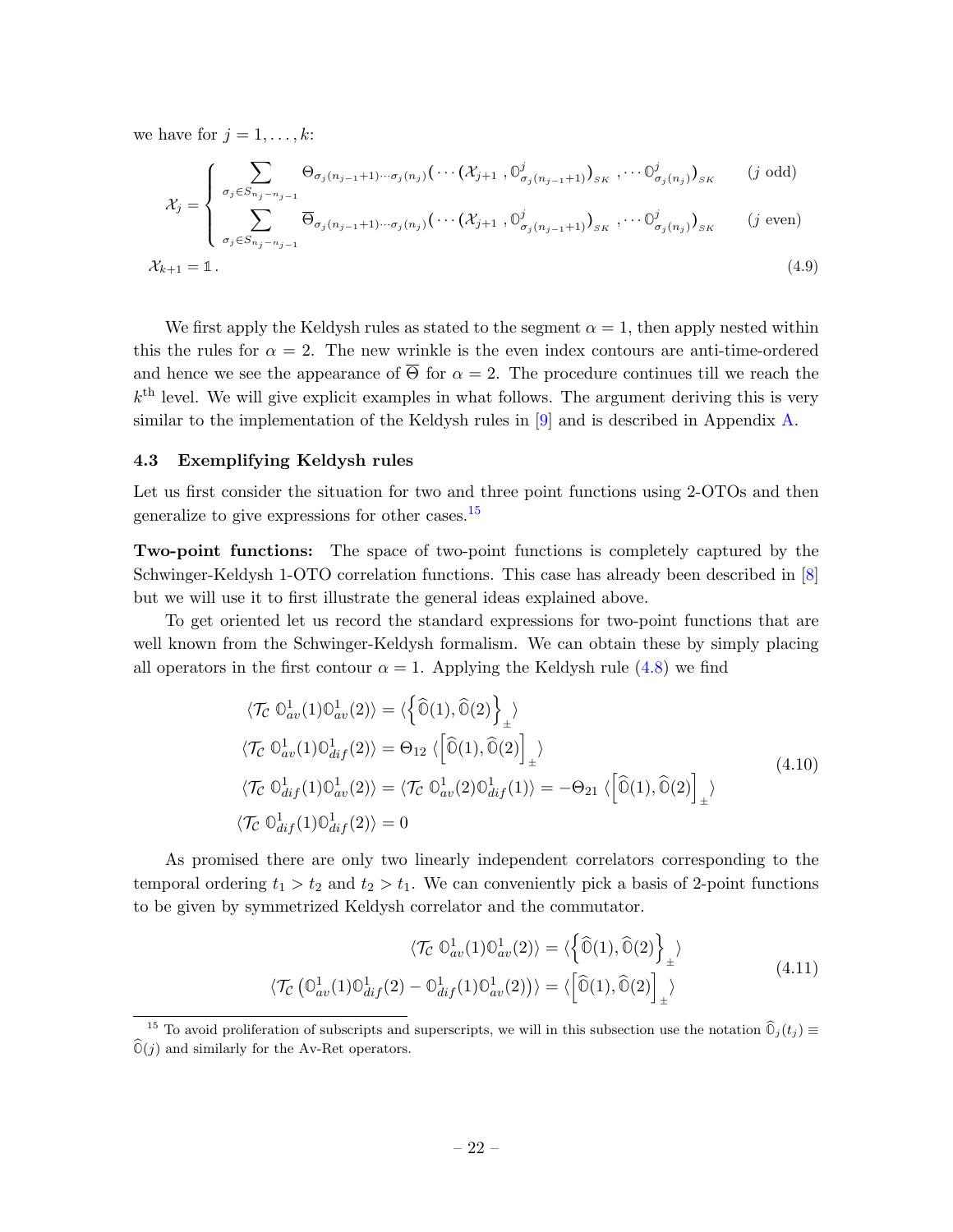Let us try to examine what happens if we evaluate 2-point functions using the 2-OTO contour instead. Now we have two segments  $\alpha = 1, 2$  where we can insert the operators. This leads to various cross-contour possibilities; these however have no new information as all the desired two-point functions can be computed using the Schwinger-Keldysh 1-OTO contour. We have explicitly

$$
\langle \mathcal{T}_{\mathcal{C}} \mathbb{O}^1_{av}(1) \mathbb{O}^2_{av}(2) \rangle = \langle \left\{ \widehat{\mathbb{O}}(1), \widehat{\mathbb{O}}(2) \right\}_{\pm} \rangle
$$
  

$$
\langle \mathcal{T}_{\mathcal{C}} \mathbb{O}^1_{dif}(1) \mathbb{O}^2_{av}(2) \rangle = \langle \left[ \widehat{\mathbb{O}}(2), \widehat{\mathbb{O}}(1) \right]_{\pm} \rangle
$$
  

$$
\langle \mathcal{T}_{\mathcal{C}} \mathbb{O}^1_{av}(1) \mathbb{O}^2_{dif}(2) \rangle = \langle \mathcal{T}_{\mathcal{C}} \mathbb{O}^1_{dif}(1) \mathbb{O}^2_{dif}(2) \rangle = 0,
$$
\n
$$
(4.12)
$$

which reduced to the basis correlators  $(4.11)$ . Likewise the correlators of operators inserted on the second contour  $\alpha = 2$  lead to

$$
\langle \mathcal{T}_{\mathcal{C}} \mathbb{O}_{av}^{2}(1) \mathbb{O}_{av}^{2}(2) \rangle = \langle \left\{ \widehat{\mathbb{O}}(1), \widehat{\mathbb{O}}(2) \right\}_{\pm} \rangle
$$
  

$$
\langle \mathcal{T}_{\mathcal{C}} \mathbb{O}_{av}^{2}(1) \mathbb{O}_{dif}^{2}(2) \rangle = \Theta_{21} \langle \left[ \widehat{\mathbb{O}}(1), \widehat{\mathbb{O}}(2) \right]_{\pm} \rangle
$$
  

$$
\langle \mathcal{T}_{\mathcal{C}} \mathbb{O}_{dif}^{2}(1) \mathbb{O}_{av}^{2}(2) \rangle = \langle \mathcal{T}_{\mathcal{C}} \mathbb{O}_{av}^{2}(2) \mathbb{O}_{dif}^{2}(1) \rangle = -\Theta_{12} \langle \left[ \widehat{\mathbb{O}}(1), \widehat{\mathbb{O}}(2) \right]_{\pm} \rangle
$$
  

$$
\langle \mathcal{T}_{\mathcal{C}} \mathbb{O}_{dif}^{2}(1) \mathbb{O}_{dif}^{2}(2) \rangle = 0
$$
\n(4.13)

The only feature of interest here is the fact that the time-ordering is reversed.

The reason behind the simplification in the two-point functions owes to the fact that the there is a large degree of redundancy built into the  $k$ -OTO contour as presaged in  $\S2$ .

Three-point Functions: Let us now consider 3-point functions. We have seen that the Wightman basis has  $3! = 6$  elements, while the Av-Dif correlators are enumerated by the k -OTO contour to be  $(2k)^3$ . The nested correlators however are  $2 \times 3! = 12$  in number. We will later give an explicit embedding of all the Av-Dif correlators for  $k = 2$  in §[7.](#page-46-0)

For now we note the following: we can collapse the nested correlators to a simpler set stripping off the permutations. Say we have three operators  $\widehat{\mathbb{O}}(1), \widehat{\mathbb{O}}(2)$  and  $\widehat{\mathbb{O}}(3)$ . We can pick the first two and decide to pair them into a commutator or an anti-commutator. Following this choice, we can take the composite object thus constructed and pair it with the third operator into another commutator or anti-commutator. There are 2 partitions involved with a pair of choices for each partitioning leading to  $2^2 = 4$  choices. The remaining choices are obtained by permuting the operators. Sticking to this limited set, and examining the Keldysh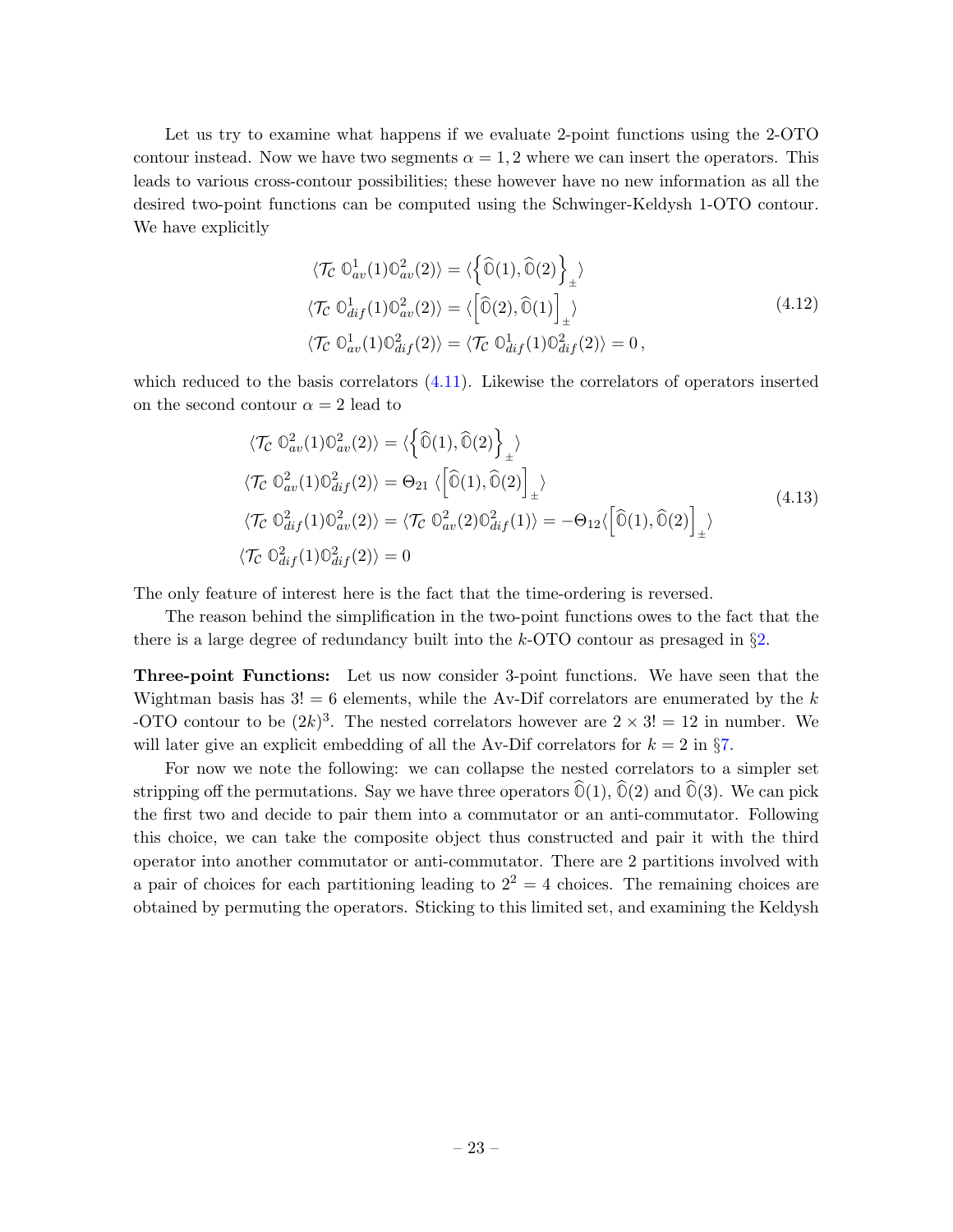rules we derive a simple set of identities:

$$
\langle \left\{ \left\{ \widehat{\mathbb{O}}(1), \widehat{\mathbb{O}}(2) \right\}_{\pm}, \widehat{\mathbb{O}}(3) \right\}_{\pm} \rangle = \langle \mathcal{T}_{\mathcal{C}} \mathbb{O}_{av}^{2}(1) \mathbb{O}_{av}^{2}(2) \mathbb{O}_{av}^{1}(3) \rangle
$$
  

$$
\langle \left[ \left\{ \widehat{\mathbb{O}}(1), \widehat{\mathbb{O}}(2) \right\}_{\pm}, \widehat{\mathbb{O}}(3) \right]_{\pm} \rangle = \langle \mathcal{T}_{\mathcal{C}} \mathbb{O}_{av}^{2}(1) \mathbb{O}_{av}^{2}(2) \mathbb{O}_{dif}^{1}(3) \rangle
$$
  

$$
\langle \left\{ \left[ \widehat{\mathbb{O}}(1), \widehat{\mathbb{O}}(2) \right]_{\pm}, \widehat{\mathbb{O}}(3) \right\}_{\pm} \rangle = \langle \mathcal{T}_{\mathcal{C}} \left( \mathbb{O}_{av}^{2}(1) \mathbb{O}_{di}^{2}(2) - \mathbb{O}_{dif}^{2}(1) \mathbb{O}_{av}^{2}(2) \right) \mathbb{O}_{av}^{1}(3) \rangle
$$
  

$$
\langle \left[ \left[ \widehat{\mathbb{O}}(1), \widehat{\mathbb{O}}(2) \right]_{\pm}, \widehat{\mathbb{O}}(3) \right]_{\pm} \rangle = \langle \mathcal{T}_{\mathcal{C}} \left( \mathbb{O}_{av}^{2}(1) \mathbb{O}_{dif}^{2}(2) - \mathbb{B}_{dif}(1) \mathbb{O}_{av}^{2}(2) \right) \mathbb{O}_{dif}^{1}(3) \rangle
$$
  
(4.14)

#### <span id="page-25-0"></span>4.4 Simplifying Keldysh basis correlators

To give compact expressions for all the correlators in the Keldysh basis in terms of nested commutators and anti-commutators we employ the following simplifying notational device.

- Fix the time ordering to be  $t_1 > t_2 > t_3 > \cdots t_n$ .
- Let the average and difference operators be indexed by a set of binary valued symbols  $\{\boldsymbol{\alpha},\boldsymbol{\beta},\boldsymbol{\gamma}\}\,$ etc..

$$
\alpha, \beta, \gamma \in \{av, dif\} \tag{4.15}
$$

• Introduce a bracket  $(\langle \cdot, \cdot \rangle)_{\alpha}$  and a binary constant  $\mathfrak{d}_{\alpha}$ 

$$
(\mathbb{A}, \mathbb{B})_{\alpha} = \begin{cases} [\mathbb{A}, \mathbb{B}]_{\pm} , & \alpha = av \\ {\mathbb{A}, \mathbb{B}}_{\pm} , & \alpha = dif \end{cases} , \qquad \mathfrak{d}_{\alpha} = \begin{cases} 1 , & \alpha = av \\ 0 , & \alpha = dif \end{cases} (4.16)
$$

We claim that armed with this notation we can succinctly encode all the relations obtained by employing the k-OTO Keldysh rules. Consider the 2-OTO results for the 2-point functions. We can simply write:

$$
\langle \mathcal{T}_{\mathcal{C}} \ \mathbb{O}_{\gamma}^{\alpha}(1) \mathbb{O}_{\alpha}^{1}(2) \rangle = \mathfrak{d}_{\gamma} \langle (\widehat{\mathbb{O}}(1), \widehat{\mathbb{O}}(2)) \rangle_{\alpha} \rangle \langle \mathcal{T}_{\mathcal{C}} \ \mathbb{O}_{\alpha}^{\alpha}(1) \mathbb{O}_{\gamma}^{2}(2) \rangle = \mathfrak{d}_{\gamma} \langle (\widehat{\mathbb{O}}(2), \widehat{\mathbb{O}}(1)) \rangle_{\alpha} \rangle
$$
\n(4.17)

The reader can verify that this captures all  $2<sup>4</sup>$  correlators that have been described earlier. The counting follows since  $\alpha = 1, 2$  while  $\alpha$  and  $\gamma$  are each binary valued.

It is easy to generalize this to higher OTO 2-point functions. For the k-OTO theory the reader can verify the relations:

$$
\langle \mathcal{T}_{\mathcal{C}} \mathbb{O}_{\gamma}^{\alpha}(1) \mathbb{O}_{\alpha}^{\beta}(2) \rangle = \mathfrak{d}_{\gamma} \langle (\widehat{\mathbb{O}}(1), \widehat{\mathbb{O}}(2)) \rangle_{\alpha} \rangle, \qquad \alpha > \beta,
$$
  

$$
\langle \mathcal{T}_{\mathcal{C}} \mathbb{O}_{\gamma}^{\alpha}(1) \mathbb{O}_{\alpha}^{\alpha}(2) \rangle = \mathfrak{d}_{\gamma} \langle (\widehat{\mathbb{O}}(1), \widehat{\mathbb{O}}(2)) \rangle_{\alpha} \rangle, \qquad \alpha = 2k + 1,
$$
  

$$
\langle \mathcal{T}_{\mathcal{C}} \mathbb{O}_{\alpha}^{\alpha}(1) \mathbb{O}_{\gamma}^{\alpha}(2) \rangle = \mathfrak{d}_{\gamma} \langle (\widehat{\mathbb{O}}(2), \widehat{\mathbb{O}}(1)) \rangle_{\alpha} \rangle, \qquad \alpha = 2k,
$$
  

$$
\langle \mathcal{T}_{\mathcal{C}} \mathbb{O}_{\alpha}^{\alpha}(1) \mathbb{O}_{\gamma}^{\beta}(2) \rangle = \mathfrak{d}_{\gamma} \langle (\widehat{\mathbb{O}}(2), \widehat{\mathbb{O}}(1)) \rangle_{\alpha} \rangle, \qquad \alpha < \beta.
$$
  
(4.18)

These capture all  $4k^2$  2-point correlation functions which can be computed from this contour. Similar results hold for higher point functions. For explicit expressions in case of  $n = 3, 4$  we refer to the examples in §[6.3.](#page-43-0)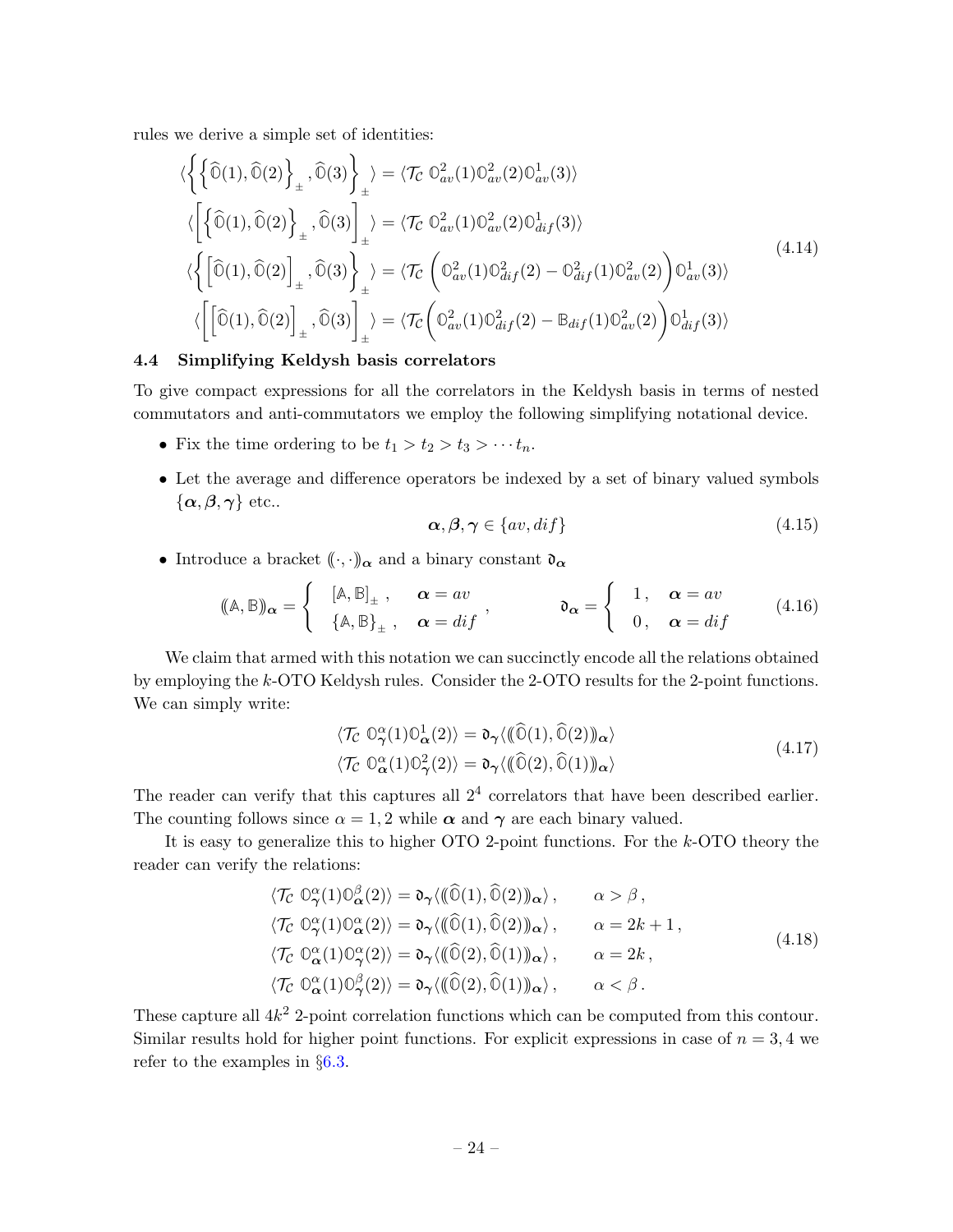#### <span id="page-26-0"></span>5 LR correlators and the Wightman basis

Our final remaining task is to show how to map the  $(2k)^n$  correlation functions that can be evaluated from a k-OTO contour onto the Wightman basis. We have outlined the basic decomposition in §[2.3,](#page-9-0) and now give a more detailed explanation of the same. Before getting into the details however, let us first record here the general results which we derive below:

- To obtain all of the n! Wightman basis elements, we need to consider proper  $q$ -OTO contours, with  $q = 1, 2, \cdots, \lfloor \frac{n+1}{2} \rfloor$  $\frac{+1}{2}$ .
- <span id="page-26-1"></span> $\bullet$  A proper  $q\text{-}\mathrm{OTO}$  computes  $g_{n,q}$  of these basis elements where

$$
g_{n,q} = \text{Coefficient of } \mu^q \text{ in } \mathcal{G}_n(\mu)
$$
  

$$
\mathcal{G}_n(\mu) \equiv \left(2\sqrt{1-\mu}\right)^{n+1} \text{Li}_{-n}\left(\frac{2}{1+\sqrt{1-\mu}}-1\right)
$$
 (5.1)

where  $\text{Li}_{-n}(z) \equiv \sum_{k=1}^{\infty} k^{n} z^{k}$  is the polylogarithm function.

• In a k-OTO contour, each of these  $g_{n,q}$  proper q-OTO correlators can be represented in  $h_{n,k}^{(q)}$  ways. It should be apparent that  $h_{n,k}^{(q)} = 0$  for  $k < q$  or  $n < 2q - 1$ . For larger values of  $q$ , there is a non-trivial degeneracy, which can be obtained from the generating function

$$
\mathcal{H}_q(z,t) = \sum_{n=2q-1}^{\infty} \sum_{k=q}^{\infty} h_{n,k}^{(q)} z^n t^k = \left(\frac{2z}{1-t}\right)^{2q-1} \frac{t^q}{1-(z+t+zt)}.
$$
\n(5.2)

<span id="page-26-4"></span><span id="page-26-3"></span>It is also convenient to consider a related generating function

$$
\mathcal{H}_{q,n}(t) = \sum_{k=q}^{\infty} h_{n,k}^{(q)} t^k = 2^{2q-1} t^q \frac{(1+t)^{n-(2q-1)}}{(1-t)^{n+1}} \Theta(n-(2q-1)),\tag{5.3}
$$

which will play a role in the course of our analysis below. Thus, we finally note that the degeneracy factor for a each particular Wightman basis element computed on a proper  $q$ -OTO contour when embedded in a  $k$ -OTO contour is given by

<span id="page-26-2"></span>
$$
h_{n,k}^{(q)} = \text{Coefficient of } z^n t^k \text{ in } \left(\frac{2z}{1-t}\right)^{2q-1} \frac{t^q}{1-(z+t+zt)}
$$
  
= Coefficient of  $t^k$  in  $2^{2q-1} t^q \frac{(1+t)^{n-(2q-1)}}{(1-t)^{n+1}} \Theta(n-2q+1)$ . (5.4)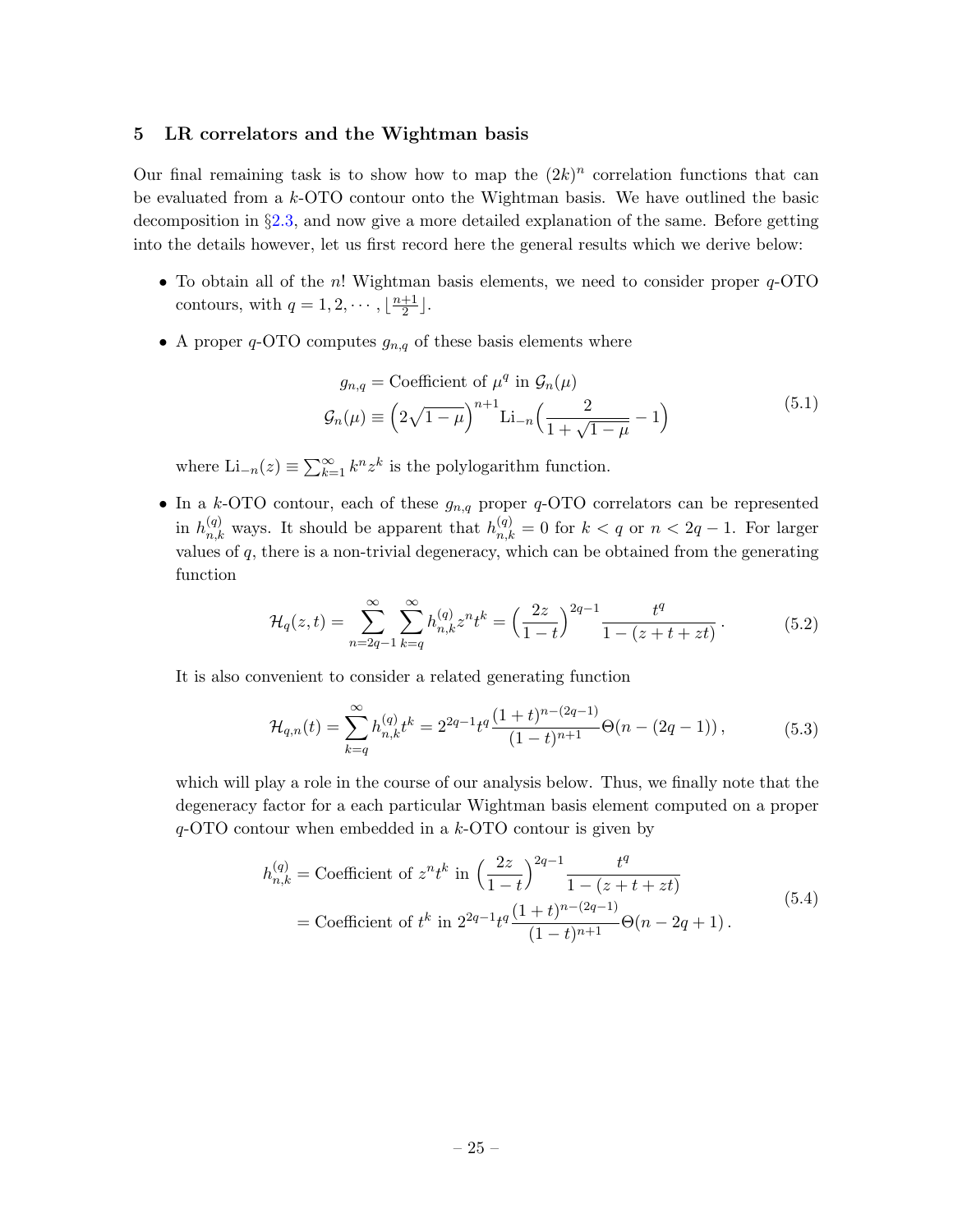• As a simple check to ascertain the veracity of these statements, we enumerate all the k-OTO correlators, for:

<span id="page-27-2"></span>
$$
\sum_{q=1}^{\lfloor \frac{n+1}{2} \rfloor} g_{n,q} h_{n,k}^{(q)} = \text{Coefficient of } t^k \text{ in } \sum_{q=1}^{\lfloor \frac{n+1}{2} \rfloor} g_{n,q} 2^{2q-1} t^q \frac{(1+t)^{n-(2q-1)}}{(1-t)^{n+1}}
$$
\n
$$
= \text{Coefficient of } t^k \text{ in } \frac{1}{2} \left( \frac{1+t}{1-t} \right)^{n+1} \times \sum_{q=1}^{\lfloor \frac{n+1}{2} \rfloor} g_{n,q} \left( \frac{4t}{(1+t)^2} \right)^q \qquad (5.5)
$$
\n
$$
= \text{Coefficient of } t^k \text{ in } \frac{1}{2} \left( \frac{1+t}{1-t} \right)^{n+1} \mathcal{G}_n(\mu) \Big|_{\mu = \frac{4t}{(1+t)^2}}
$$
\n
$$
= \text{Coefficient of } t^k \text{ in } 2^n \text{Li}_{-n}(t) = (2k)^n
$$

• Thus, we see that the  $g_{n,q}$  proper q-OTO correlator each occurring  $h_{n,k}^{(q)}$  times accounts for all the  $(2k)^n$  contour correlators, as indicated. A few low-lying values are provided in Tables [1](#page-27-0) and [2,](#page-27-1) respectively.

| $g_{n,q}$      | $q=1$          | 2              | 3   |
|----------------|----------------|----------------|-----|
| $n=1$          | 1              | 0              | 0   |
| $\overline{2}$ | $\overline{2}$ | 0              | 0   |
| 3              | 4              | $\overline{2}$ | 0   |
| 4              | 8              | 16             | 0   |
| 5              | 16             | 88             | 16  |
| 6              | 32             | 416            | 272 |

<span id="page-27-0"></span>**Table 1.** The decomposition of the n! Wightman basis correlators into the proper  $q$ -OTO correlators for low-lying values of  $n$ .

| $h^{(q)}$<br>n,k | $q=1$                            |                                |                                 |
|------------------|----------------------------------|--------------------------------|---------------------------------|
| $n=1$            | 2k                               |                                |                                 |
| $\overline{2}$   | $2k^2$                           |                                |                                 |
| 3                | $\frac{2}{3}k(2k^2+1)$           | $\frac{4}{3}k(k^2-1)$          |                                 |
| $\overline{4}$   | $\frac{2}{3}k^2(k^2+2)$          | $\frac{2}{3}k^2(k^2-1)$        |                                 |
| $5^{\circ}$      | $\frac{2}{15}k(2k^4+10k^2+3)$    | $\frac{4}{15}k(k^4-1)$         | $\frac{4}{15}k(k^2-1)(k^2-4)$   |
| 6                | $\frac{2}{45}k^2(2k^4+20k^2+23)$ | $\frac{4}{45}k^2(2k^4+5k^2-7)$ | $\frac{4}{45}k^2(k^2-1)(k^2-4)$ |

<span id="page-27-1"></span>**Table 2.** The degeneracies encountered in embedding a particular *n*-point function of proper  $q$ -OTO type, into a generic  $k$ -OTO contour for low-lying values of  $n$ .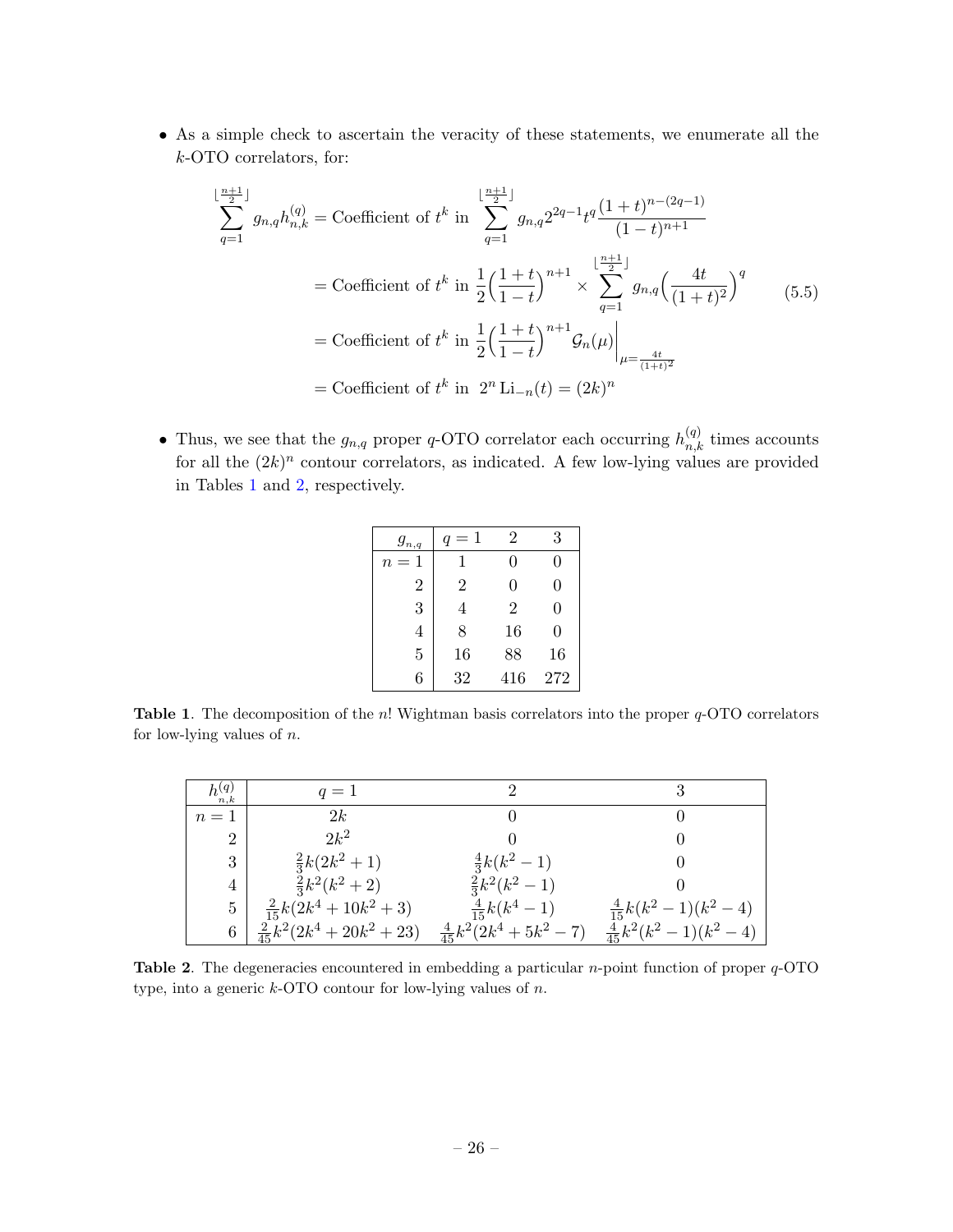#### <span id="page-28-0"></span>5.1 Canonical representation of time-ordering correlator

In order to describe the results above, we will need to understand various facets of the k-OTO contour. Some of the salient features have been partly summarized in §[2.4;](#page-13-0) these will prove helpful in streamlining the argument.

The first task at hand is to identify the minimal presentation of a timefolded contour that computes for us a particular element of the Wightman basis. We will refer to this as the canonical form of the contour for a given correlator. Say we are interested in a specific element  $G_{\sigma}$ , which is described by a permutation  $\sigma \in S_n$  of the *n*-labels. We pick a time interval ranging from the initial time when the density matrix is prepared  $t_0$  to the largest time  $t_1$ , and subdivide this at the operator insertion locations  $t_i$ , with  $i = 2, 3, \dots, n$ . One can then insert the operators at their appropriate temporal locale, and insert a forward/backward switchback whenever we need to reverse the flow of time from one operator to the next. This is easy to do pictorially and the reader is invited to try out various examples given our contour conventions in Fig. [2.](#page-7-1)

One can give a more compact abstract symbolic representation, which may be useful to build intuition. Given a permutation  $\sigma \in S_n$ , consider the string  $\sigma(1) \sigma(2) \sigma(3) \cdots \sigma(n)$ . It suffices for some purposes to insert a future turn, denoted ) or a past turn denoted ( into this string. The density matrix itself will be denoted by ◦ at either end of the string. For example a time-ordered four-point function would simply be  $\circ$ 4321) $\circ$  while an anti-time ordered one would be  $\circ$ )1234 $\circ$ . The 2-OTO correlator  $G(t_4, t_1, t_3, t_2)$  for instance would then be written as

$$
G(t_4, t_1, t_3, t_2) = 0.23(1)40 \equiv \begin{array}{c} 0 \\ 0 \\ 0 \\ 0 \\ t_4 \end{array}
$$

The main drawback about this representation is that it requires a moment's thought to visualize the temporal ordering, which is more clearly manifest in the contour picture. However, with the understanding that we will always assume  $t_1 > t_2 > t_3 > \cdots t_n$ , this shorthand notation captures all the information about the time-ordering structure of a correlator.

However, already at this level we can see that there are certain degeneracies involved in the representation of the correlators. A time-ordered correlator can be given a 1-OTO representation as in ∘4321)∘, but also as a 2-OTO, e.g., ∘ $(4321)$ °, or indeed as any other k-OTO. This simply follows from the fact that unitarity allows us to concatenate away the string )( using  $UU^{\dagger} = \mathbb{1}$ . The canonical presentation of the correlator is one which has minimal number of timefolds, which prompts thence our notion of the *proper OTO contour*.

A proper OTO is one where all the switchbacks of the timefolded contour are necessary to preserve the temporal ordering of the correlator. In particular, no pair of the segments of a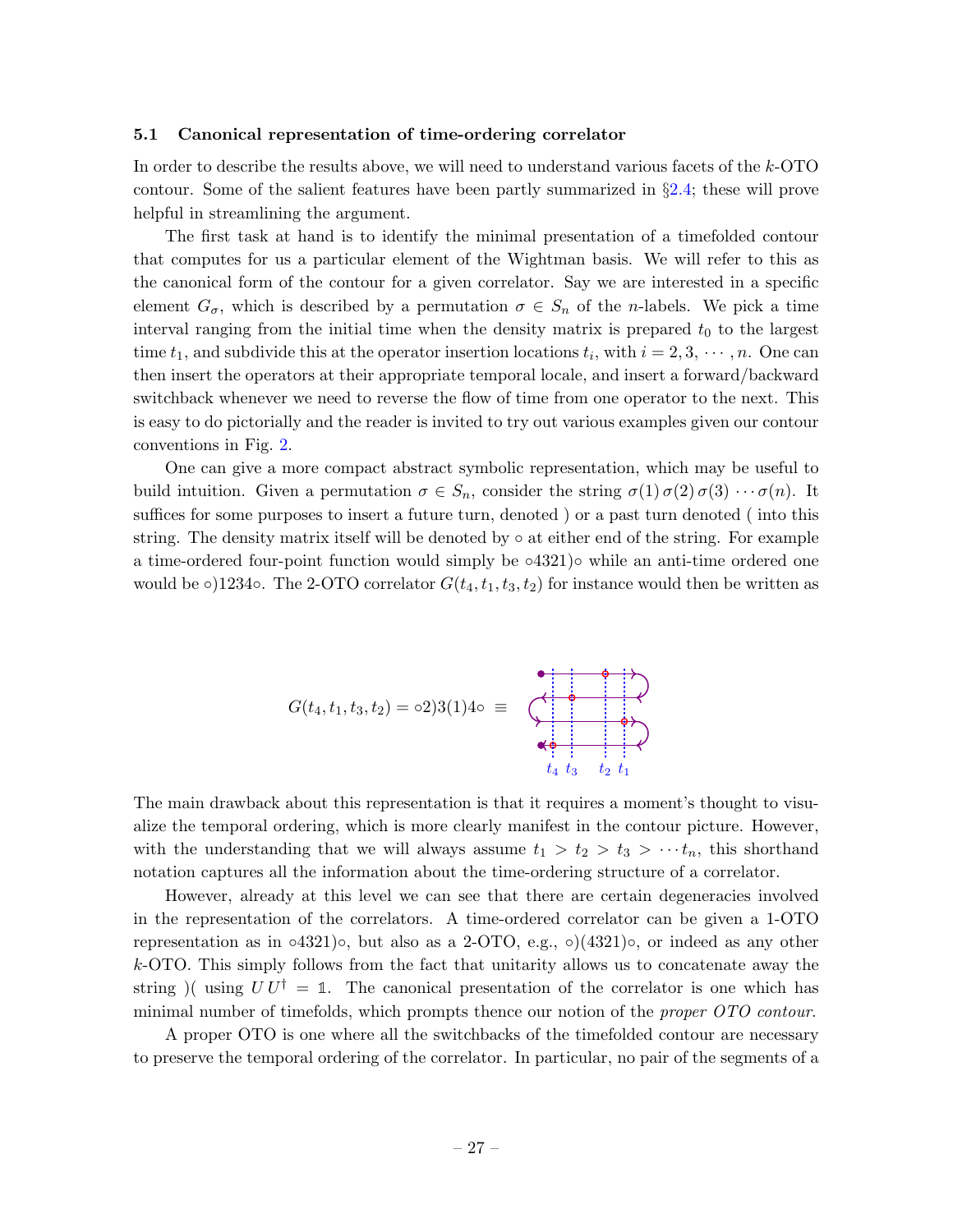proper OTO contour can be contracted away by unitarity. It is important to note that while we can find a proper OTO presentation of a given  $G_{\sigma}$ , this is not necessarily unique, since one may still have the freedom to slide the operators without changing the OTO number. For instance, correlator  $G(t_4, t_1, t_3, t_2)$ , which has a canonical representation as a 2-OTO, can have multiple realizations, e.g., either as  $\circ 2)3(1)4\circ$ , or as  $\circ 2)(3)14\circ$ , which are related by sliding the operators around (cf., Fig. [3](#page-32-0) later).

Once we understand this idea of the proper OTO representation, it is immediately clear that the we need to consider no more than  $\frac{n+1}{2}$  $\frac{+1}{2}$  imefolds. A given q-OTO contour, has q future turning points), and  $q-1$  past turns (, leading to an insertion of  $2q-1$  switchbacks between the operators. Amongst permutations of  $n$  operators, we can at most encounter a completely oscillating or tremelo permutation, which is a sequence where insertion times alternately increase/decrease along the contour. Counting the future/past turns we can insert in this sequence gives us the maximum proper  $q$ -OTO number.

# <span id="page-29-0"></span>5.2 Time ordering correlators from proper  $q$ -OTO

We now understand how to canonically represent a given time-ordering correlator  $G_{\sigma}$  as a proper q-OTO contour. Let us then ask given a proper q-OTO contour, with  $q = 1, 2, \cdots, \lfloor \frac{n+1}{2} \rfloor$  $\frac{+1}{2}$ , how many of the correlators, call it  $g_{n,q}$ , can be realized on it?

It is easy to come up with an argument for the counting by proceeding inductively. To be concrete, let us assume that we have been handed a proper OTO for  $(n-1)$ -point function. We now wish to add an additional operator, so that we upgrade this to an *n*-point correlator. We can assume that that last operator we add is to the future of the original  $(n-1)$  operators. We are interested in inserting this future-most operator it in such a way that the proper OTO number of the resultant *n*-point correlator is not more than the given number  $q$ . There are two ways to do this:

• The first way is to start with a  $(n-1)$ -point correlator whose proper OTO number is less than  $q$  and then increase it. A little thought reveals that an insertion of one operator cannot increase the proper OTO number by more than one. Thus, we can insert the new operator arbitrarily into any one of the  $n$  intervals that exist between previous  $(n-1)$  insertions. Since the operator we are inserting is the future-most, many of these insertions need us to pull out a timefold out of the intervals into which the future-most operator can be inserted. Sometimes, an additional timefold is not necessary.

In any case, if we start with the  $(n - 1)$ -point correlator whose proper OTO number is less than q, we will end with n different n–point correlators whose proper OTO number is less than or equal to q.

• The second way to proceed is to start with a proper  $q$ -OTO  $(n - 1)$ -point correlator and add an operator without increasing the proper OTO number. To see how this can be done recall the definition of the future turning-point introduced in §[2.4.](#page-13-0) There are  $q$  such future turning-points in a proper  $q$ -OTO correlator. If the future-most operator is inserted at these future turning-points, then the proper OTO number stays  $q$ .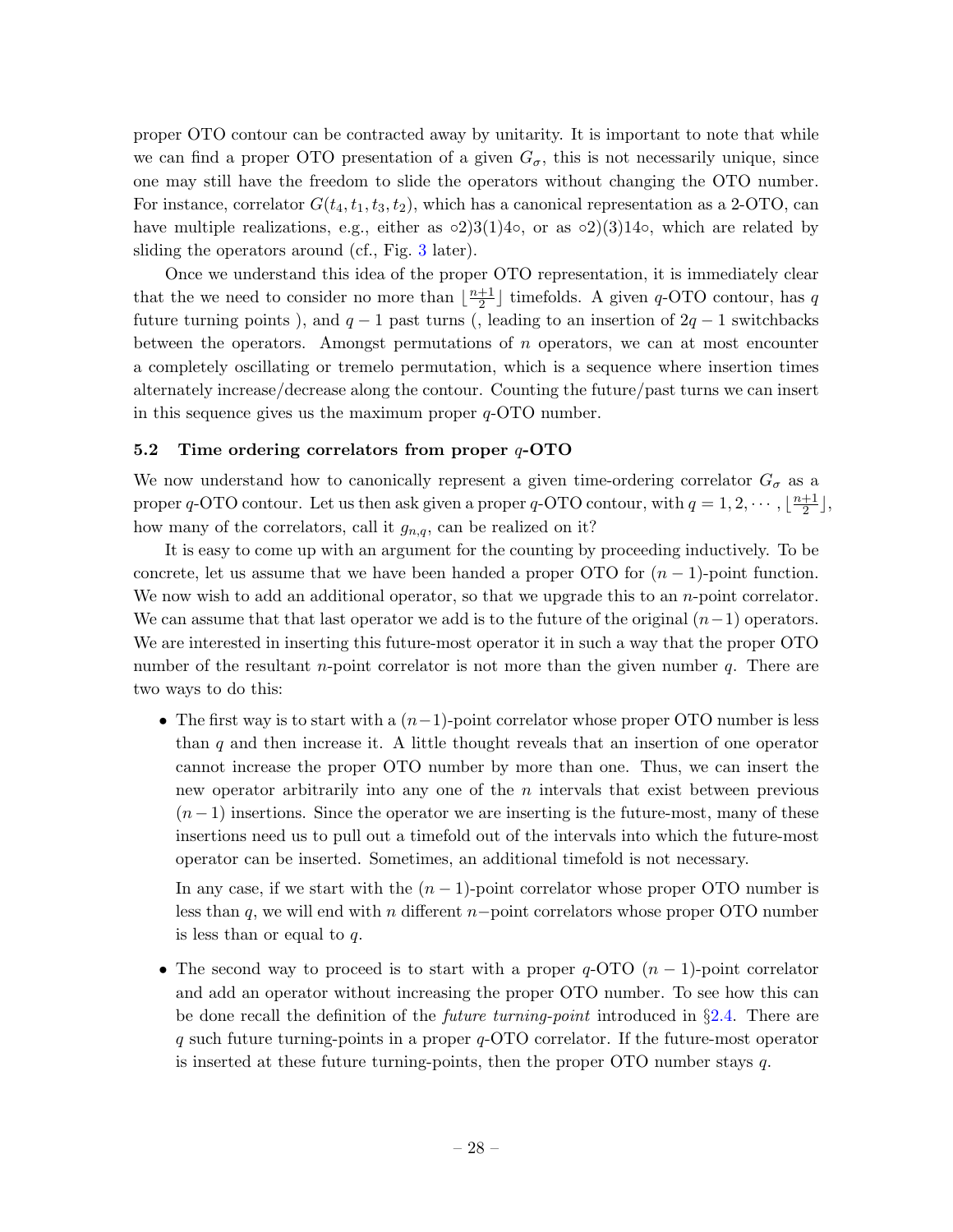There is however an additional degeneracy to account for. In each of these  $q$  future turning-points, the future-most operator can be inserted in two distinct ways: either by keeping the next future-most operator near the future turning-point to be before the turning-point or after the turning-point. Thus, in total, for every proper q-OTO  $(n-1)$ -point correlator, we can generate 2q number of proper q-OTO n-point correlators

Thus, putting together all these ways of generating an n-point correlator whose proper OTO number is less than or equal to q from an  $(n-1)$ -point correlator whose proper OTO number is less than or equal to  $q$ , we obtain the following recurrence relation for the number of proper  $q$ -OTO *n*-point functions denoted by  $g_{n,q}$ :

$$
\sum_{j=1}^{q} g_{n,j} = n \sum_{j=1}^{q-1} g_{n-1,j} + (2q) g_{n-1,q}
$$
\n(5.6)

In Appendix [C.3](#page-56-0) we solve this recursion relation and prove the following result:

*Theorem 2:* The number of proper  $q$ -OTO *n*-point functions is given by

$$
g_{n,q} = \text{Coefficient of } \mu^q \text{ in } \left(2\sqrt{1-\mu}\right)^{n+1} \text{Li}_{-n}\left(\frac{2}{1+\sqrt{1-\mu}}-1\right)
$$

$$
= \text{Coefficient of } \frac{z^n}{n!} \mu^q \text{ in } \mu\left\{\left(1-\frac{\tan\left(\frac{z\sqrt{\mu-1}}{\sqrt{\mu-1}}\right)}{\sqrt{\mu-1}}\right)^{-1}-1\right\} \tag{5.7}
$$

As a consistency check, using the fact the polylogarithm function has an  $n+1$  order pole at at  $x = 1$ , viz.,

$$
\mathrm{Li}_{-n}(x) = \frac{n!}{(1-x)^{n+1}} + \zeta(-n) + \mathcal{O}(1-x),
$$

we can immediately see that

$$
\sum_{q=1}^{\lfloor \frac{n+1}{2} \rfloor} g_{n,q} = \lim_{\mu \to 1} \mathcal{G}_n(\mu) = n!.
$$
 (5.8)

This shows that our counting of  $g_{n,q}$  does account for all the n! time-orderings.

There are some interesting observations to make about the counts  $g_{n,q}$ , especially in connection with general properties of permutations.

• Given that we want the proper OTO number to be  $q$ , and have a set of  $n$  objects, the counting problem is the same as counting the subset of  $n!$  permutations which have a fixed number of maxima. The latter are nothing but the future turning points, which has been fixed to be q. This problem is described combinatorially in  $[39]$  and leads to the same result quoted above.  $16$ 

<span id="page-30-0"></span> $16$  The counting problem can also be phrased in terms of enumerating partitions with a given run structure which has been considered in the combinatorics literature earlier; see e.g.,  $[40]$  for recent developments.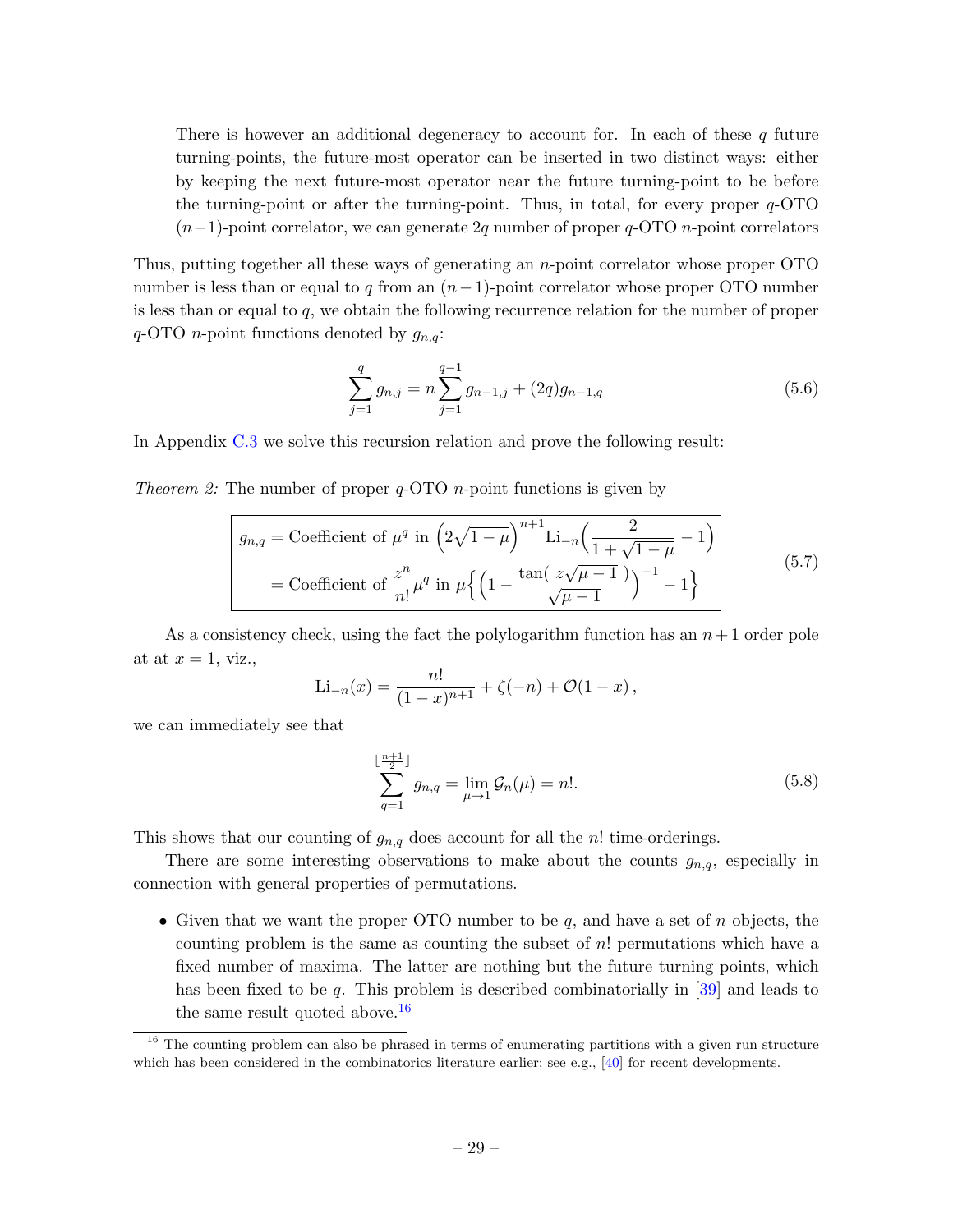• In the case where we only have turning-point operators, i.e., when  $n = 2q - 1$ ,  $g_{2q-1,q}$ measure the number of so called tremolo permutations of the turning-point operators (these are permutations which zig-zag to keep the proper OTO number to be  $q$ ). The numbers  $g_{2q-1,q}$  are moreover also known as the zag or tangent numbers. The latter name comes from the fact that

$$
\tan z = \sum_{q=1}^{\infty} g_{2q-1,q} \frac{z^{2q-1}}{(2q-1)!}
$$
  

$$
\frac{\tan z - z}{z^2} = \sum_{q=1}^{\infty} g_{n=2q,q} \frac{z^{2q-1}}{(2q+1)!}
$$
 (5.9)

• This identification in turn leads to an expression in terms of Bernoulli numbers:

$$
g_{2q-1,q} = \frac{2^{2q-1}(2^{2q}-1)}{q}(-1)^{q+1}B_{2q} = \frac{2(2^{2q}-1)}{\pi^{2q}}(2q-1)!\zeta(2q)
$$
  
\n
$$
g_{2q,q} = \frac{2^{2q+1}(2^{2q+2}-1)}{q+1}(-1)^{q}B_{2q+2} = \frac{2(2^{2q+2}-1)}{\pi^{2q+2}}(2q+1)!\zeta(2q+2)
$$
\n(5.10)

• There also appears to be an interesting relation between these numbers and the representation theory of  $\mathfrak{su}(1,1)$  Lie algebra, [\[41,](#page-59-7) [42\]](#page-59-8). This supergroup structure is tantalizing given the observations made in [\[8\]](#page-57-7) relating to the BRST symmetries inherent in the  $k$ -OTO (and thus in the proper  $q$ -OTO) functional integral contours.

#### <span id="page-31-0"></span>5.3 k-OTOs and degeneracy factor

The discussion above makes clear that insofar as  $n$ -point functions are concerned, we only need to consider proper  $q$ -OTOs with  $q \leq \lfloor \frac{n+1}{2} \rfloor$ . The original question we wanted to address was how to think about these correlation functions when we are given a  $k$ -OTO generating function. We now turn to the question: given a  $k$ -OTO functional integral contour, in how many ways can we find an embedding for a particular time-ordering correlation function? In answering this question we will see how to bring the k-OTO contour to a canonical form.

To get some intuition, let us begin by looking at some simple cases with the minimum allowed  $k$ 's (number of contours) and  $n$ 's (number of operator insertions) to get a proper q-OTO correlator.

**Case 1**  $(k = q, n$  arbitrary): Consider the case  $k = q$ , and assuming that the *n*-point function of interest is obtained from a proper q-OTO we can ask how many different contours would lead to the same result. We claim that there are as many as:

<span id="page-31-1"></span>
$$
h_{n,k=q}^{(q)} = 2^{2q-1},\tag{5.11}
$$

distinct proper q-OTOs which result in the same *n*-point function.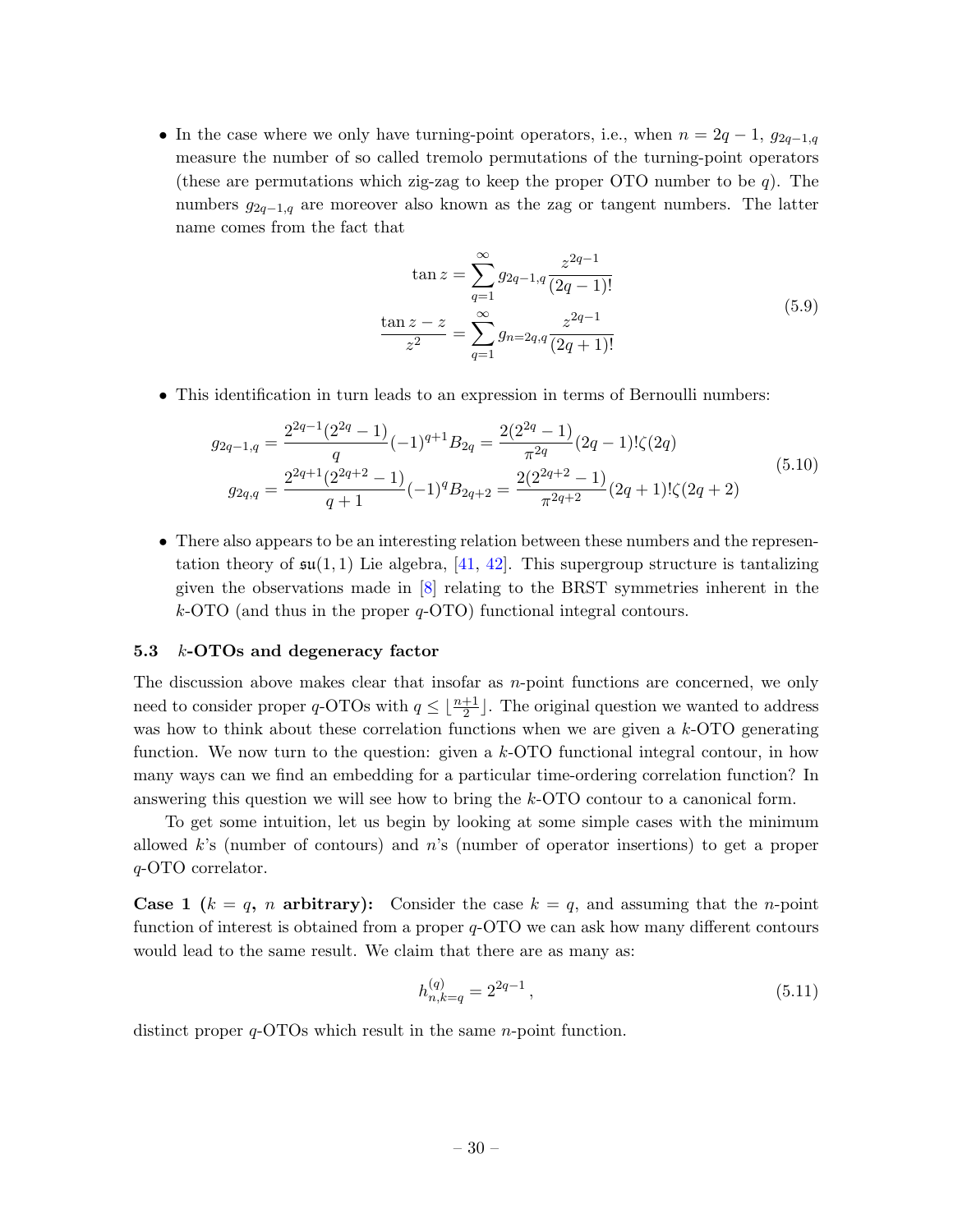

<span id="page-32-0"></span>Figure 3. The allowed flips (denoted by vertical dashed lines) that give rise to  $2^{2q-1}$  choices of placing the turning-point operators. There are q future turning-point operators and  $q - 1$  past turning-point operators. Each of them can be chosen to come before or after the turning-point leading to an irreducible degeneracy of 22q−<sup>1</sup> contour correlators which evaluate to same single time correlator. In the 'canonical' arrangement we fix these  $2^{2q-1}$  choices by demanding that the turning-point operators be placed always before the turning-point.

This can be understood straightforwardly: since the proper OTO number coincides with the number of contours  $q = k$ , the only freedom in such a correlator is to choose the futuremost (past-most) operator on the future (past) turning-points to be on either side of the turning-point. The total number of such turning-points are  $2q - 1$  and for each turning-point we have 2 choices and hence are led to  $(5.11)$ . Fig. [3](#page-32-0) shows the  $2^{2q-1}$  choices one can make with regards to turning-point operators.

Case 2 ( $n = 2q - 1$ , k arbitrary): Another simple case is the minimal value of n for a fixed q, i.e.,  $n = 2q - 1$ . In this case we claim

$$
h_{n=2q-1,k}^{(q)} = 2^{2q-1} \frac{(k+q-1)!}{(k-q)!(2q-1)!}.
$$
\n(5.12)

We first note that when one has a proper  $q-$  OTO with  $n = 2q - 1$  insertions, then the  $(2q - 1)$  insertions necessarily zig-zag in time, viz., as we move from one insertion to next insertion the time reduces or increases alternately. One way to think about this is that, given q timefolds with q future turning-points and  $q - 1$  past turning-points, one has an operator which lives near each of these  $2q-1$  turning-points. The number  $h_{n=2q-1,k}^{(q)}$  counts how many ways this structure can be embedded into k timefolds.

First of all, as we have seen before, even staying within  $q$ -timefolds the turning-point operators can jump across the turning-points giving rise to  $2^{2q-1}$  possibilities. Having counted this, let us fix this flip degree of freedom, by demanding that operators near turning-points are always fixed to be before the turning-points. This ensures that each of the  $2q-1$  insertions are on a different leg. We will call this arrangement as the canonical arrangement.

Any embedding of the canonical arrangement within  $k$  timefolds is built with alternating future operator legs and past operator legs, interspersed by integer number of timefolds. Note further that any canonical arrangement starts with a future operator leg and ends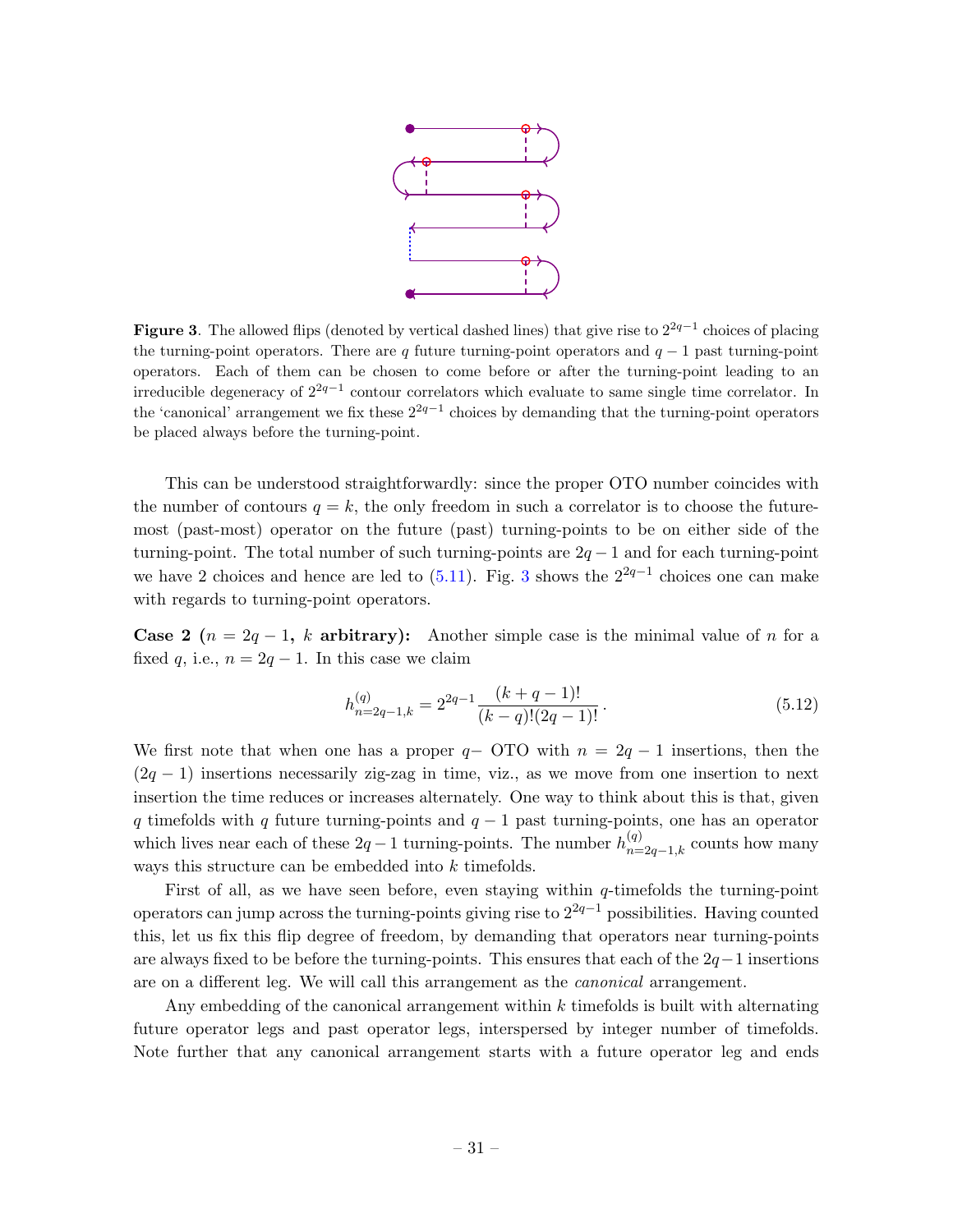

<span id="page-33-0"></span>**Figure 4.** Arranging  $(k - q)$  empty timefolds between  $(2q - 1)$  turning-point operators (which are

in the canonical arrangement). We have labeled the  $i^{th}$  turning-point operator and the  $j^{th}$  timefold is denoted by (j). For the case of minimal n, i.e.,  $n = 2q - 1$  with all operators being turningpoint operators, the counting reduces to the number of ways  $(k - q)$  empty timefolds can be put into 2q boxes created by the legs with turning-point operators (and the last empty leg). This gives  $\frac{(k-q+2q-1)!}{(k-q)!(2q-1)!} = \frac{(k+q-1)!}{(k-q)!(2q-1)!}$  number of ways of arranging empty timefolds.

with a future operator leg. In addition, along with full time folds, the last leg of the  $k$ timefolds is always free, because of our prescription to fix all operator insertions to be before the turning-points in the canonical arrangement. Thus, there are  $q$  future operator legs,  $(q - 1)$  past operator legs,  $(k - q)$  total number of timefolds, giving  $2(k - q)$  empty legs. Finally we have to account for the last empty leg of the contour. In total, these add up to  $q + (q - 1) + 2(k - q) + 1 = 2k$  legs as they should. The situation is illustrated in Fig. [4.](#page-33-0)

We then have to count how many ways we can get such an arrangement. This reduces to the following counting problem: in how many ways can  $k - q$  timefolds be put into 2q gaps created by the  $2q - 1$  occupied legs? This is quite standard (familiar say from counting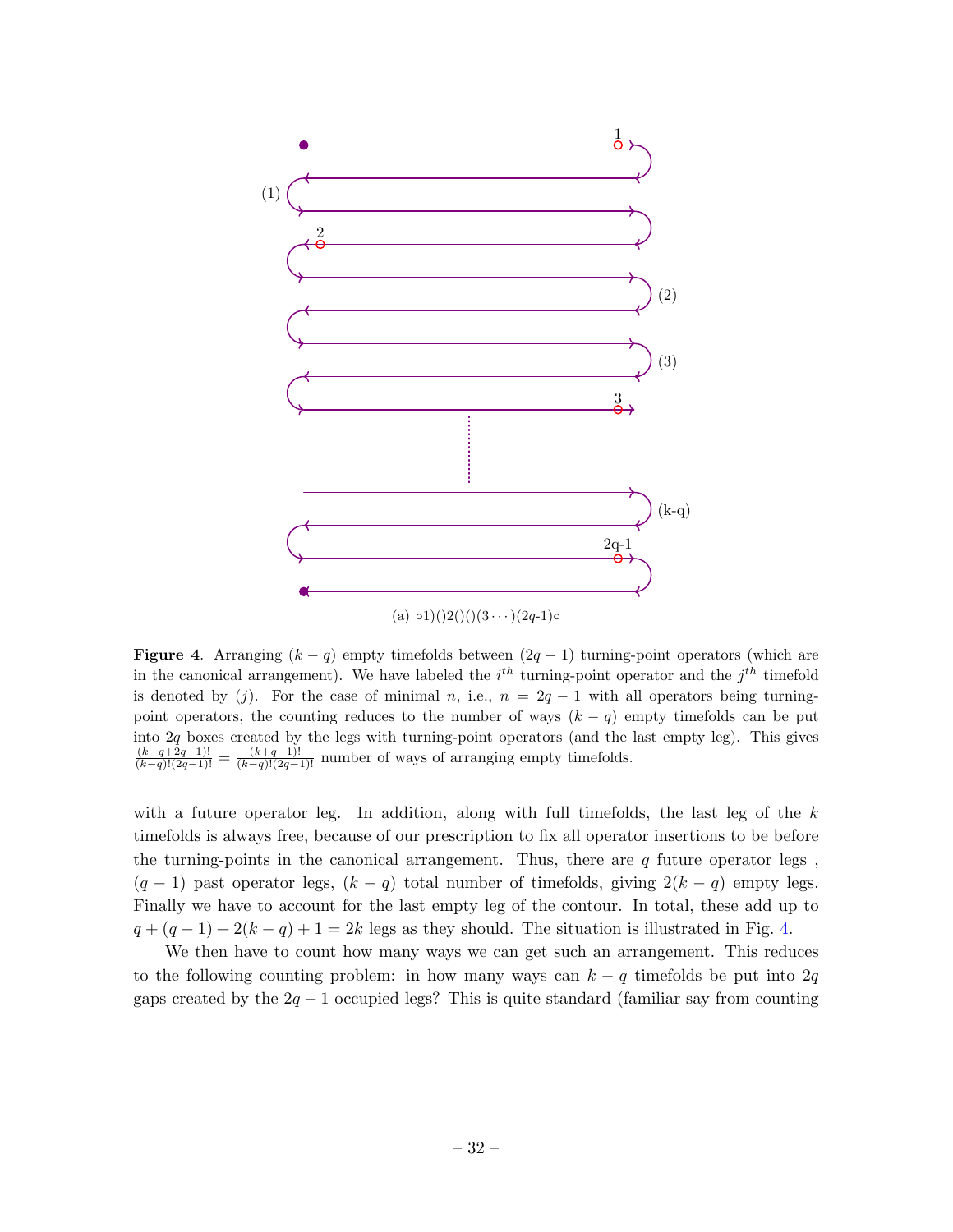bosonic multi-particle states) and leads to

$$
\frac{(k-q+2q-1)!}{(k-q)!(2q-1)!} = \frac{(k+q-1)!}{(k-q)!(2q-1)!}
$$
\n(5.13)

Together with the  $2^{2q-1}$  jumps of operators across turning-points, we get the number of k timefold arrangements giving the same proper  $q$ -OTO correlator with  $n = 2q - 1$  insertions:

$$
h_{n=2q-1,k}^{(q)} = 2^{2q-1} \frac{(k+q-1)!}{(k-q)!(2q-1)!}
$$
\n(5.14)

**General situation**  $(n, k, q$  arbitrary): Having explored two special cases, to build intuition, we can now consider the problem in earnest and compute the degeneracy factor  $h_{n,k}^{(q)}$  $_{n,k}$ for the general  $n, k, q$ . Readers interested in the main result are invited to skip the derivation and proceed to the final answer in [\(5.20\)](#page-39-2).

We now have the benefit of the two above examples, so we will start by considering a canonical arrangement of these  $n$  operators. Specifically,  $q$  of these operators live near future turning-points,  $q - 1$  live near past turning-points, and all these turning-point operators are fixed to be before their respective turning-points. This enables us fix the  $2^{2q-1}$  turning-point degeneracy, which we will fold into the analysis at the very end.

This implies that we are now left with  $n - (2q - 1)$  extra operators to sprinkle across the k-OTO contour. They must clearly be punctuated by the turning-point operators, owing to the arrangement chosen. It will be convenient to think of these non-turning-point operators as divided into different groups by the  $2q - 1$  turning-point operators.

Pick two of the neighbouring past turning-points (or before the first or after the last past turning-point). Between them lies a single future turning-point operator along with a set of non-turning-point operators on either side of it. As presaged in §[2.4](#page-13-0) we will call these as making up the *wing* of the future turning-point operator in question. There are  $q$  such wings, one for each future turning-point. For a given time-ordering, the  $n - (2q - 1)$  wing operators are distributed among these q wings in a fixed way.

By convention we choose the wing to start from the timefold containing first wing operator before encountering the future turning-point operator in question. The wing likewise ends with the timefold containing last wing operator after the future turning-point operator. Every wing operator has a neighbour which is closer to the future turning point operator (which may be the future turning-point operator itself) and another neighbour which is farther from the future turning point operator. We will call the former the *near-wing neighbour* and the latter as the *far-wing neighbour.* We would like to count the number of ways how these q wings can be accommodated into k-timefolds.

In order to do this counting, we will introduce the notion of a *wing-spread w* which is defined as the amount of extra timefolds occupied by the wing. Note that, by definition, any wing can be compressed within a single timefold, by successive sliding of wing operators without changing their ordering. We are interested in how many *additional* timefolds, over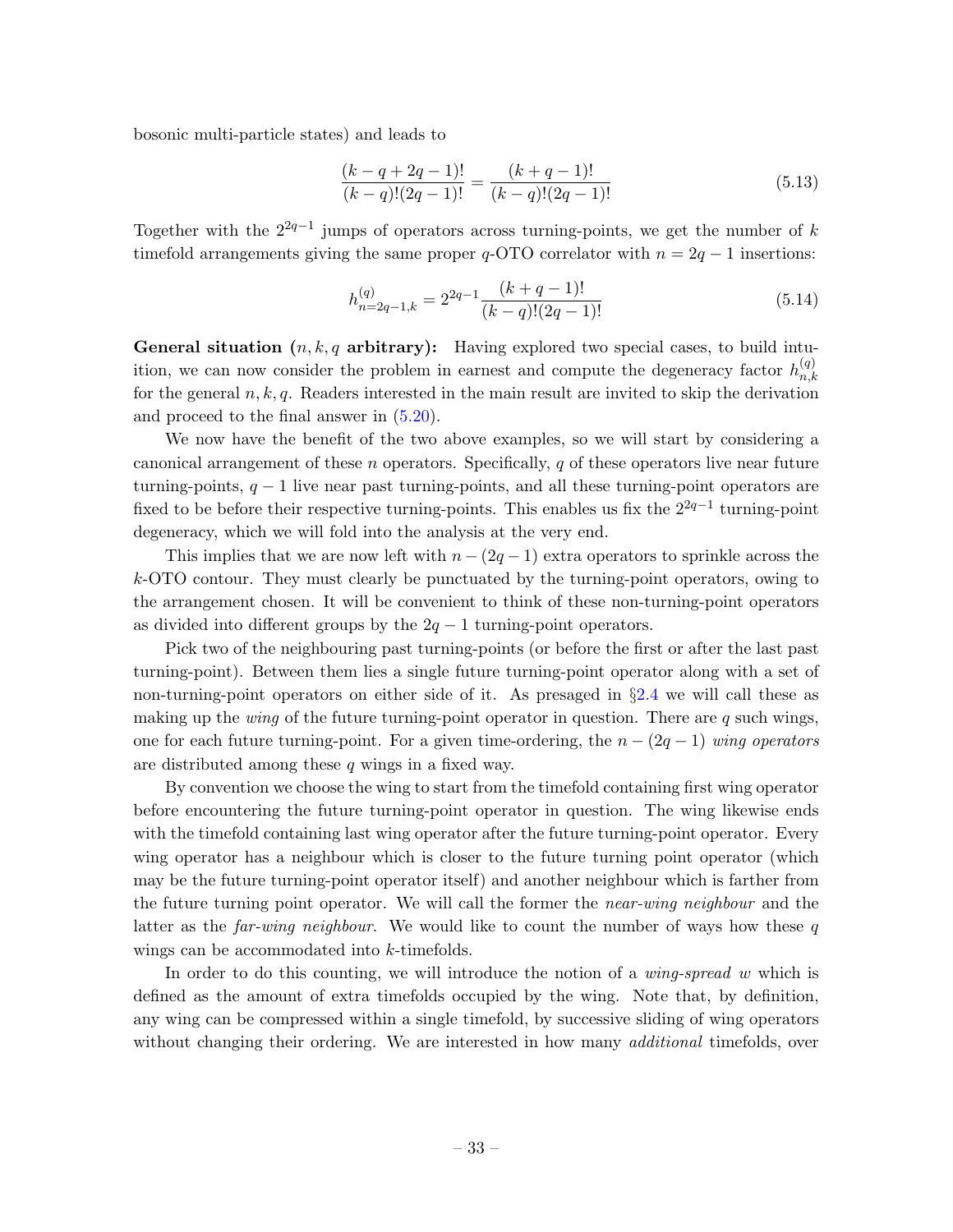

<span id="page-35-0"></span>Figure 5. Wing spread  $(w = 1)$  configurations of the basic wing shown in fig (g) with the wing positions marked for every wing operator. Note that the future turning-point operator is always placed before the future turning-point,i.e., in canonical arrangement. Each wing configuration is completely specified by wing positions  $\{x_1, x_2, x_3\}$  of the three wing operators. The wing-spread can be computed from the wing positions by using the formula  $w = |x_1| + |x_2| + |x_3|$ .

and above this minimum of one, has the wing-spread into. Thus,  $w + 1$  is the total number of timefolds a wing occupies.

In order to facilitate the computation of wing-spread, we will begin by assigning a *wing* position to each of the wing operators. The wing position is the distance to the near-wing neighbour measured in number of timefolds. Alternately, it is the number of past turningpoints one has to cross to reach the near-wing neighbour.

In order to completely specify the position of wing operators, we will also include a sign in the wing position: if the near-wing neighbour is in the same type of contour (among R and L) as the wing operator, the wing position is taken to be positive. If the near-wing neighbour is in the opposite type of contour (among R and L) as the wing operator, the wing position is taken to be negative instead. Alternately, when the wing position is positive, the number of future and past turning-points one has to cross to reach the near-wing neighbour are equal. It is negative if they are not equal.

The wing-spread  $w_i$  of  $i^{th}$  wing can then be computed as the sum of the magnitudes of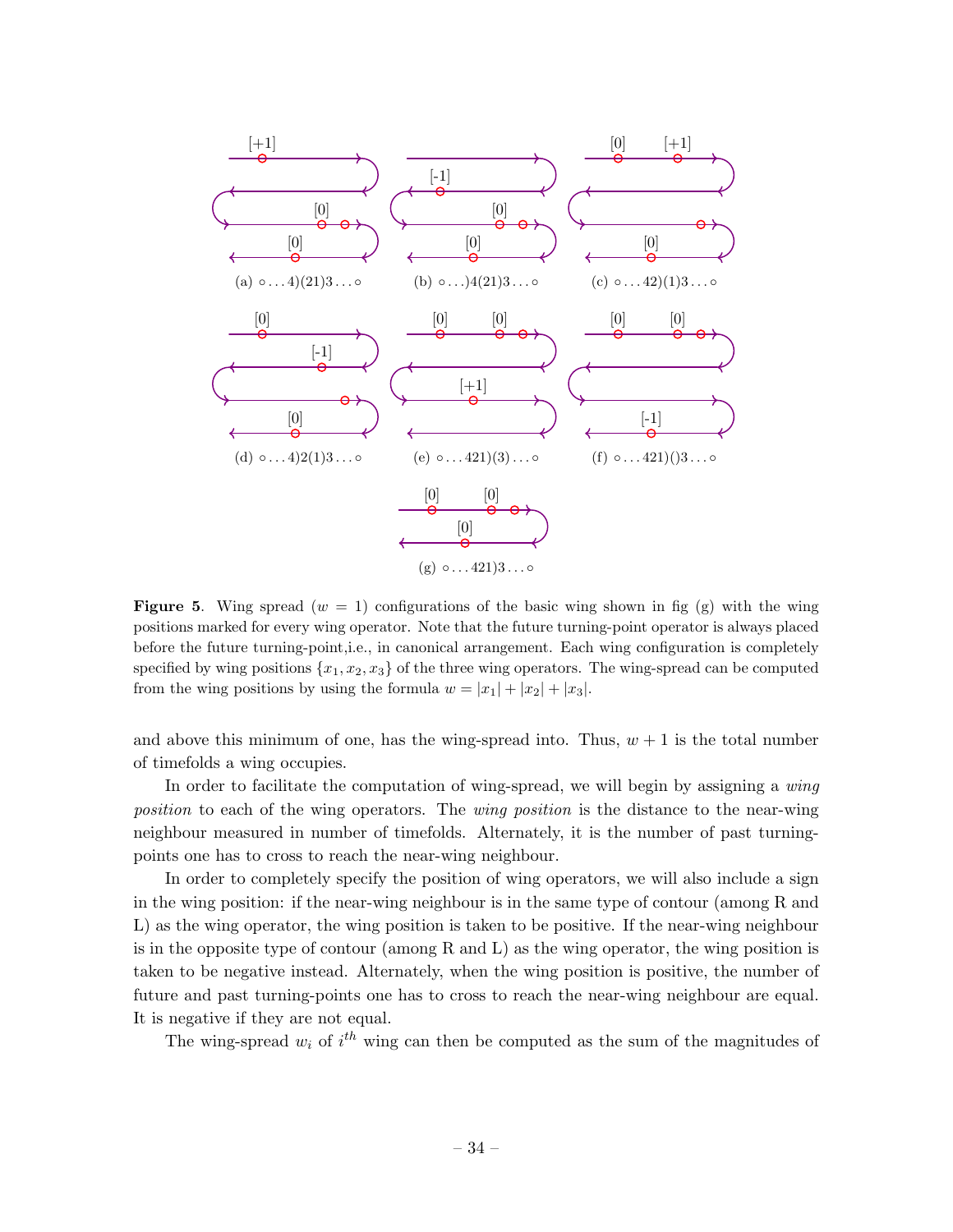all the wing positions  $x_{\alpha}^{(i)}$ , i.e.,  $w_i = \sum_{\alpha} |x_{\alpha}^{(i)}|$  where the sum is over all the wing operators.

Let us illustrate these rules of assigning wing positions with an example shown in Fig. [5.](#page-35-0) As shown in Fig.  $5(g)$  $5(g)$ , we consider the case with a future turning-point operator, along with two wing operators coming before it in the contour, and one operator coming afterwards. When all these are accommodated within a single time fold (and hence wing-spread is zero), and when the future turning-point operator is placed before the turning-point, we say that the wing is in the canonical arrangement. The reader can convince itself that for a given time ordering there is a unique configuration of the wing that satisfies these properties. Computing the wing positions for each wing operator, one sees that all of them turn out to be zero.



<span id="page-36-0"></span>Figure 6. Same as Fig. [5,](#page-35-0) but with a different time ordering. Note that wing position assignments are the same as Fig. [5](#page-35-0) even though the time-orderings are different. The number of wing-spread  $(w = 1)$ configurations is still six, and is independent of the details of time-ordering.

We then consider the next simplest case, where the wing-spreads and covers one more time fold. There are six such one wing-spread configurations as shown in Fig. [5](#page-35-0) corresponding to six wing positions:  $\{x_1, x_2, x_3\} = \{\pm 1, 0, 0\}, \{0, \pm 1, 0\}, \{0, 0, \pm 1\},$  respectively. Using the formula  $w_i = \sum_{\alpha} |x_{\alpha}^{(i)}|$ , we can check that all these correspond to a wing-spread of one. Another example appears in Fig. [6](#page-36-0) where we consider the case with a future turning-point operator along with three wing operators coming before it. The considerations here are very similar and we again arrive at six one wing-spread configurations. A few more examples are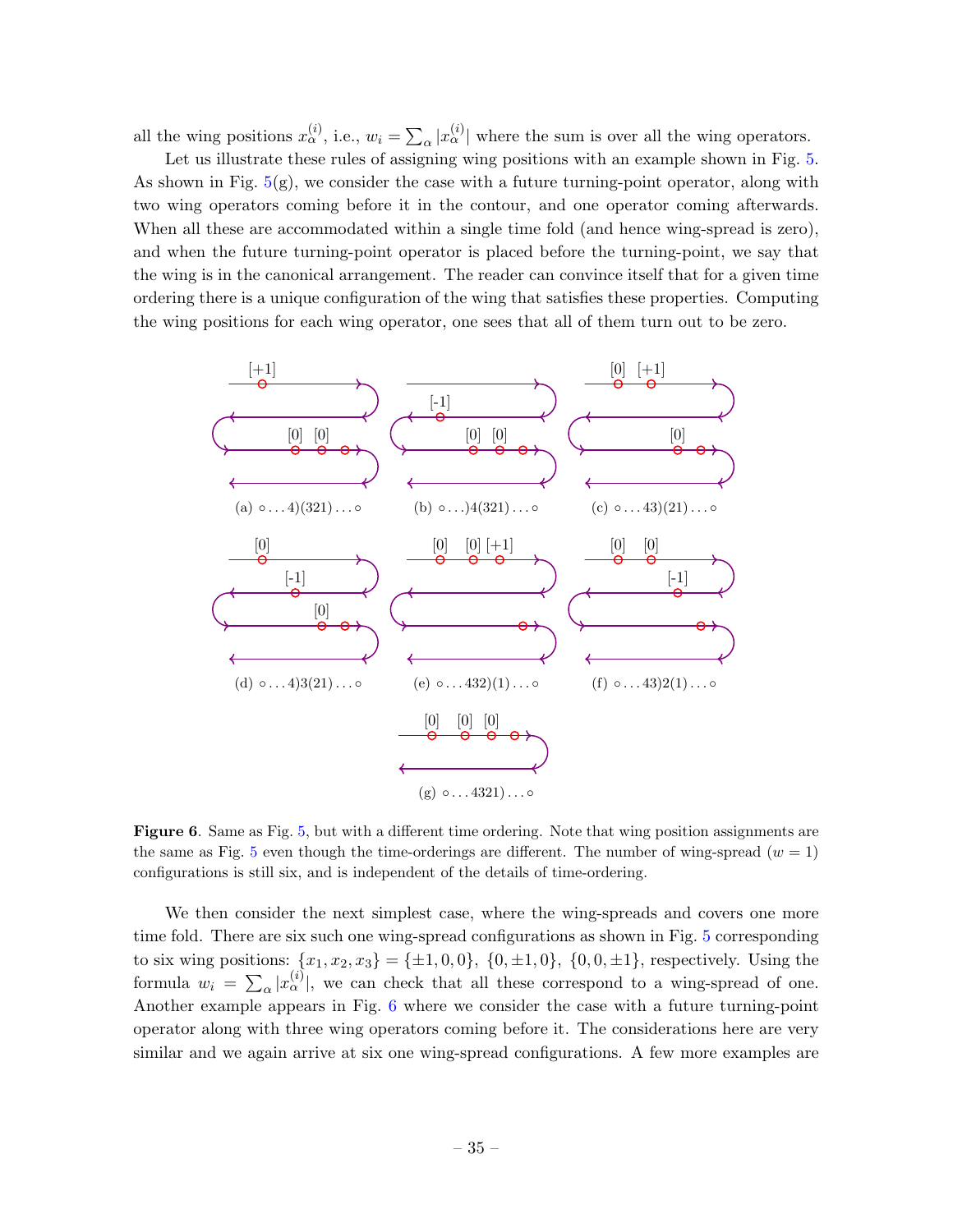

<span id="page-37-0"></span>Figure 7. Three operators in wing configurations of spread 0.



<span id="page-37-1"></span>Figure 8. Same three operators in Fig. [7,](#page-37-0) but now in wing configurations of spread 1. The dashed lines denote the possible positions of operators. There are 4 wing configurations of spread 1.



<span id="page-37-2"></span>Figure 9. Same three operators in Fig. [7,](#page-37-0) but now in wing configurations of spread 2. The dashed lines denote the possible positions of operators. There are  $4 + 2 + 2 = 8$  wing configurations of spread 3.

depicted in Figs. [7,](#page-37-0) [8,](#page-37-1) and [9,](#page-37-2) where we also display configurations with wing-spread 2.

From these examples, it is clear that to count the wing configurations of  $i^{th}$  wing with a given wing-spread  $w_i$  and  $m_i$  number of wing operators, we need to count the number of possible wing positions. In other words, we need to count the number of integer  $x_{\alpha}$ 's such that

$$
\sum_{\alpha=1}^{m_i} |x_{\alpha}| = w_i \tag{5.15}
$$

Geometrically, this is the problem of counting the number of  $w^{\text{th}}$  nearest neighbours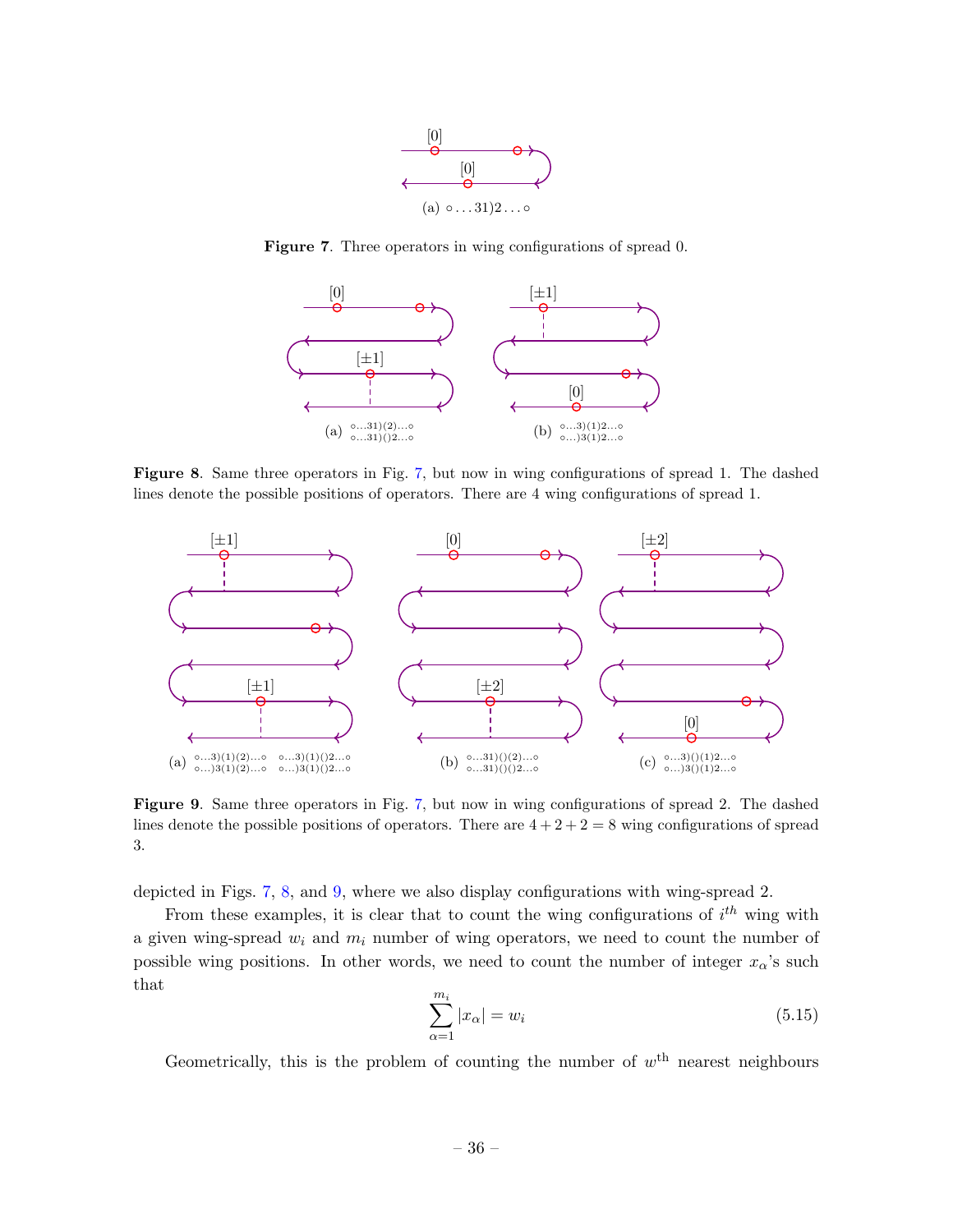of a site in a cubic lattice of dimension  $m_i$ , with the distances measured using  $L_1$ -metric (or Manhattan metric). This is a standard problem whose result is called the co-ordination sequence of the cubic lattice. To see how one might go about computing this sequence, let us start with a 1*d* lattice of points and write down a generating function for the number of  $w^{\text{th}}$ nearest neighbours. A simple computation leads to:

$$
1 + 2t + 2t2 + \dots = \frac{1+t}{1-t}
$$
 (5.16)

This can easily be generalized to a cubic lattice of dimension  $n_i$ , whereby the number of  $w_i^{\text{th}}$ nearest neighbours is given by the coefficient of  $t^{w_i}$  in

$$
\left(\frac{1+t}{1-t}\right)^{n_i} \tag{5.17}
$$

We can now count how many wing configurations of all the wings are there with total wing-spread  $w = \sum_{i=1}^{q} w_i$  covered by the  $(n-2q+1) = \sum_i n_i$  number of wing operators. We obtain

# of configurations of total wing-spread 
$$
w =
$$
 Coefficient of  $t^w$  in  $\left(\frac{1+t}{1-t}\right)^{n-2q+1}$  (5.18)

Now the total number of timefolds, which are occupied by wings with total wing-spread  $w = \sum_{i=1}^{q} w_i$ , is  $\sum_{i=1}^{q} (w_i + 1) = w + q$ , where we have also counted the timefolds in which the future turning-point operators lie. The remaining number of empty timefolds is then given by  $(k - w - q)$  which need to be put into 2q boxes between q wings and  $q - 1$  past turning-point operators. The number of ways to rearrange the empty timefolds is then given by the binomial coefficient

$$
\Big(\frac{k-w-q+2q-1}{k-w-q}\Big)
$$

Finally, we have to account for the turning-point degeneracy of  $2^{2q-1}$ , which arises if we move out of the canonical configuration of the turning-point operators.

Putting together the turning-point degeneracy, empty timefold configurations, and the number of wing configurations, we finally get

Total degeneracy 
$$
h_{n,k}^{(q)} = \sum_{w=0}^{k-q} 2^{2q-1} \times {k-w-q+2q-1 \choose k-w-q}
$$
  
\n $\times$  Coefficient of  $t^w$  in  $\left[ \left( \frac{1+t}{1-t} \right)^{n-2q+1} \right]$   
\n $= \sum_{w=0}^{k-q}$  Coefficient of  $t^{k-w}$  in  $\left[ 2^{2q-1} \frac{t^q}{(1-t)^{2q}} \right]$  (5.19)  
\n $\times$  Coefficient of  $t^w$  in  $\left[ \left( \frac{1+t}{1-t} \right)^{n-2q+1} \right]$   
\n $=$  Coefficient of  $t^k$  in  $\left[ 2^{2q-1} \frac{t^q}{(1-t)^{2q}} \left( \frac{1+t}{1-t} \right)^{n-2q+1} \right]$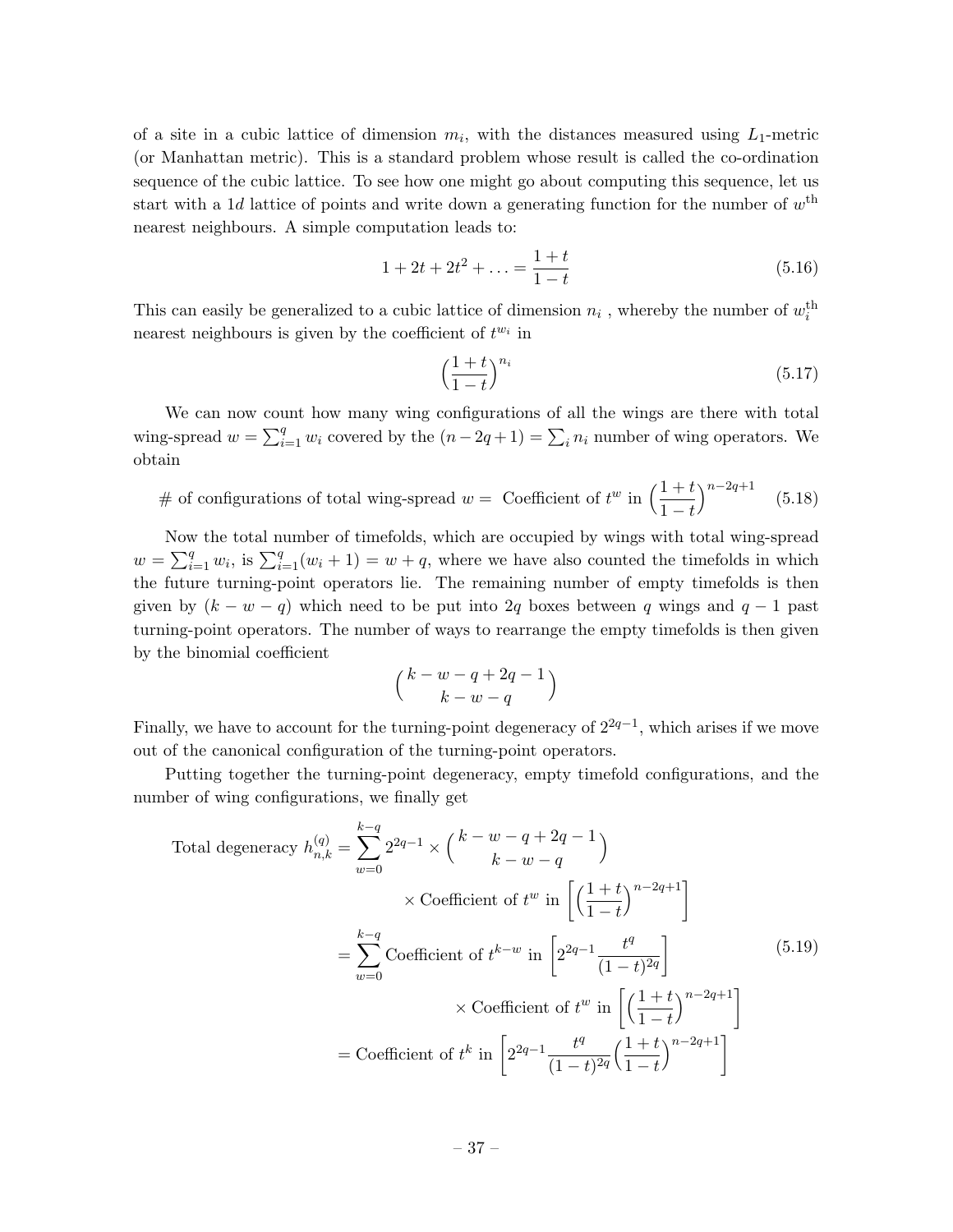We combine this result into a generating function for the degeneracy factor. Define

<span id="page-39-2"></span>
$$
\mathcal{H}_{q,n}(t) = \sum_{k=q}^{\infty} h_{n,k}^{(q)} t^k = 2^{2q-1} t^q \frac{(1+t)^{n-(2q-1)}}{(1-t)^{n+1}} \Theta(n-(2q-1)).
$$
\n(5.20)

The coefficients, one can check, satisfy the recursion relation

$$
h_{n+1,k+1}^{(q)} - h_{n+1,k}^{(q)} = h_{n,k+1}^{(q)} + h_{n,k}^{(q)}
$$
\n(5.21)

Multiplying by  $t^k$  and summing k from q to  $\infty$ , we get the following recurrence relation for the generating functions

$$
\mathcal{H}_{q,n+1}(t) = \left(\frac{1+t}{1-t}\right) \mathcal{H}_{q,n}(t) + t^q \frac{h_{n+1,q}^{(q)} - h_{n,q}^{(q)}}{(1-t)}
$$
(5.22)

We now use  $h_{n+1,q}^{(q)} = h_{n,q}^{(q)} = 2^{2q-1}$  as well as our previous result that

$$
\mathcal{H}_{q,n=(2q-1)}(t) = 2^{2q-1}t^q \frac{1}{(1-t)^{2q}}
$$

to completely solve for  $\mathcal{H}_{q,n}(t)$ . This gives us back the result quoted in [\(5.20\)](#page-39-2). In the course of the derivation, we found it useful to derive various recursion relations satisfied by  $h_{n,k}^{(q)}$ . These are collected for reference in Appendix [B.](#page-53-0)

#### <span id="page-39-0"></span>6 Low-point functions exemplified

This section serves as an illustration of the ideas and countings presented in the paper for the case of *n*-point functions with  $n \leq 4$ . Clearly,  $n = 1$  is trivial, so we start with 2-point functions.

#### <span id="page-39-1"></span>6.1 Two-point functions

The n! Wightman basis correlators can be combined with suitable step functions to express the correlators in any other basis. Let us now demonstrate this explicitly for  $n = 2$ :

• Wightman basis (n! = 2 correlators): These are labeled by permutations  $\sigma \in S_2$  =  ${Id, (12)}$ :

$$
G_{\text{Id}}(t_1, t_2) \equiv G(t_1, t_2) = \langle \hat{\mathbb{O}}_1 \hat{\mathbb{O}}_2 \rangle, G_{(12)}(t_1, t_2) \equiv G(t_2, t_1) = \langle \hat{\mathbb{O}}_2 \hat{\mathbb{O}}_1 \rangle.
$$
(6.1)

These Wightman functions can be obtained from the Euclidean correlator  $G_E(\tau_1, \tau_2)$  by the two distinct choices for analytic continuation in [\(2.9\)](#page-10-1), viz., either  $\epsilon_1 > \epsilon_2$  or  $\epsilon_1 < \epsilon_2$ :

$$
G_{\mathcal{E}}(\tau_1 = it_1 + \epsilon_1, \tau_2 = it_2 + \epsilon_2) = \begin{cases} \langle \widehat{\mathbb{O}}_1(t_1) \widehat{\mathbb{O}}_2(t_2) \rangle & \text{if } \epsilon_1 > \epsilon_2 \\ \langle \widehat{\mathbb{O}}_2(t_2) \widehat{\mathbb{O}}_1(t_1) \rangle & \text{if } \epsilon_2 > \epsilon_1 \end{cases}
$$
(6.2)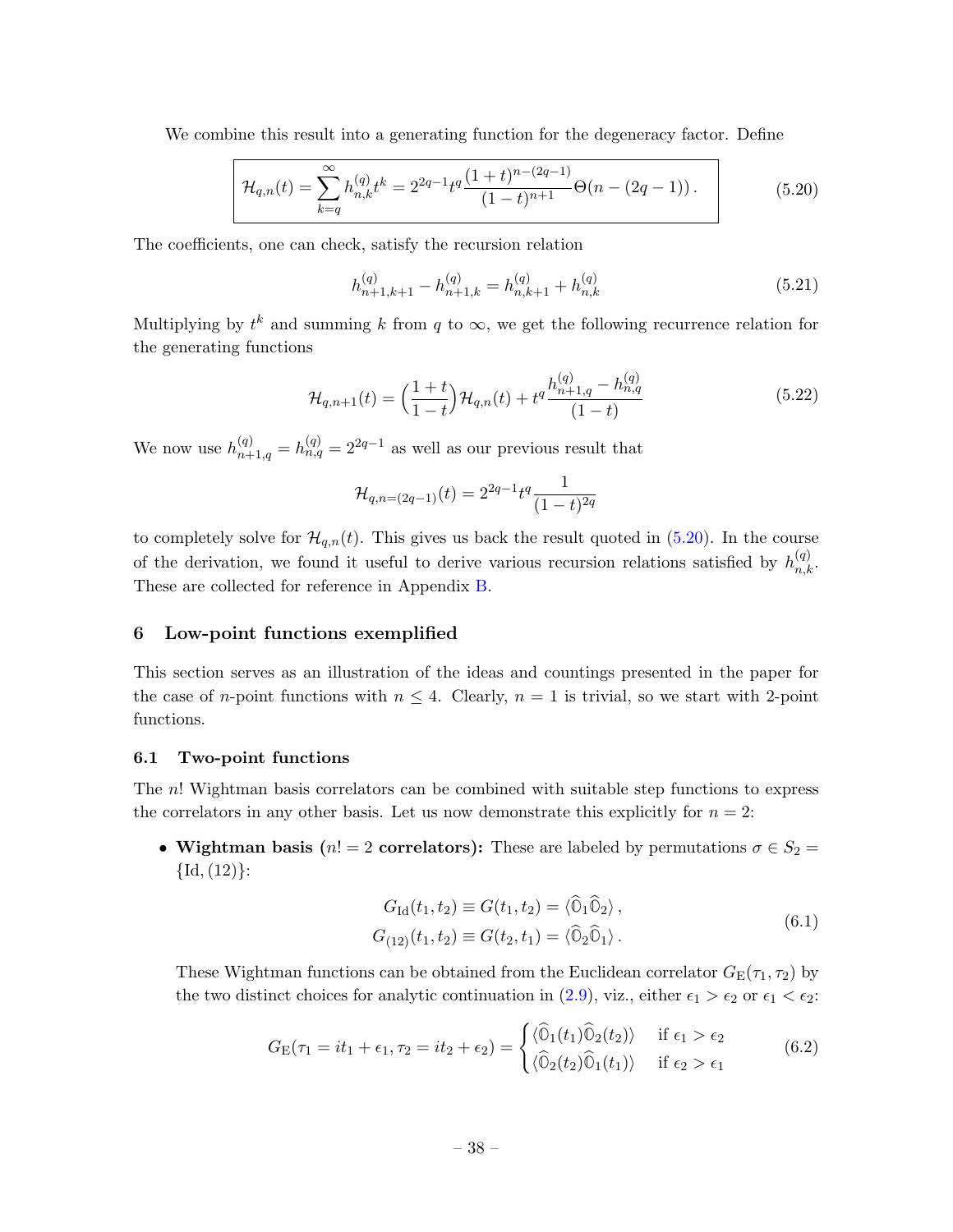• Nested correlators  $(2^{n-2}n! = 2$  correlators): Since there are no sJacobi identities for  $n = 2$ , relating the nested correlators back to the Wightman basis is trivial:

$$
\langle [\hat{0}_1, \hat{0}_2] \rangle = G(t_1, t_2) - G(t_2, t_1), \langle {\hat{0}_1, \hat{0}_2} \rangle = G(t_1, t_2) + G(t_2, t_1).
$$
\n(6.3)

• Av-Dif correlators  $((2k)^n = 4k^2$  correlators on a k-OTO contour): A 1-OTO (Schwinger-Keldysh) contour is sufficient to compute all 2-point correlators. The Keldysh rules of §[4.2](#page-22-0) allow us to relate contour-ordered Av-Dif correlators to nested correlators. In the present case, we have  $(2k)^n = 4$  and find the following associated contour-ordered correlation functions:[17](#page-40-0)

$$
\langle \mathcal{T}_{\mathcal{C}} \mathbb{O}_{av}(1) \mathbb{O}_{av}(2) \rangle = \langle \left\{ \widehat{\mathbb{O}}(1), \widehat{\mathbb{O}}(2) \right\}_{\pm} \rangle = \frac{1}{2} \left( G(t_1, t_2) + (-1)^{\widehat{\mathbb{O}}_1 \widehat{\mathbb{O}}_2} G(t_2, t_1) \right),
$$
  

$$
\langle \mathcal{T}_{\mathcal{C}} \mathbb{O}_{av}(1) \mathbb{O}_{di} f(2) \rangle = \Theta_{12} \langle \left[ \widehat{\mathbb{O}}(1), \widehat{\mathbb{O}}(2) \right]_{\pm} \rangle = \Theta_{12} \left( G(t_1, t_2) - (-1)^{\widehat{\mathbb{O}}_1 \widehat{\mathbb{O}}_2} G(t_2, t_1) \right),
$$
  

$$
\langle \mathcal{T}_{\mathcal{C}} \mathbb{O}_{di} f(1) \mathbb{O}_{av}(2) \rangle = -\Theta_{21} \langle \left[ \widehat{\mathbb{O}}(1), \widehat{\mathbb{O}}(2) \right]_{\pm} \rangle = -\Theta_{21} \left( G(t_1, t_2) - (-1)^{\widehat{\mathbb{O}}_1 \widehat{\mathbb{O}}_2} G(t_2, t_1) \right),
$$
  

$$
\langle \mathcal{T}_{\mathcal{C}} \mathbb{O}_{di} f(1) \mathbb{O}_{di} f(2) \rangle = 0
$$
  
(6.4)

The second and third lines are otherwise also known as (i times the) retarded and advanced Green's functions, respectively. The first line is sometimes called as (i times the) Keldysh function.

• LR correlators  $((2k)^n = 4k^2$  elements on a k-OTO contour): The contour ordering can be explicitly implemented by inspection of the corresponding picture. A 1-OTO contour suffices to generate all correlators, which are then easily related to the Wightman basis:

$$
\langle \mathcal{T}_{\mathcal{C}} \mathbb{O}_{R}^{1}(1) \mathbb{O}_{R}^{1}(2) \rangle \equiv o21\rangle o = \langle \widehat{\mathbb{O}}_{1} \widehat{\mathbb{O}}_{2} \rangle = G(t_{1}, t_{2}),
$$
  
\n
$$
\langle \mathcal{T}_{\mathcal{C}} \mathbb{O}_{L}^{1}(1) \mathbb{O}_{R}^{1}(2) \rangle \equiv o2\rangle 1 o = \langle \widehat{\mathbb{O}}_{1} \widehat{\mathbb{O}}_{2} \rangle = G(t_{1}, t_{2}),
$$
  
\n
$$
\langle \mathcal{T}_{\mathcal{C}} \mathbb{O}_{R}^{1}(1) \mathbb{O}_{L}^{1}(2) \rangle \equiv o1\rangle 2 o = \langle \widehat{\mathbb{O}}_{2} \widehat{\mathbb{O}}_{1} \rangle = G(t_{2}, t_{1}),
$$
  
\n
$$
\langle \mathcal{T}_{\mathcal{C}} \mathbb{O}_{L}^{1}(1) \mathbb{O}_{L}^{1}(2) \rangle \equiv o\rangle 12 o = \langle \widehat{\mathbb{O}}_{2} \widehat{\mathbb{O}}_{1} \rangle = G(t_{2}, t_{1}).
$$
  
\n(6.5)

We remind the reader that we always assume  $t_1 > t_2 > \ldots > t_n$ . Alternatively, we can easily go back and forth between LR correlators and Av-Dif correlators by the simple basis rotation [\(2.7\)](#page-9-1). Of course, we could choose to redundantly represent these correlators in a k-OTO contour with  $k > 1$ . For illustration, let us use our symbolic notation explained in §[5.1](#page-28-0) to demonstrate the relations among all correlators for  $n = 2$ 

<span id="page-40-0"></span><sup>&</sup>lt;sup>17</sup> We note that the extra factor of  $\frac{1}{2}$  in the first line has to do with our definition of the graded anticommutator. We allow here also for Grassmann-odd operators.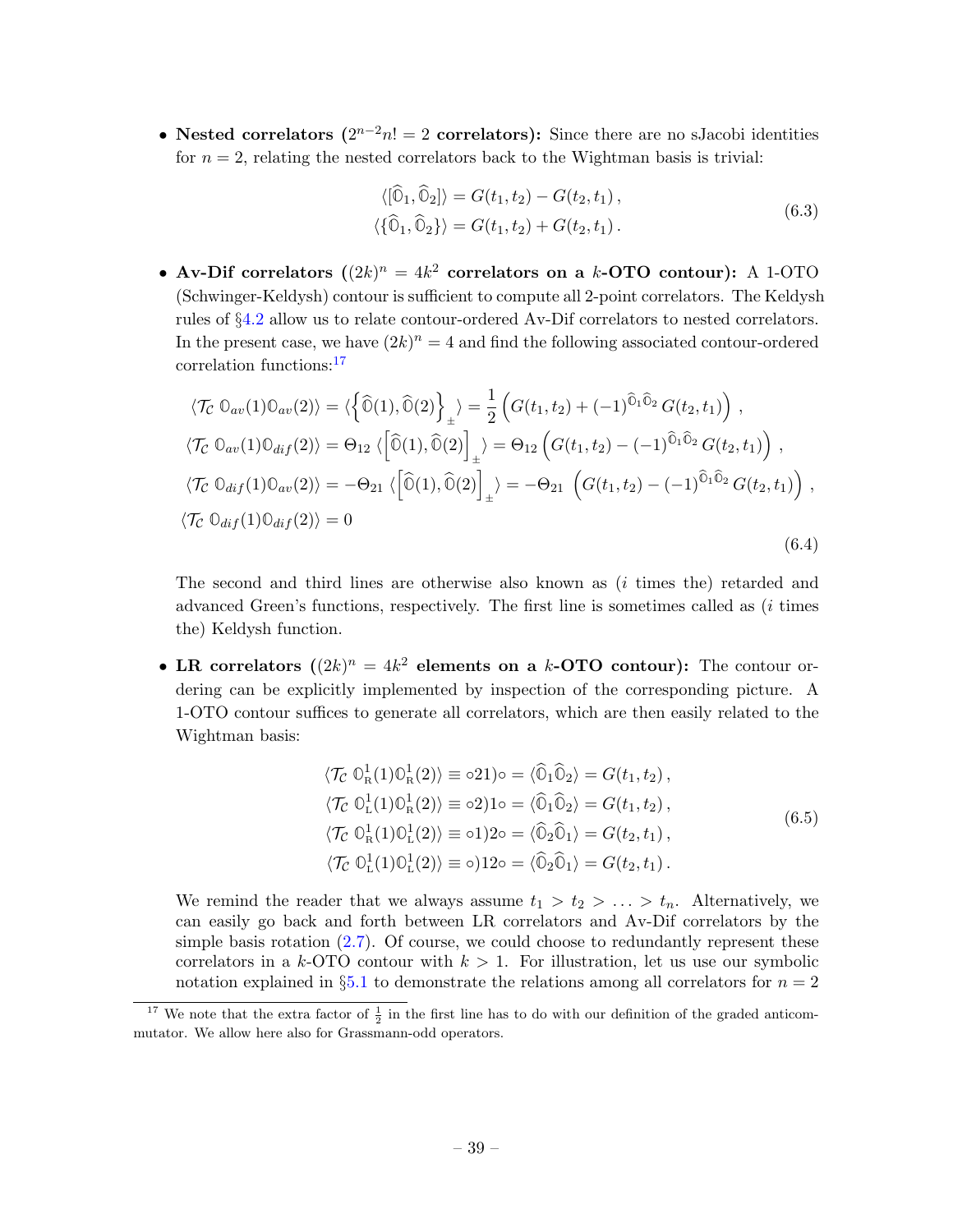and  $k = 2$ :

$$
G(t_1, t_2) = o(21)(o = o(21)(o = o(21)(o = o(21)(o = o(21)(o = o(21)(o = o(21)(o = o(21)(o = o(21)(o = o(21)(o = o(21)(o = o(21)(o = o(21)(o = o(21)(o = o(21)(o = o(21)(o = o(21)(o = o(21)(o = o(21)(o = o(21)(o = o(21)(o = o(21)(o = o(21)(o = o(21)(o = o(21)(o = o(21)(o = o(21)(o = o(21)(o = o(21)(o = o(21)(o = o(21)))))))
$$
\n
$$
G(t_2, t_1) = o(1)(2)(o = o(1)(2)(o = o(21)(o = o(21)(o = o(21)(o = o(21)(o = o(21)(o = o(21)(o = o(21)(o = o(21)(o = o(21)(o = o(21)(o = o(21)(o = o(21)(o = o(21)))))))
$$
\n
$$
(6.6)
$$

The degeneracy of 8 in each of the two lines corresponds to the general result  $h_{2,k}^{(1)} = 2k^2$ for proper 1-OTO 2-point functions embedded in a  $(k = 2)$  $(k = 2)$ -OTO contour (see Table 2).

# <span id="page-41-0"></span>6.2 Three-point functions

 $\overline{a}$ 

 $\overline{a}$ 

Let us repeat the analysis for 3-point functions. The new element in this discussion will be the necessity to involve 2-OTO contours.

• Wightman basis  $(n! = 6$  correlators): These are labeled by permutations of three objects. Explicitly, the six independent Wightman correlators are:

$$
G_{\sigma}(t_1, t_2, t_3) \equiv G(t_{\sigma(1)}, t_{\sigma(2)}, t_{\sigma(3)}) = \langle \hat{\mathbb{O}}_{\sigma(1)} \hat{\mathbb{O}}_{\sigma(2)} \hat{\mathbb{O}}_{\sigma(3)} \rangle
$$
  
for  $\sigma \in S_3 = \{\text{id}, (12), (23), (13), (123), (132)\}.$  (6.7)

<span id="page-41-2"></span>Let us again note how these can all be obtained from the Euclidean correlator  $G_E(\tau_1, \tau_2, \tau_3)$ , by the analytic continuation  $\tau_i = it_i + \epsilon_i$ , c.f., [\(2.9\)](#page-10-1). There are now 3! = 6 choices for the ordering of the  $\epsilon_i$  which lead to

$$
G_{\mathcal{E}}(\tau_1, \tau_2, \tau_3)|_{\tau_i = it_i + \epsilon_i} = \begin{cases} \langle \widehat{\mathbb{O}}_1(t_1) \widehat{\mathbb{O}}_2(t_2) \widehat{\mathbb{O}}_3(t_3) \rangle & \text{if } \epsilon_1 > \epsilon_2 > \epsilon_3 \\ \langle \widehat{\mathbb{O}}_1(t_1) \widehat{\mathbb{O}}_3(t_3) \widehat{\mathbb{O}}_2(t_2) \rangle & \text{if } \epsilon_1 > \epsilon_3 > \epsilon_2 \\ \langle \widehat{\mathbb{O}}_2(t_2) \widehat{\mathbb{O}}_3(t_3) \widehat{\mathbb{O}}_1(t_1) \rangle & \text{if } \epsilon_2 > \epsilon_3 > \epsilon_1 \\ \langle \widehat{\mathbb{O}}_2(t_2) \widehat{\mathbb{O}}_1(t_1) \widehat{\mathbb{O}}_3(t_3) \rangle & \text{if } \epsilon_2 > \epsilon_1 > \epsilon_3 \\ \langle \widehat{\mathbb{O}}_3(t_3) \widehat{\mathbb{O}}_1(t_1) \widehat{\mathbb{O}}_2(t_2) \rangle & \text{if } \epsilon_3 > \epsilon_1 > \epsilon_2 \\ \langle \widehat{\mathbb{O}}_3(t_3) \widehat{\mathbb{O}}_2(t_2) \widehat{\mathbb{O}}_1(t_1) \rangle & \text{if } \epsilon_3 > \epsilon_2 > \epsilon_1 \end{cases} \tag{6.8}
$$

• Nested correlators  $(2^{n-2}n! = 12$  correlators): a-priori, there are 12 nested correlators which can be succinctly written as

<span id="page-41-1"></span>
$$
\langle (\|(\widehat{\mathbb{O}}_{\sigma(1)}, \widehat{\mathbb{O}}_{\sigma(2)})_{\alpha}, \widehat{\mathbb{O}}_{\sigma(3)})_{\beta} \rangle \tag{6.9}
$$

for all 4 choices  $\alpha, \beta \in \{av, dif\}$  and  $\frac{3!}{2} = 3$  inequivalent permutations  $\sigma \in S_3$  which do not just permute the innermost operators in  $(6.9)$  (this would at most change the sign of the correlator). More explicitly, we can write these 12 choices as

$$
\langle [[\widehat{\mathbb{O}}_1, \widehat{\mathbb{O}}_2], \widehat{\mathbb{O}}_3] \rangle, \qquad \langle [\{\widehat{\mathbb{O}}_1, \widehat{\mathbb{O}}_2\}, \widehat{\mathbb{O}}_3] \rangle, \qquad \langle \{[\widehat{\mathbb{O}}_1, \widehat{\mathbb{O}}_2], \widehat{\mathbb{O}}_3\} \rangle, \qquad \langle \{[\widehat{\mathbb{O}}_1, \widehat{\mathbb{O}}_2], \widehat{\mathbb{O}}_3\} \rangle, \qquad \langle [[\widehat{\mathbb{O}}_1, \widehat{\mathbb{O}}_3], \widehat{\mathbb{O}}_2] \rangle, \qquad \langle [[\widehat{\mathbb{O}}_1, \widehat{\mathbb{O}}_3], \widehat{\mathbb{O}}_2] \rangle, \qquad \langle \{[\widehat{\mathbb{O}}_1, \widehat{\mathbb{O}}_3], \widehat{\mathbb{O}}_2\} \rangle, \qquad \langle \{[\widehat{\mathbb{O}}_1, \widehat{\mathbb{O}}_3], \widehat{\mathbb{O}}_2\} \rangle, \qquad \langle \{[\widehat{\mathbb{O}}_1, \widehat{\mathbb{O}}_3], \widehat{\mathbb{O}}_2\} \rangle, \qquad \langle [\{\widehat{\mathbb{O}}_2, \widehat{\mathbb{O}}_3], \widehat{\mathbb{O}}_1\} \rangle, \qquad \langle [\{\widehat{\mathbb{O}}_2, \widehat{\mathbb{O}}_3], \widehat{\mathbb{O}}_1\} \rangle, \qquad \langle \{[\widehat{\mathbb{O}}_2, \widehat{\mathbb{O}}_3], \widehat{\mathbb{O}}_1\} \rangle, \qquad \langle \{[\widehat{\mathbb{O}}_2, \widehat{\mathbb{O}}_3], \widehat{\mathbb{O}}_1\} \rangle.
$$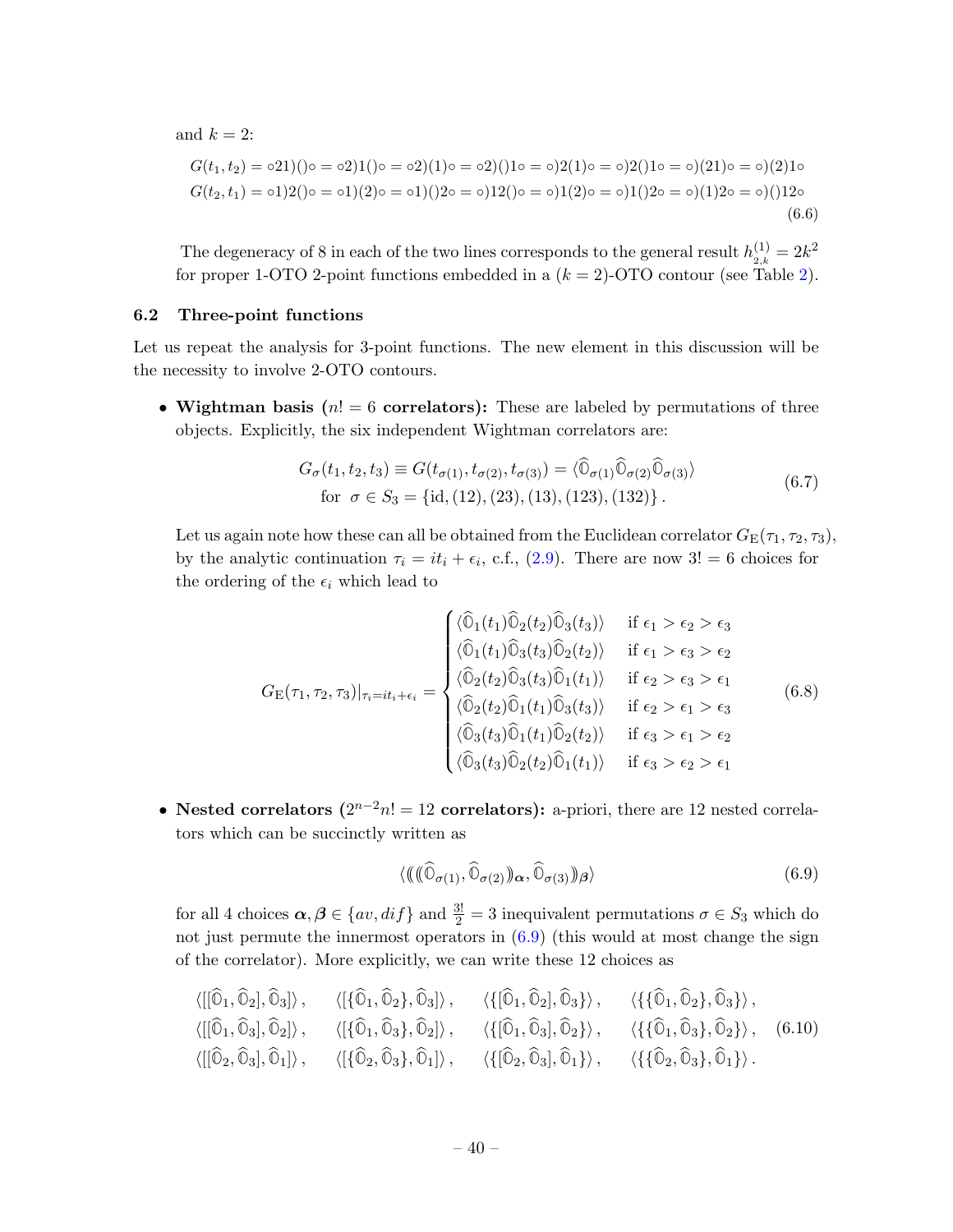By explicitly expanding out the commutators and anti-commutators, it is straightforward to write these in terms of the six basic functions  $(6.7)$ . More abstractly, to see that only 6 of the above 12 correlators are independent, we observe that there are 6 independent sJacobi identities for  $n = 3$ , which we can write as:

$$
\langle [[\hat{0}_1, \hat{0}_2], \hat{0}_3] + \{\{\hat{0}_1, \hat{0}_3\}, \hat{0}_2\} - \{\{\hat{0}_2, \hat{0}_3\}, \hat{0}_1\} \rangle = 0,\langle [[\hat{0}_3, \hat{0}_1], \hat{0}_2] + \{\{\hat{0}_2, \hat{0}_3\}, \hat{0}_1\} - \{\{\hat{0}_1, \hat{0}_2\}, \hat{0}_3\} \rangle = 0,\langle [[\hat{0}_2, \hat{0}_3], \hat{0}_1] + \{\{\hat{0}_2, \hat{0}_1\}, \hat{0}_3\} - \{\{\hat{0}_3, \hat{0}_1\}, \hat{0}_2\} \rangle = 0,\langle [\{\hat{0}_1, \hat{0}_2\}, \hat{0}_3] - \{[\hat{0}_2, \hat{0}_3], \hat{0}_1\} + \{\[\hat{0}_3, \hat{0}_1\], \hat{0}_2\} \rangle = 0,\langle [\{\hat{0}_1, \hat{0}_3\}, \hat{0}_2] - \{\[\hat{0}_3, \hat{0}_2\], \hat{0}_1\} + \{\[\hat{0}_2, \hat{0}_1\], \hat{0}_3\} \rangle = 0,\langle [\{\hat{0}_3, \hat{0}_2\}, \hat{0}_1] - \{\[\hat{0}_2, \hat{0}_1\], \hat{0}_3\} + \{\[\hat{0}_1, \hat{0}_3\], \hat{0}_2\} \rangle = 0.
$$
\n(6.11)

The first three lines transform into each other under action of  $S_3$ . Adding them up yields the standard Jacobi identity. Similarly for the last three lines.

• Av-Dif correlators  $((2k)^n = 8k^3$  correlators on a k-OTO contour): For 3-point functions, we need to consider 2-OTO contours (i.e.,  $k = 2$ ). Using the notation of §[4.4,](#page-25-0) we use labels  $\alpha, \beta, \gamma \in \{av, dif\}$  to denote the operator type and integers  $\alpha, \beta, \gamma \in \{1, 2\}$ to label the contour. The 3-point functions in the Av-Dif correlators can then all be written as

$$
\langle \mathcal{T}_{\mathcal{C}} \ \mathbb{O}_{\alpha}^{\alpha}(1) \mathbb{O}_{\beta}^{\beta}(2) \mathbb{O}_{\gamma}^{\gamma}(3) \rangle \tag{6.12}
$$

for  $(2 \times 2)^3 = 64$  choices of  $\alpha, \beta, \gamma$  and  $\alpha, \beta, \gamma$ . Similar to the case of 2-point functions, these can be related to the nested correlators basis by making use of the double bracket (see  $\S 4.4$ ):

$$
\langle \mathcal{T}_{\mathcal{C}} \mathbb{O}_{\gamma}^{\alpha}(1) \mathbb{O}_{\alpha}^{1}(2) \mathbb{O}_{\beta}^{1}(3) \rangle = \mathfrak{d}_{\gamma} \langle \langle (\langle \widehat{\mathbb{O}}(1), \widehat{\mathbb{O}}(2) \rangle_{\alpha}, \widehat{\mathbb{O}}(3) \rangle_{\beta} \rangle
$$
  

$$
\langle \mathcal{T}_{\mathcal{C}} \mathbb{O}_{\beta}^{\alpha}(1) \mathbb{O}_{\alpha}^{2}(2) \mathbb{O}_{\gamma}^{2}(3) \rangle = \mathfrak{d}_{\gamma} \langle (\langle \langle \widehat{\mathbb{O}}(3), \widehat{\mathbb{O}}(2) \rangle_{\alpha}, \widehat{\mathbb{O}}(1) \rangle_{\beta} \rangle
$$
  

$$
\langle \mathcal{T}_{\mathcal{C}} \mathbb{O}_{\alpha}^{\alpha}(1) \mathbb{O}_{\gamma}^{2}(2) \mathbb{O}_{\beta}^{1}(3) \rangle = \mathfrak{d}_{\gamma} \langle (\langle \langle \widehat{\mathbb{O}}(2), \widehat{\mathbb{O}}(1) \rangle_{\alpha}, \widehat{\mathbb{O}}(3) \rangle_{\beta} \rangle
$$
  

$$
\langle \mathcal{T}_{\mathcal{C}} \mathbb{O}_{\alpha}^{\alpha}(1) \mathbb{O}_{\beta}^{1}(2) \mathbb{O}_{\gamma}^{2}(3) \rangle = \mathfrak{d}_{\gamma} \langle (\langle \langle \widehat{\mathbb{O}}(3), \widehat{\mathbb{O}}(1) \rangle_{\alpha}, \widehat{\mathbb{O}}(2) \rangle_{\beta} \rangle
$$
  
(6.13)

• LR correlators  $((2k)^n = 8k^3$  elements on a k-OTO contour): We work again on the 2-OTO contour (higher  $k$  can be considered and leads to more redundancy). The counting here is the same as in the Av-Dif correlators . Each correlation function can be written as

$$
\langle \mathcal{T}_{\mathcal{C}} \, \mathbb{O}_{\bar{\mathbf{\alpha}}}^{\alpha}(1) \mathbb{O}_{\bar{\mathbf{\beta}}}^{\beta}(2) \mathbb{O}_{\bar{\gamma}}^{\gamma}(3) \rangle \tag{6.14}
$$

for 64 choices of  $\bar{\alpha}, \bar{\beta}, \bar{\gamma} \in \{\text{R}, \text{L}\}\$  and  $\alpha, \beta, \gamma \in \{1, 2\}$ . The non-trivial part is to figure out the  $64-6=58$  relations giving these RL-correlators on the 2-OTO contour in terms of 6 Wightman functions. The simplest way to give these relations is by using again a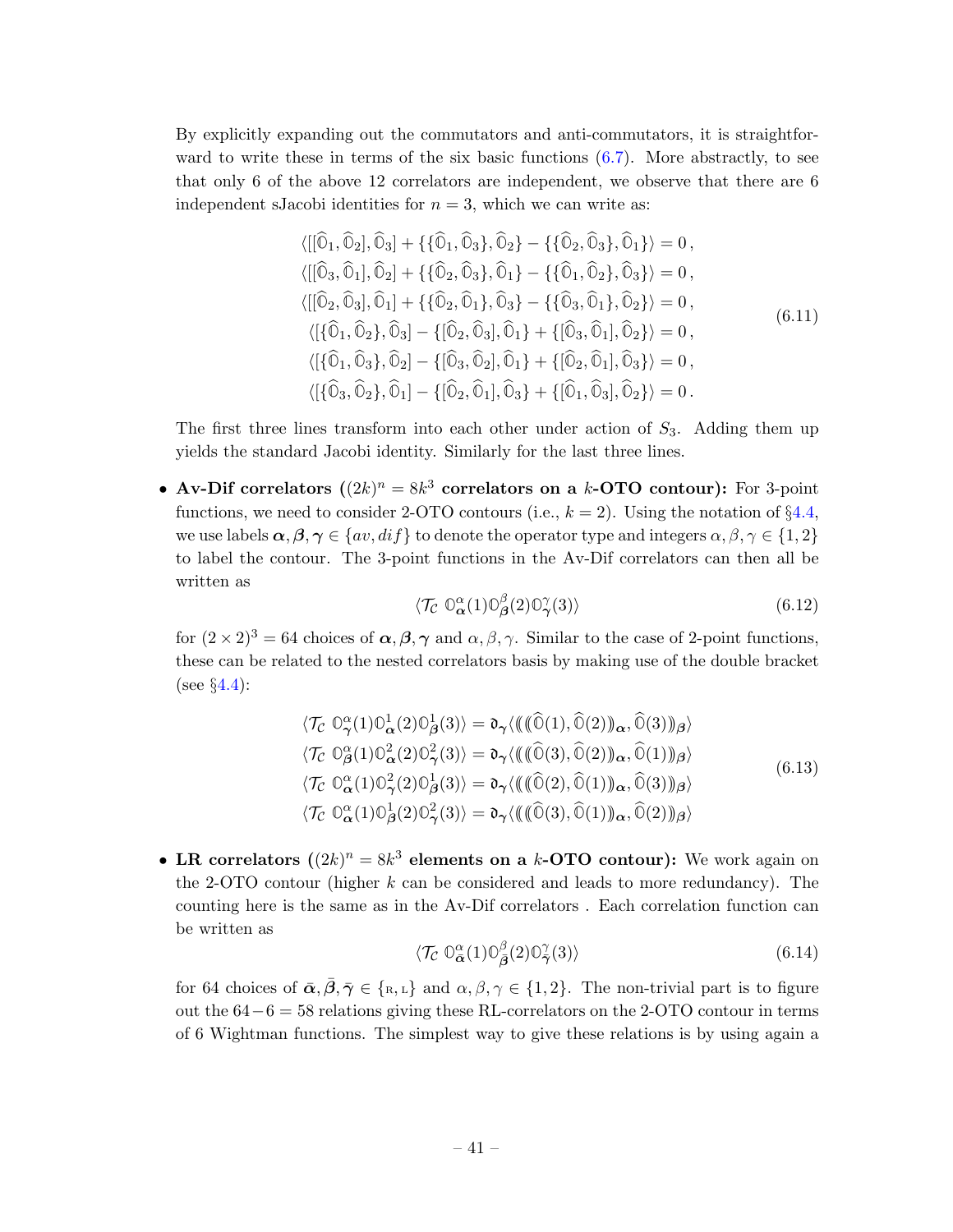pictorial representation. The following relations are those among the  $g_{3,1} = 4$  proper 1-OTO 3-point functions:

$$
G(t_1, t_2, t_3) = 0321((0 - 032)(1)(0 - 032)(1) = 032)(10 - 032)(10 - 032)(10 - 032)(10 - 032)(10 - 032)(10 - 032)(10 - 032)(10 - 032)(10 - 032)(10 - 032)(10 - 032)(10 - 032)(10 - 032)(10 - 032)(10 - 032)(10 - 032)(10 - 032)(10 - 032)(10 - 032)(10 - 032)(10 - 032)(10 - 032)(10 - 032)(10 - 032)(10 - 032)(10 - 032)(10 - 032)(10 - 032)(10 - 032)(10 - 032)(10 - 032)(10 - 032)(10 - 032)(10 - 032)(10 - 032)(10 - 032)(10 - 032)(10 - 032)(10 - 032)(10 - 032)(10 - 032)(10 - 032)(10 - 032)(10 - 032)(10 - 032)(10 - 032)(10 - 032)(10 - 032)(10 - 032)(10 - 032)(10 - 032)(10 - 032)(10 - 032)(10 - 032)(10 - 032)(10 - 032)(10 - 032)(10 - 032)(10 - 032)(10 - 032)(10 - 032)(10 - 032)(10 - 032)(10 - 032)(10 - 032)(10 - 032)(10 - 032)(10 - 032)(10 - 032)(10 - 032)(10 - 032)(10 - 032)(10 - 032)(10 - 032)(10 - 032)(10 - 032)(10 - 032)(10 - 032)(10 - 032)(10 - 032)(10 - 032)(10 - 032)(10 - 032)(10 - 032)(10 - 032)(10 - 032)(10 - 032)(10 - 032)(10 - 032)(10 -
$$

The degeneracy in each case is  $h_{3,2}^{(1)} = 12$ . Similarly, there are relations among the  $g_{3,2} = 2$  proper 2-OTO 3-point functions:

$$
G(t_1, t_3, t_2) = o2)3(1) \circ o = o2)3(1) \circ o = o2)(31) \circ o = o2)(31) \circ o = o22(1) \circ o = o23(1) \circ o = o23(1) \circ o = o23(1) \circ o = o23(1) \circ o = o23(1) \circ o = o23(1) \circ o = o23(1) \circ o = o23(1) \circ o = o23(1) \circ o = o23(1) \circ o = o23(1) \circ o = o23(1) \circ o = o23(1) \circ o = o23(1) \circ o = o23(1) \circ o = o23(1) \circ o = o23(1) \circ o = o23(1) \circ o = o23(1) \circ o = o23(1) \circ o = o23(1) \circ o = o23(1) \circ o = o23(1) \circ o = o23(1) \circ o = o23(1) \circ o = o23(1) \circ o = o23(1) \circ o = o23(1) \circ o = o23(1) \circ o = o23(1) \circ o = o23(1) \circ o = o23(1) \circ o = o23(1) \circ o = o23(1) \circ o = o23(1) \circ o = o23(1) \circ o = o23(1) \circ o = o23(1) \circ o = o23(1) \circ o = o23(1) \circ o = o23(1) \circ o = o23(1) \circ o = o23(1) \circ o = o23(1) \circ o = o23(1) \circ o = o23(1) \circ o = o23(1) \circ o = o23(1) \circ o = o23(1) \circ o = o23(1) \circ o = o23(1) \circ o = o23(1) \circ o = o23(1) \circ o = o23(1) \circ o = o23(1) \circ o = o23(1) \circ o = o23(1) \circ o = o23(1) \circ o = o23(1) \circ o = o23(1) \circ o = o23(1) \circ o = o23(1) \circ o = o23(1) \circ o = o23(1) \circ o = o23(1) \circ o = o23(1) \circ o = o23(1) \circ o = o23(1) \circ o = o23(1) \circ o = o23
$$

For these, the degeneracy for the representation of each Wightman correlator is  $h_{3,2}^{(2)} = 8$ .

#### <span id="page-43-0"></span>6.3 Four-point functions

Finally, let us discuss four-point functions and how various correlators are related to each other.

• Wightman basis ( $n! = 24$  correlators): These are labeled by permutations of four objects. Explicitly, the 24 independent Wightman correlators are:

$$
G_{\sigma}(t_1, t_2, t_3, t_4) \equiv G(t_{\sigma(1)}, t_{\sigma(2)}, t_{\sigma(3)}, t_{\sigma(4)}) = \langle \widehat{\mathbb{O}}_{\sigma(1)} \widehat{\mathbb{O}}_{\sigma(2)} \widehat{\mathbb{O}}_{\sigma(3)} \widehat{\mathbb{O}}_{\sigma(4)} \rangle \qquad \sigma \in S_4.
$$
\n
$$
(6.17)
$$

Out of these, there are  $g_{4,1} = 8$  proper 1-OTO correlators, and  $g_{4,2} = 16$  proper 2-OTO correlators (see [\(2.15\)](#page-13-1) and [\(2.16\)](#page-13-2)). As before, one can obtain all 24 Wightman correlators from analytic continuation of  $G_E(\tau_1, \tau_2, \tau_3, \tau_4)$ , by setting  $\tau_i = it_i + \epsilon_i$  and making choices for the relative ordering of the  $\epsilon_i$ .

• Nested correlators  $(2^{n-2}n! = 96$  correlators): these are all of the general form

<span id="page-43-1"></span>
$$
\langle \langle (\langle (\widehat{\mathbb{O}}_{\sigma(1)}, \widehat{\mathbb{O}}_{\sigma(2)})_{\alpha}, \widehat{\mathbb{O}}_{\sigma(3)})_{\beta}, \widehat{\mathbb{O}}_{\sigma(4)} \rangle_{\gamma} \rangle \tag{6.18}
$$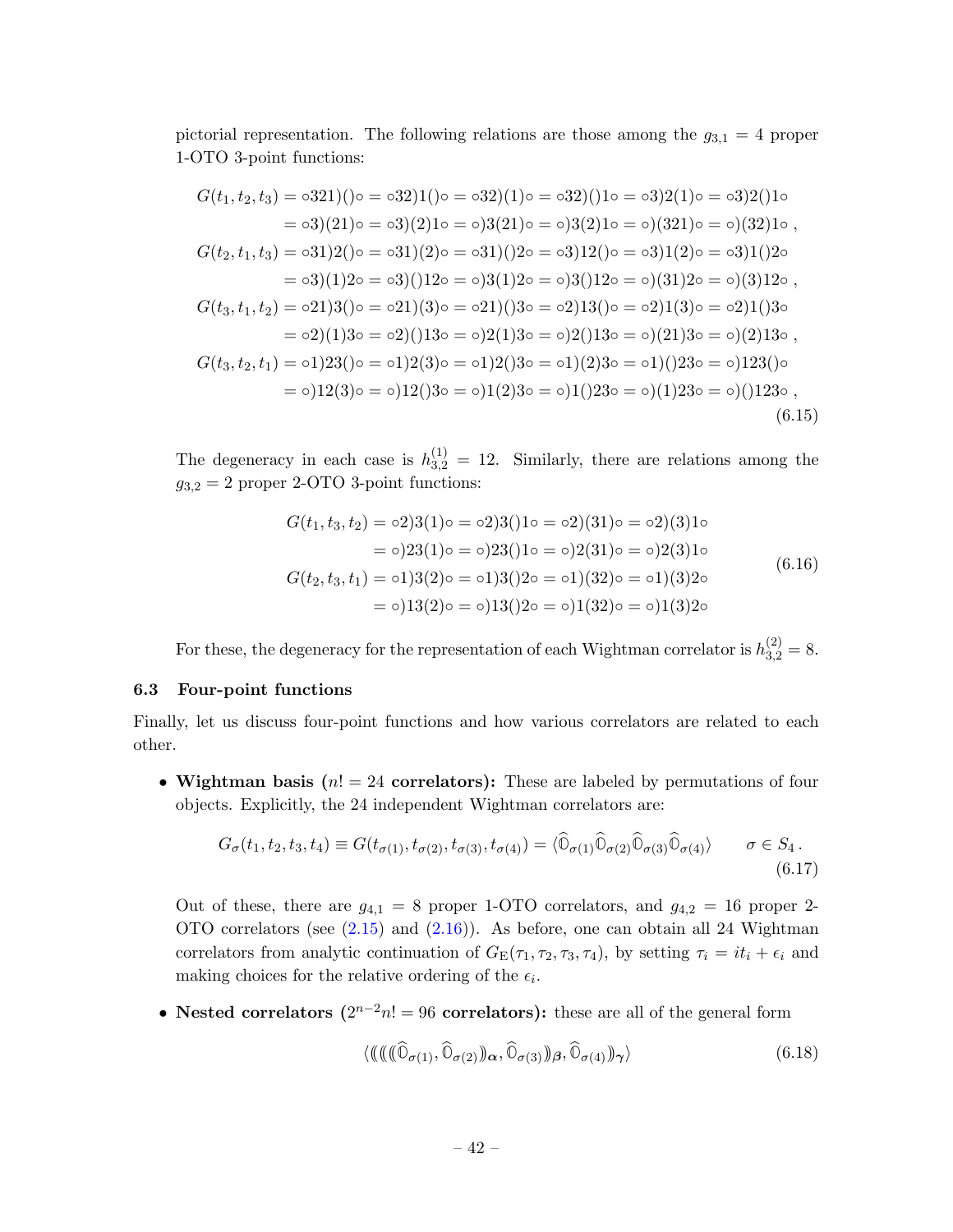for  $2^3 \times 4! = 192$  choices of  $\alpha, \beta, \gamma \in \{av, diff\}$  and permutations  $\sigma \in S_4$ . Note that we get the same correlators up to signs for any two permutations which only exchange the innermost arguments in  $(6.18)$  (or are distinct from other permutations only by such an operation). The total number of correlators is hence  $\frac{192}{2} = 96$  as expected. We can reduce these to a basis of 24 independent correlators by using 24 proper and 48 improper sJacobi identities, see  $(3.14)$ ,  $(3.15)$  and permutations thereof.

• Av-Dif correlators  $((2k)^n = 16k^4$  correlators on a k-OTO contour): For 4-point functions, a 2-OTO contour is sufficient to capture all correlators. For  $k = 2$  the 256 Av-Dif-type correlators can be written as

$$
\langle \mathcal{T}_{\mathcal{C}} \ \mathbb{O}_{\alpha}^{\alpha}(1) \mathbb{O}_{\beta}^{\beta}(2) \mathbb{O}_{\gamma}^{\gamma}(3) \mathbb{O}_{\delta}^{\delta}(4) \rangle \tag{6.19}
$$

We can again use the double bracket to relate these to the nested correlators:

$$
\langle \mathcal{T}_{\mathcal{C}} \mathbb{O}_{\delta}^{\alpha}(1) \mathbb{O}_{\alpha}^{1}(2) \mathbb{O}_{\beta}^{1}(3) \mathbb{O}_{\gamma}^{1}(4) \rangle = \mathfrak{d}_{\delta} \langle \langle (\langle (\widehat{\mathbb{O}}(1), \widehat{\mathbb{O}}(2)) \rangle_{\alpha}, \widehat{\mathbb{O}}(3)) \rangle_{\beta}, \widehat{\mathbb{O}}(4)) \rangle_{\gamma} \rangle
$$
  
\n
$$
\langle \mathcal{T}_{\mathcal{C}} \mathbb{O}_{\alpha}^{\alpha}(1) \mathbb{O}_{\delta}^{2}(2) \mathbb{O}_{\beta}^{1}(3) \mathbb{O}_{\gamma}^{1}(4) \rangle = \mathfrak{d}_{\delta} \langle (\langle (\langle (\widehat{\mathbb{O}}(2), \widehat{\mathbb{O}}(1)) \rangle_{\alpha}, \widehat{\mathbb{O}}(3)) \rangle_{\beta}, \widehat{\mathbb{O}}(4)) \rangle_{\gamma} \rangle
$$
  
\n
$$
\langle \mathcal{T}_{\mathcal{C}} \mathbb{O}_{\alpha}^{\alpha}(1) \mathbb{O}_{\beta}^{1}(2) \mathbb{O}_{\delta}^{2}(3) \mathbb{O}_{\gamma}^{1}(4) \rangle = \mathfrak{d}_{\delta} \langle (\langle (\langle (\widehat{\mathbb{O}}(3), \widehat{\mathbb{O}}(1)) \rangle_{\alpha}, \widehat{\mathbb{O}}(2)) \rangle_{\beta}, \widehat{\mathbb{O}}(4)) \rangle_{\gamma} \rangle
$$
  
\n
$$
\langle \mathcal{T}_{\mathcal{C}} \mathbb{O}_{\alpha}^{\alpha}(1) \mathbb{O}_{\beta}^{1}(2) \mathbb{O}_{\gamma}^{1}(3) \mathbb{O}_{\delta}^{2}(4) \rangle = \mathfrak{d}_{\delta} \langle (\langle (\langle (\widehat{\mathbb{O}}(3), \widehat{\mathbb{O}}(1)) \rangle_{\alpha}, \widehat{\mathbb{O}}(2)) \rangle_{\beta}, \widehat{\mathbb{O}}(3)) \rangle_{\gamma} \rangle
$$
  
\n
$$
\langle \mathcal{T}_{\mathcal{C}} \mathbb{O}_{\beta}^{\alpha}(1) \mathbb{O}_{\alpha}^{2}(2) \mathbb{O}_{\delta}^{2}(3) \mathbb{O}_{\gamma}^{1}(4) \rangle = \mathfrak{d}_{\delta} \langle (\langle (\
$$

Each line encodes 32 equations, giving a total of  $32 \times 8 = 256$  relations.

• LR correlators  $((2k)^n = 16k^4$  elements on a k-OTO contour): Taking  $k = 2$ , there are 256 LR correlators. As mentioned before, these can all be related to only 8 proper 1-OTO and 16 proper 2-OTO Wightman correlators. Writing all  $256 - 8 - 16 = 232$ relations is tedious, but we wish to illustrate the degeneracy by giving one particular 1-OTO and one particular 2-OTO Wightman 4-point function and demonstrating their various representations in the  $k = 2$  contour:

$$
G(t_1, t_2, t_3, t_4) = 0.4321)(0 = 0.432)(10 = 0.432)(10 = 0.432)(10 = 0.432)(10 = 0.432)(10 = 0.432)(10 = 0.43)(210 = 0.43)(210 = 0.43)(210 = 0.43)(210 = 0.43)(210 = 0.43)(210 = 0.43)(210 = 0.43)(210 = 0.43)(210 = 0.43)(210 = 0.43)(210 = 0.43)(210 = 0.43)(210 = 0.43)(210 = 0.43)(210 = 0.43)(210 = 0.43)(210 = 0.43)(210 = 0.43)(210 = 0.43)(210 = 0.43)(210 = 0.43)(210 = 0.43)(210 = 0.43)(210 = 0.43)(210 = 0.43)(210 = 0.43)(210 = 0.43)(210 = 0.43)(210 = 0.43)(210 = 0.43)(210 = 0.43)(210 = 0.43)(210 = 0.43)(210 = 0.43)(210 = 0.43)(210 = 0.43)(210 = 0.43)(210 = 0.43)(210 = 0.43)(210 = 0.43)(210 = 0.43)(210 = 0.43)(210 = 0.43)(210 = 0.43)(210 = 0.43)(210 = 0.43)(210 = 0.43)(210 = 0.43)(210 = 0.43)(210 = 0.43)(210 = 0.43)(210 = 0.43)(210 = 0.43)(210 = 0.43)(210 = 0.43)(210 = 0.43)(210 = 0.43)(210 = 0.43)(210 = 0.43)(210 = 0.43)(210 = 0.43)(210 = 0.43)(210 = 0.43)(210 = 0.43)(210 = 0.43)(210 = 0.43)(210 =
$$

corresponding to degeneracies  $h_{4,2}^{(1)} = 16$  and  $h_{4,2}^{(2)} = 8$ , respectively.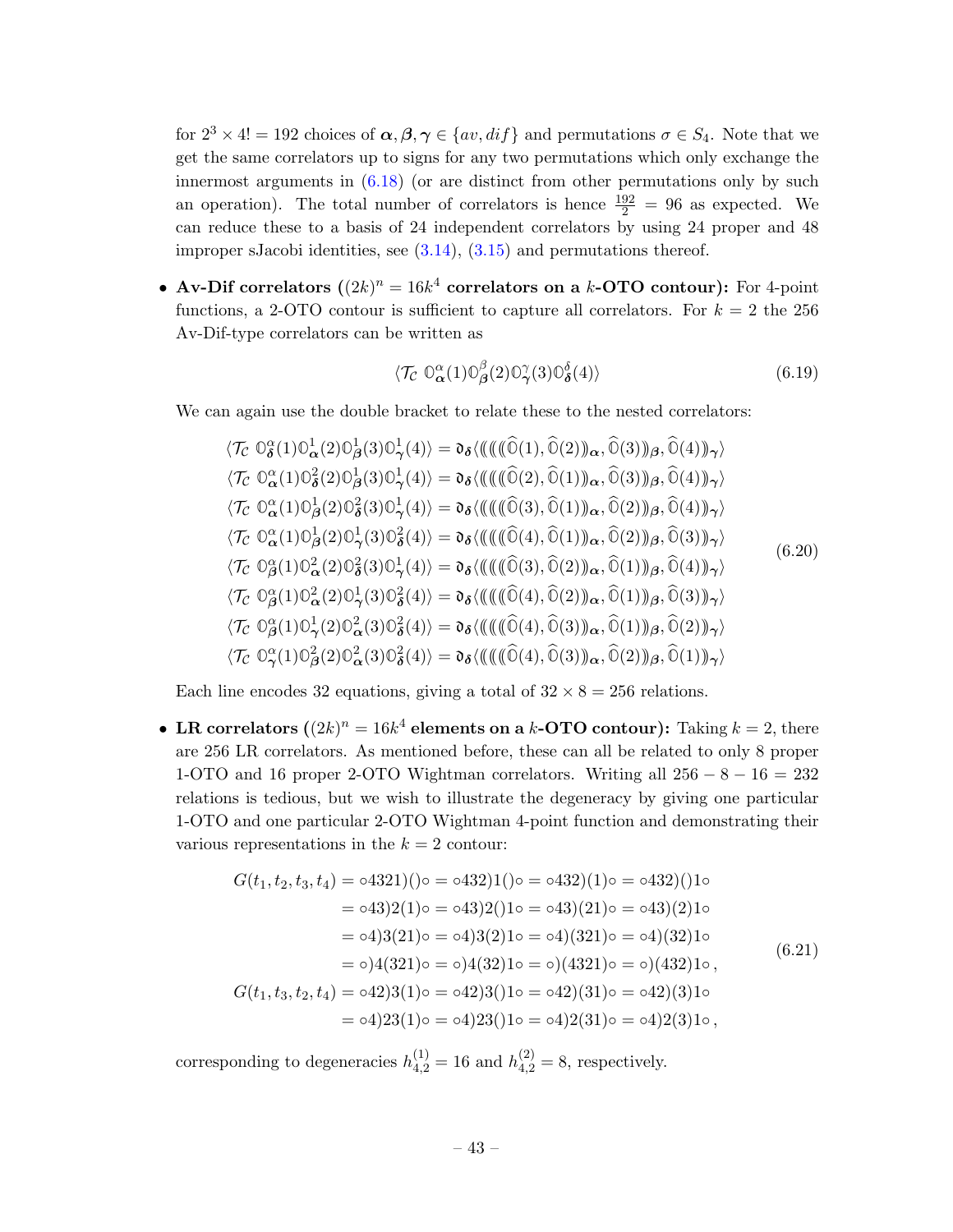#### <span id="page-45-0"></span>6.3.1 Chaos correlator

We wish to briefly discuss a particular 4-point function, which has been argued to be a measure of quantum chaos  $[14-16]$  $[14-16]$ . For consistency with the literature, we assume here that

$$
t_1 = t_2 = t
$$
,  $t_3 = t_4 = 0$ ,  $\widehat{0}_1 = \widehat{0}_2 \equiv \widehat{\mathbb{W}}$ ,  $\widehat{0}_3 = \widehat{0}_4 \equiv \widehat{\mathbb{V}}$ . (6.22)

The correlator of interest (up to a sign) is  $\mathcal{C}(t) \equiv \langle [\hat{V}(0), \hat{W}(t)]^2 \rangle$  with  $t > 0$ , which clearly is a proper 2-OTO correlator. We can represent this object in the different representations described above as follows:

• Wightman basis: The correlator  $\mathcal{C}(t)$  is a linear combination of 4 Wightman correlators (the first 3 of which are proper 2-OTO, and the last one is proper 1-OTO):

$$
\mathcal{C}(t) = G(0, t, 0, t) + G(t, 0, t, 0) - G(t, 0, 0, t) - G(0, t, t, 0).
$$
 (6.23)

• Nested correlators: using nested commutators and anti-commutators, there are many ways to represent  $\mathcal{C}(t)$ . A particularly simple representation is the following:

$$
\mathcal{C}(t) = \left\langle \frac{1}{2} \{ [[\widehat{\mathbb{V}}(0), \widehat{\mathbb{W}}(t)], \widehat{\mathbb{V}}(0)], \widehat{\mathbb{W}}(t) \} + \frac{1}{4} [[\{\widehat{\mathbb{W}}(t), \widehat{\mathbb{W}}(t)\}, \widehat{\mathbb{V}}(0)], \widehat{\mathbb{V}}(0)] \right\rangle. \tag{6.24}
$$

• Av-Dif correlators the representation in this form is again not unique. One particularly concise way to write  $\mathcal{C}(t)$  is found to be

$$
\mathcal{C}(t) = -\frac{1}{4} \left\langle \mathcal{T}_{\mathcal{C}} \left( (\mathbb{V}_{av}^{1} - \mathbb{V}_{av}^{2})^{2} - \frac{1}{4} (\mathbb{V}_{dif}^{1} - \mathbb{V}_{dif}^{2})^{2} \right) \left( (\mathbb{W}_{av}^{1} + \mathbb{W}_{av}^{2})^{2} - \frac{1}{4} (\mathbb{W}_{dif}^{1} + \mathbb{W}_{dif}^{2})^{2} \right) \right\rangle
$$
\n(6.25)

We discuss the degeneracy of this representation in the following bullet point.

• LR correlators: again, the representation of  $\mathcal{C}(t)$  in the LR representation is not unique. One way to write it is the following:

<span id="page-45-1"></span>
$$
\mathcal{C}(t) = \langle \mathcal{T}_{\mathcal{C}} \mathbb{W}_{\mathcal{R}}^1(t) \mathbb{V}_{\mathcal{L}}^2(0) \mathbb{W}_{\mathcal{R}}^2(t) \mathbb{V}_{\mathcal{L}}^1(0) \rangle + \langle \mathcal{T}_{\mathcal{C}} \mathbb{V}_{\mathcal{R}}^1(0) \mathbb{W}_{\mathcal{L}}^2(t) \mathbb{V}_{\mathcal{R}}^2(0) \mathbb{W}_{\mathcal{L}}^1(t) \rangle -\langle \mathcal{T}_{\mathcal{C}} \mathbb{W}_{\mathcal{R}}^1(t) \mathbb{V}_{\mathcal{L}}^2(0) \mathbb{W}_{\mathcal{R}}^2(0) \mathbb{W}_{\mathcal{L}}^1(t) \rangle - \langle \mathcal{T}_{\mathcal{C}} \mathbb{V}_{\mathcal{R}}^1(0) \mathbb{W}_{\mathcal{L}}^2(t) \mathbb{W}_{\mathcal{R}}^2(t) \mathbb{V}_{\mathcal{L}}^1(0) \rangle.
$$
\n(6.26)

The degeneracy of this representation is best described in symbolic notation and by noting that each of the four terms in  $(6.26)$  has some degeneracy by itself; for example

$$
\langle \mathcal{T}_{\mathcal{C}} \mathbb{W}_{\mathcal{R}}^1(t) \mathbb{W}_{\mathcal{L}}^2(0) \mathbb{W}_{\mathcal{R}}^2(t) \mathbb{W}_{\mathcal{L}}^1(0) \rangle = \circ w \rangle v(w) v \circ = \circ w \rangle v(\rangle w v \circ = \circ) w v(w) v \circ = \circ) w v(\rangle w v \circ
$$

$$
= \circ w \rangle (v w) v \circ = \circ w \rangle (v) w v \circ = \circ) w (v w) v \circ = \circ) w (v) w v \circ,
$$

$$
(6.27)
$$

where w and v denote insertions of  $\mathbb{W}_{\bar{\boldsymbol{\alpha}}}^{\alpha}$  and  $\mathbb{V}_{\bar{\boldsymbol{\alpha}}}^{\alpha}$  ( $\bar{\boldsymbol{\alpha}} \in \{\text{R},\text{L}\}, \alpha \in \{1,2\}$ ). Note that [\(6.26\)](#page-45-1) has three pieces which are proper 2-OTO, and one piece which is proper 1-OTO. The full correlator  $C(t)$  hence has a degeneracy of  $16 \times 8^3 = 8192$  in the LR correlators.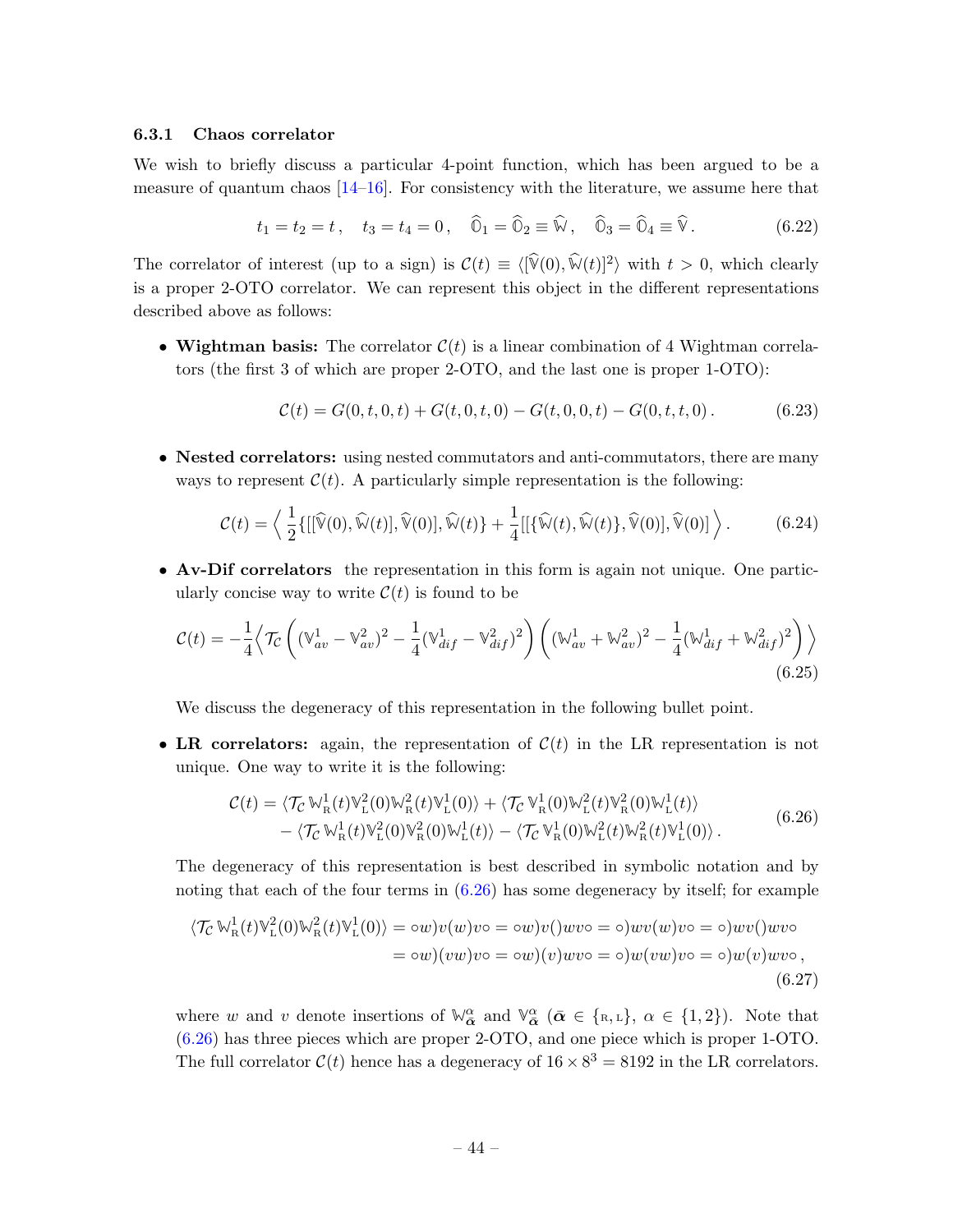# <span id="page-46-0"></span>7 Applications to simple systems

We now exemplify the abstract discussion above with some explicit examples in simple quantum models. We will here only present only the basic results to illustrate the general features.

#### <span id="page-46-1"></span>7.1 Example: Quantum harmonic oscillator

Let us begin with the case of a quantum harmonic oscillator. Evolution in one dimension admits a natural time-ordering (which we recall is not necessarily associated with relativistic invariance). We consider definite time-ordering of Heisenberg operators in correlation functions.

Let  $X(t)$  denotes the position of a particle in a harmonic oscillator of frequency  $\mu$ . We present the results for the two and four point functions of  $X(t)$  at various times in a  $n<sup>th</sup>$  excited state  $|n\rangle$ . We present both the Wightman functions and the nested correlators involving both commutators and anti-commutators.

The position operator  $X(t)$  and Hamiltonian can written in terms of creation and annihilation operators as usual (with  $m = 1$  for simplicity)

$$
X(t) = \frac{1}{\sqrt{2\mu}} \left( a e^{-i\mu t} + a^{\dagger} e^{i\mu t} \right), \qquad H = \mu \left( a^{\dagger} a + \frac{1}{2} \right). \tag{7.1}
$$

The action of creation and annihilation on energy eigenstates are given by the familiar expressions: √

$$
a |n\rangle = \sqrt{n} |n-1\rangle \qquad a^{\dagger} |n\rangle = \sqrt{n+1} |n+1\rangle. \tag{7.2}
$$

It is of course straightforward to compute correlation functions in the quantum mechanical theory. The fastest way to proceed is to decompose the time evolution and insert a complete set of states between operators to reduce the computation into evaluating matrix elements of appropriate operators. For instance,

$$
\langle n | X(t_1) X(t_2) | n \rangle = \sum_{m} \langle n | e^{i H t_1} X e^{-i H t_1} | m \rangle \langle m | e^{i H t_2} X e^{-i H t_2} | n \rangle
$$

Higher point functions can be obtained by iteration of this logic.

**Two-point functions:** Using the above definitions, it is easy to show that (with  $t_{ij} \equiv t_i - t_j$ )

$$
2\mu \langle n \, | \, X(t_1)X(t_2) \, | n \rangle = e^{-i\mu t_{12}} + 2 \, n \, \cos(\mu t_{12}), \tag{7.3}
$$

from which one may deduce that

$$
2\mu \langle n | [X(t_1), X(t_2)] | n \rangle = -2 i \sin(\mu t_{12})
$$
  
\n
$$
2\mu \langle n | \{X(t_1), X(t_2)\} | n \rangle = 2 \cos(\mu t_{12})(1+2n)
$$
\n(7.4)

It must be noted that the commutators have much simpler expressions than the corresponding Wightman functions. With suitable dressing by time-ordering step functions they end up giving the causal response functions of the theory.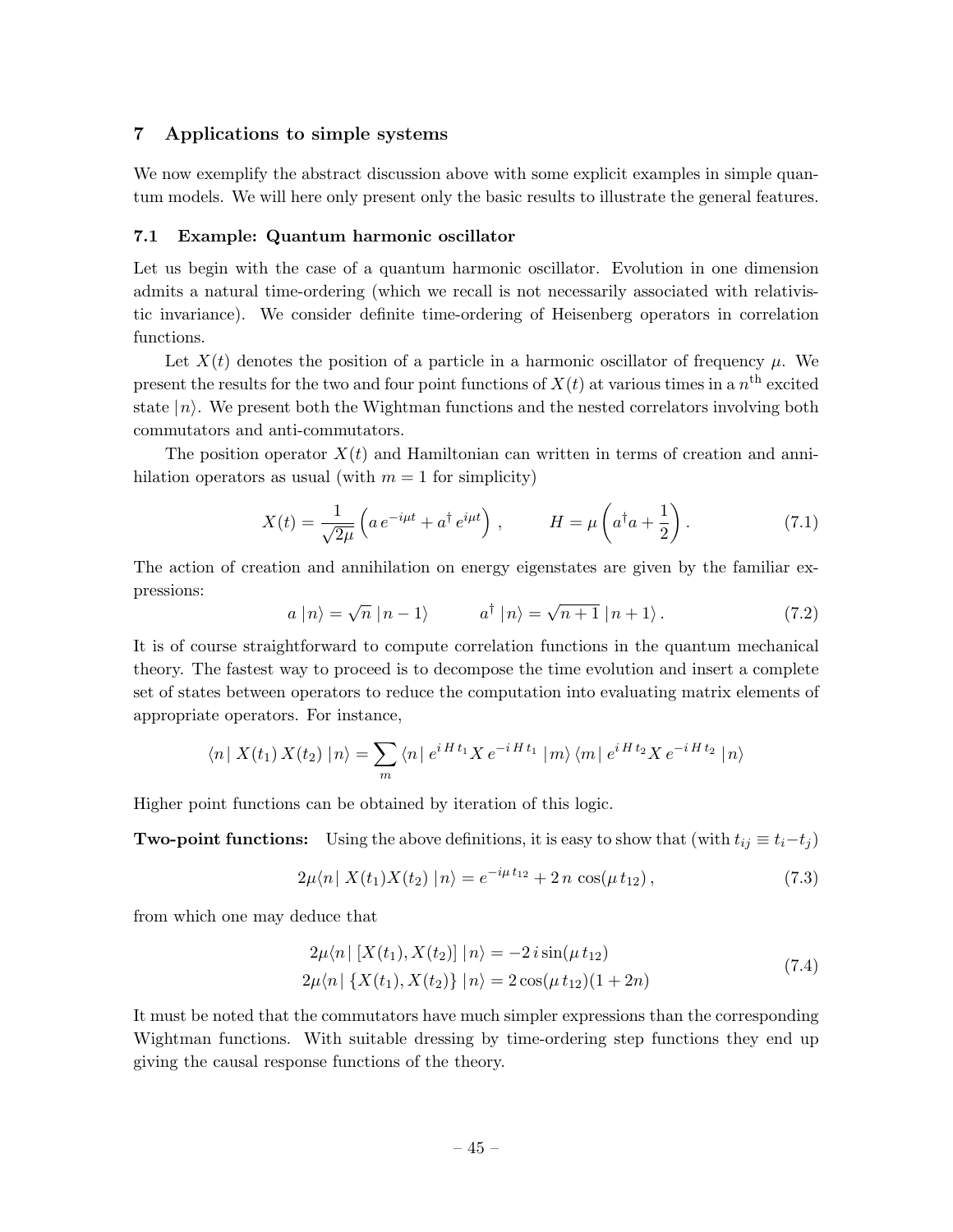Four-point functions: The explicit computation of the Heisenberg operators yields the 4-point function:

$$
(2\mu)^{2}\langle n | X(t_{1})X(t_{2})X(t_{3})X(t_{4}) | n \rangle = n(n-1)e^{i\mu(t_{13}+t_{24})} + n^{2}e^{i\mu(t_{12}+t_{34})} + (n+1)\left(n e^{i\mu(t_{21}+t_{34})} + (n+1)e^{i\mu(t_{21}+t_{43})} + (n+2)e^{i\mu(t_{31}+t_{42})} + n e^{i\mu(t_{12}+t_{43})}\right)
$$
\n(7.5)

from which we can obtain the nested correlators:

 $(2\mu)^2 \langle n | \{ [[X(t_1), X(t_2)], X(t_3)], X(t_4) \} | n \rangle = 0$  $(2\mu)^2 \langle n | [[X(t_1), X(t_2)], X(t_3)], X(t_4)] | n \rangle = 0$  $(2\mu)^2 \langle n | [[\{X(t_1), X(t_2)\}, X(t_3)], X(t_4)] | n \rangle = -8 \left[\sin(\mu t_{23}) \sin(\mu t_{14}) + \sin(\mu t_{24}) \sin(\mu t_{13})\right]$  $(2\mu)^2 \langle n | \left[ \{ [X(t_1), X(t_2)], X(t_3) \}, X(t_4) \right] | n \rangle = -8 \sin(\mu t_{12}) \sin(\mu t_{34})$  $(2\mu)^2 \langle n | \left\{ \left[ X(t_1), X(t_2) \right], X(t_3) \right\}, X(t_4) \right\} | n \rangle = -8i(2n+1)\cos(\mu t_{34})\sin(\mu t_{12})$  $(2\mu)^2 \langle n | \{ [\{X(t_1), X(t_2)\}, X(t_3)], X(t_4) \} | n \rangle = -8i(2n+1) (\cos(\mu t_{14}) \sin(\mu t_{23}) + \cos(\mu t_{24}) \sin(\mu t_{13}))$  $(2\mu)^2 \langle n | \left[ {\{X(t_1), X(t_2)\}, X(t_3)\}, X(t_4) \right] | n \rangle = -8i(2n+1) \left[ \sin(\mu(t_{13} + t_{24})) + \sin(\mu(t_{12} + t_{34})) \right]$  $-\sin(\mu(t_{12}-t_{34}))$  $(2\mu)^2 \langle n | \left\{ \{ \{X(t_1), X(t_2)\}, X(t_3)\}, X(t_4) \right\} | n \rangle = 8[1 + 2n(n+1)] \left[ \cos(\mu(t_{13} + t_{24})) + \cos(\mu(t_{12} + t_{34})) \right]$  $+ \cos(\mu(t_{12} - t_{34}))$ (7.6)

Once again we note a relative simplicity in the expressions for the nested correlators.

# <span id="page-47-0"></span>7.2 Scalar Field Theory

We now turn to a relativistic QFT. We will first exemplify the above statements with scalar field theory.<sup>[18](#page-47-1)</sup> In fact, the non-trivial information we need is already in the free theory itself. Once we isolate the pieces involving the propagators we can set up Feynman rules for computing k-OTO correlation functions in perturbation theory.

Say we want to compute the k-OTO correlation functions for a scalar  $\phi^4$  theory with action (working with mostly plus signature):

$$
S = \int d^d x \mathcal{L} \left[ \phi(x) \right] = -\int d^d x \left( \frac{1}{2} \partial_\mu \phi \, \partial^\mu \phi + \frac{1}{2} \, m^2 \phi^2 + \lambda \, \phi^4 \right) \tag{7.7}
$$

Before writing down the rules for arbitrary k-OTO correlators, let us recall some wellknown facts for the Schwinger-Keldysh 1-OTO case (see eg., [\[9\]](#page-57-8)). In this case we have four possible two-point functions associated with the operators which we label by their location on the forward (1R) and backward (1L) segments of the contour, respectively. We arrange these four Green's functions into a  $2 \times 2$  matrix, which can be easily evaluated to be (in the 1R,1L basis).

$$
G(x,y) = \begin{bmatrix} \langle \mathcal{T}_{\mathcal{C}} & \phi_{\mathcal{R}}^1(x)\phi_{\mathcal{R}}^1(y) \rangle & \langle \mathcal{T}_{\mathcal{C}}\phi_{\mathcal{R}}^1(x)\phi_{\mathcal{L}}^1(y) \rangle \\ \langle \mathcal{T}_{\mathcal{C}} & \phi_{\mathcal{L}}^1(x)\phi_{\mathcal{R}}^1(y) \rangle & \langle \mathcal{T}_{\mathcal{C}} & \phi_{\mathcal{L}}^1(x)\phi_{\mathcal{L}}^1(y) \rangle \end{bmatrix} = \begin{bmatrix} \langle \mathcal{T}\phi(x)\phi(y) \rangle & \langle \phi(y)\phi(x) \rangle \\ \langle \phi(x)\phi(y) \rangle & \langle \mathcal{T}\phi(x)\phi(y) \rangle \end{bmatrix}
$$
(7.8)

<span id="page-47-1"></span><sup>&</sup>lt;sup>18</sup> For related studies of chaos in field theory, see for example ??.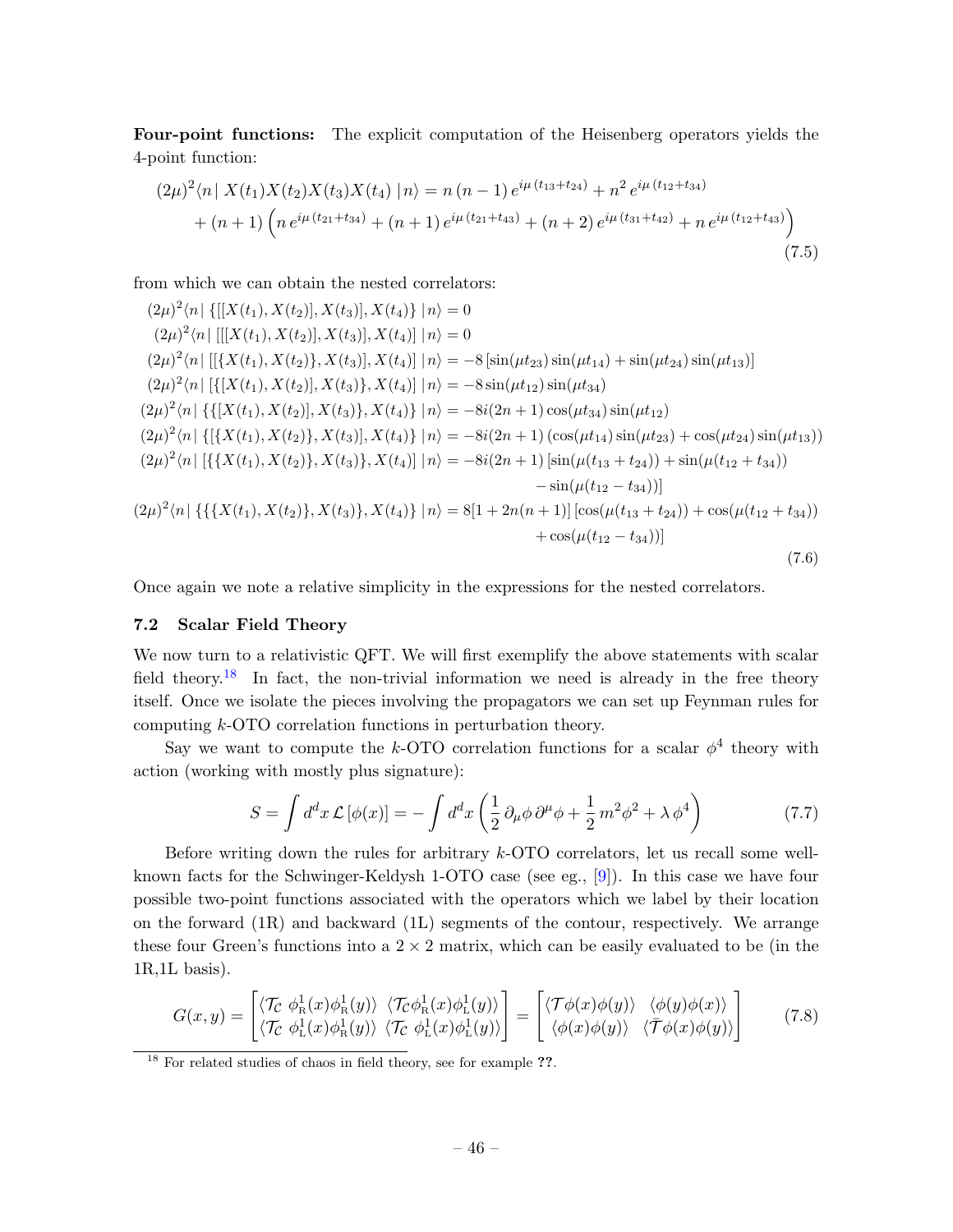In momentum space<sup>[19](#page-48-0)</sup>, the above matrix can be evaluated to be

<span id="page-48-1"></span>
$$
G(p) = \begin{pmatrix} \frac{-i}{p^2 + m^2 - i\epsilon} & 2\pi\delta(p^2 + m^2)\theta(-p_0) \\ 2\pi\delta(p^2 + m^2)\theta(p_0) & \frac{i}{p^2 + m^2 + i\epsilon} \end{pmatrix}
$$
(7.10)

where we have used the  $i\epsilon$  prescription for the time ordered correlator. The corresponding position space results can be found for example in [\[8\]](#page-57-7) which we reproduce here for convenience:

$$
\langle \mathcal{T}_{SK} \phi_{R}(x) \phi_{R}^{\dagger}(y) \rangle = \int_{p} \left\{ \Theta_{xy} e^{ip.(x-y)} + \Theta_{yx} e^{-ip.(x-y)} \right\}
$$
  

$$
\langle \mathcal{T}_{SK} \phi_{R}(x) \phi_{L}^{\dagger}(y) \rangle = \int_{p} e^{-ip.(x-y)} \langle \mathcal{T}_{SK} \phi_{L}(x) \phi_{R}^{\dagger}(y) \rangle = \int_{p} e^{ip.(x-y)} \langle \mathcal{T}_{SK} \phi_{L}(x) \phi_{L}^{\dagger}(y) \rangle = \int_{p} \left\{ \Theta_{yx} e^{ip.(x-y)} + \Theta_{xy} e^{-ip.(x-y)} \right\} .
$$
 (7.11)

where we have abbreviated the integral to represent  $\int_p \mathfrak{I} \equiv \int \frac{1}{(2E - 1)^2}$  $\overline{(2E_p)}$  $d^{d-1}p$  $\frac{a^{\alpha}-p}{(2\pi)^{d-1}}$  J.



<span id="page-48-2"></span>Figure 10. k-OTO propagator for a free scalar theory. Here,  $\delta_{\pm}$  are the usual mass shell delta functions with  $\theta(\pm p_0)$  as given in [\(7.10\)](#page-48-1).

Armed with this information we can now write down the higher OTO two-point functions. To do so let us first introduce some notation. Define a collective index  $\mathcal I$  such that  $\phi_\mathcal{I} \equiv \phi^I_{\bm{\alpha}},$ with  $I = 1, 2, \dots, k$  labeling the contours, while  $\alpha \in \{\text{\tiny R}, \text{\tiny L}\}\$  indexes the orientation. We also define an ordering relation on the contours: denote the occurrence of  $\mathcal I$  before  $\mathcal J$  along the

$$
\hat{\phi}(p) = \int d^d x \ e^{-ip.x} \phi(x) \qquad \phi(x) = \int \frac{d^d p}{(2\pi)^d} \ e^{ip.x} \hat{\phi}(p) \tag{7.9}
$$

<span id="page-48-0"></span><sup>19</sup> We define Fourier transform via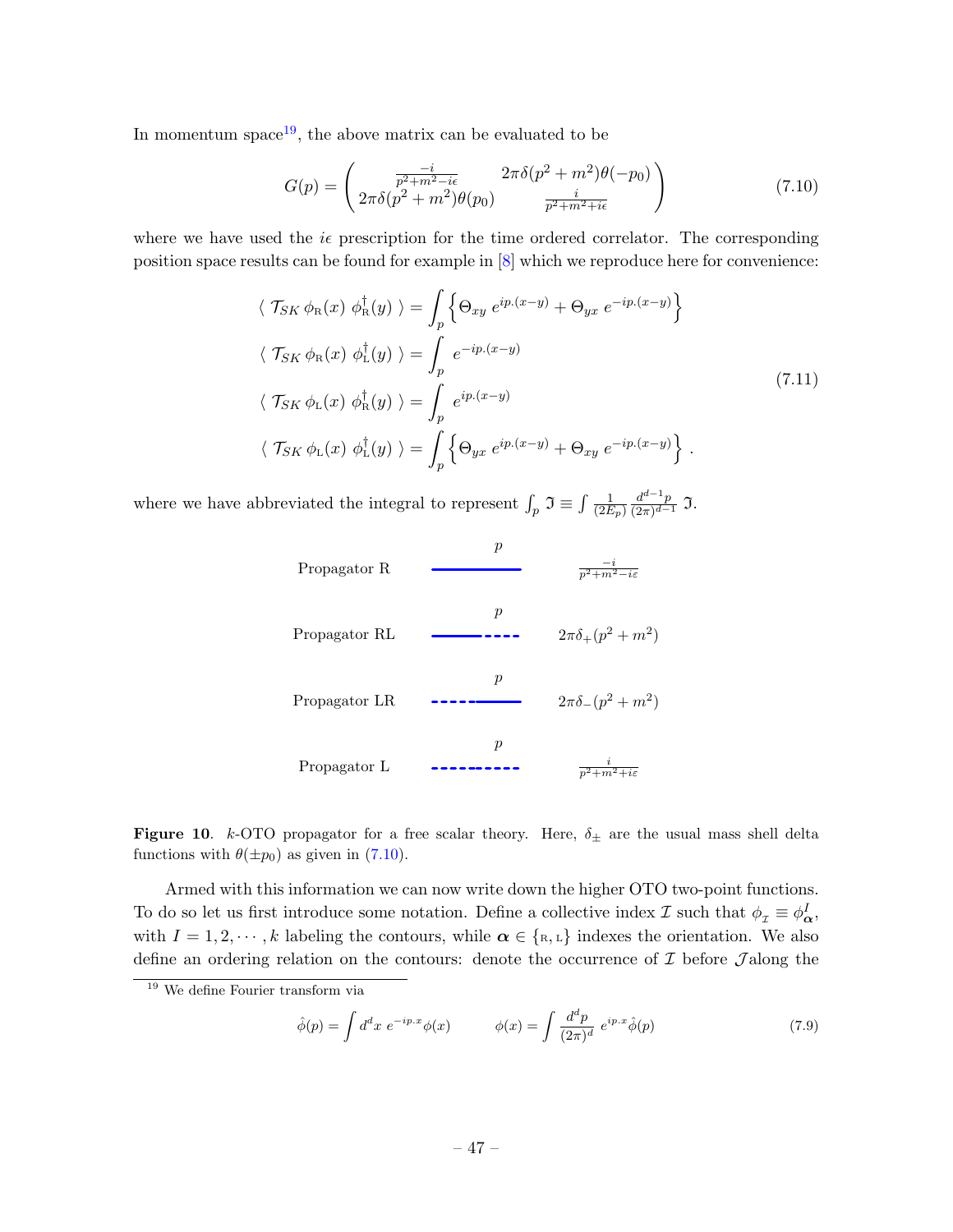contour as  $\mathcal{I} > \mathcal{J}$ . This takes care of implementing the contour-ordering prescription for us. With this at hand we can write:

$$
\langle \mathcal{T}_{\mathcal{C}} \phi_{\mathcal{I}}(x) \phi_{\mathcal{J}}(y) \rangle = \begin{cases} \langle \phi(x) \phi(y) \rangle & \text{if } \mathcal{I} > \mathcal{J} \\ \langle \phi(y) \phi(x) \rangle & \text{if } \mathcal{J} > \mathcal{I} \\ \langle \mathcal{T} \phi(x) \phi(y) \rangle & \text{if } \mathcal{I} = \mathcal{J}, \ \alpha = \mathcal{R} \\ \langle \mathcal{T} \phi(x) \phi(y) \rangle & \text{if } \mathcal{I} = \mathcal{J}, \ \alpha = \mathcal{L} \end{cases}
$$
(7.12)

In frequency space, this can be summarized by the Feynman diagram rules given in Fig. [10.](#page-48-2)

With this information we have at our disposal the rules for carrying out perturbative computations of the correlators. We have the  $(2k) \times (2k)$  matrix of propagators given by the above rules. The vertices for the interactions are localized to a given segment we simply have terms like  $+\lambda \phi_{iR}^4$  and  $-\lambda \phi_{-iL}^4$ , respectively. We can then use this information to directly compute the k-OTO correlation functions with any desired time-ordering. This computation is well known in the case of Schwinger-Keldysh theory, and can be easily carried out at higher OTO order.

# <span id="page-49-0"></span>8 Discussion

The major part of our discussion has involved setting up a framework for the computation of general OTO correlation functions using a timefolded path integral. We have explained distinct collections of correlation functions, which are each adapted to either physically interesting observables (e.g., Wightman basis or nested correlators), or technical features of the OTO contour (LR or Av-Dif correlations). We have given rather explicit relations between the various collections, focusing in particular, on obtaining a canonical presentation of a given element of the Wightman basis in terms of the k-OTO contour.

Clearly, the reader will immediately appreciate, the analysis here is just the tip of the iceberg. Many interesting questions remain to be addressed, some of which we describe below. We also draw the attention of the reader to Section 11 of  $[8]$  where various physical questions involving 1-OTO contours were described. Many of those questions have natural analog in the k-OTO context  $(k > 1)$ , and we elaborate on some of them in our discussion.

**BRST** symmetries: One of the underlying motivations for our analysis was to better understand the general set of constraints inherent in the  $k$ -OTO contours. As argued first in [\[44\]](#page-59-9) and reviewed in some detail in [\[8\]](#page-57-7), the Schwinger-Keldysh or 1-OTO contour has an underlying pair of BRST symmetries (see also [\[45,](#page-59-10) [46\]](#page-59-11)). These symmetries are an efficient encoding of microscopic unitarity. In particular, this pair of BRST symmetries, called  $\mathcal{Q}_{SK}$  and  $\mathcal{Q}_{SK}$ ensures that the relations between correlation functions in the LR or Av-Dif correlators are made manifest. The easy way to see these relations is to note the alignment, or topological limit. This pertains when we align the sources on the forward/backward legs of the contour, whence using  $UU^{\dagger} = \mathbb{1}$ , we will see that correlation functions involving Dif operators are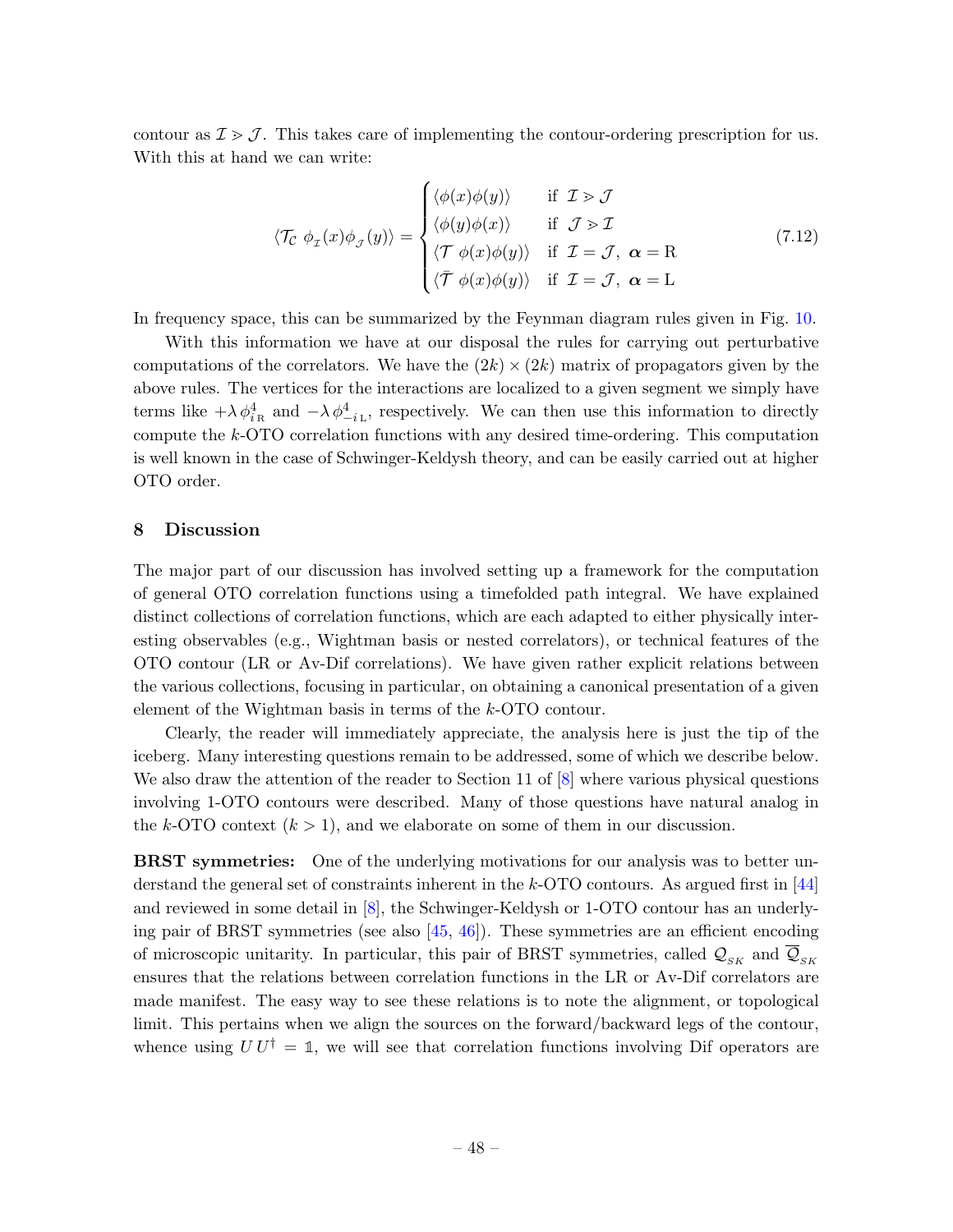constrained.[20](#page-50-0) For instance, the correlator involving only Dif operators vanishes, as does a correlator when the Dif operator is futuremost.

For k-OTOs with  $k > 1$ , we have seen that we have many more relations which increase with k. This naturally suggests that the number of BRST charges should increase with  $k$ . As noted in  $[8]$  there are many distinct localizations for the case of  $k = 2$ . One can have full localization, in which the k-OTO generating function collapses to the trace over the initial density matrix, i.e.,  $\mathcal{Z}_{k-oto} = \text{Tr}(\hat{\rho}_{initial})$ . These can be attained in  $2k-1$  distinct ways. One can also have *partial localization* whence a  $k$ -OTO contour collapses to a j-OTO contour for  $j \leq k$ . We have seen features of this in our discussion of finding a canonical presentation of an n-point function in terms of a proper q-OTO.

Based on the analysis of  $k = 2$ , it was conjectured in [\[8\]](#page-57-7) that the k-OTO contour should have  $2k$  BRST charges (which split into k BRST charges and their CPT conjugates). We are currently investigating whether this structure suffices to obtain the various localizations and gives the captures the full set of redundancies inherent in the k-OTO contour. We hope to report on this issue in the near future.<sup>[21](#page-50-1)</sup>

Rényi entropies and replica: Consider the computation of Rényi entropy for a reduced density matrix in a time-evolving state using a real-time path integral. A canonical way to perform the computation involves stringing together various copies of the reduced density operator  $(\rho_{\mathcal{A}})^k = \rho_{\mathcal{A}} \times \rho_{\mathcal{A}} \times \cdots \times \rho_{\mathcal{A}}$  and then taking the trace over the subsystem  $\mathcal{A}$ . So far this appears innocuous, but there is an important wrinkle in that we have to adhere to casual ordering of events. As argued in [\[47\]](#page-59-12) we have to compute  $\rho_A$  using an appropriate Schwinger-Keldysh contour. Stringing together copies of  $\rho_A$  then involves k-copies of a Schwinger-Keldysh contour each with its associated forward/backward legs, which then leads to a  $k$ -OTO like contour, which was described in [\[47\]](#page-59-12) (see their Fig. 5).

Thus the k-OTO contours find a natural home in implementing replica construction in real-time physics. There are two distinctions between our construction for correlators and that for R´enyi entropies. One which is more or less obvious is that the gluing of the segments is different for the subsystem  $A$  and its complement at the future turning-point. The other, more important distinction, is that the structure of the past turning-points differs. While we glue segments by projecting the two ends of a turning point against a maximally entangled state in the two-copy Hilbert space, in the Rényi entropy computation, the past turning-points refer back to the density matrix the system was prepared in. $^{22}$  $^{22}$  $^{22}$ 

<span id="page-50-1"></span><span id="page-50-0"></span> $20$  It is important to note here that the difference operators couple to the average sources.

<sup>&</sup>lt;sup>21</sup> We thank Michael Geracie and David Ramirez for extensive discussions and collaboration on understanding the BRST symmetries.

<span id="page-50-2"></span><sup>&</sup>lt;sup>22</sup> The quantum information theoretic interpretation of oto correlators analyzed in [\[29,](#page-58-9) [30\]](#page-58-10) (see also [\[23\]](#page-58-12)), relates these observables to Rènyi entropies, by first averaging all operators in a given subsystem. One can argue that this averaging is tantamount to sampling over operator insertions on a contour, which can equivalently be recast in terms of inserting a copy of the reduced density operator at turning points.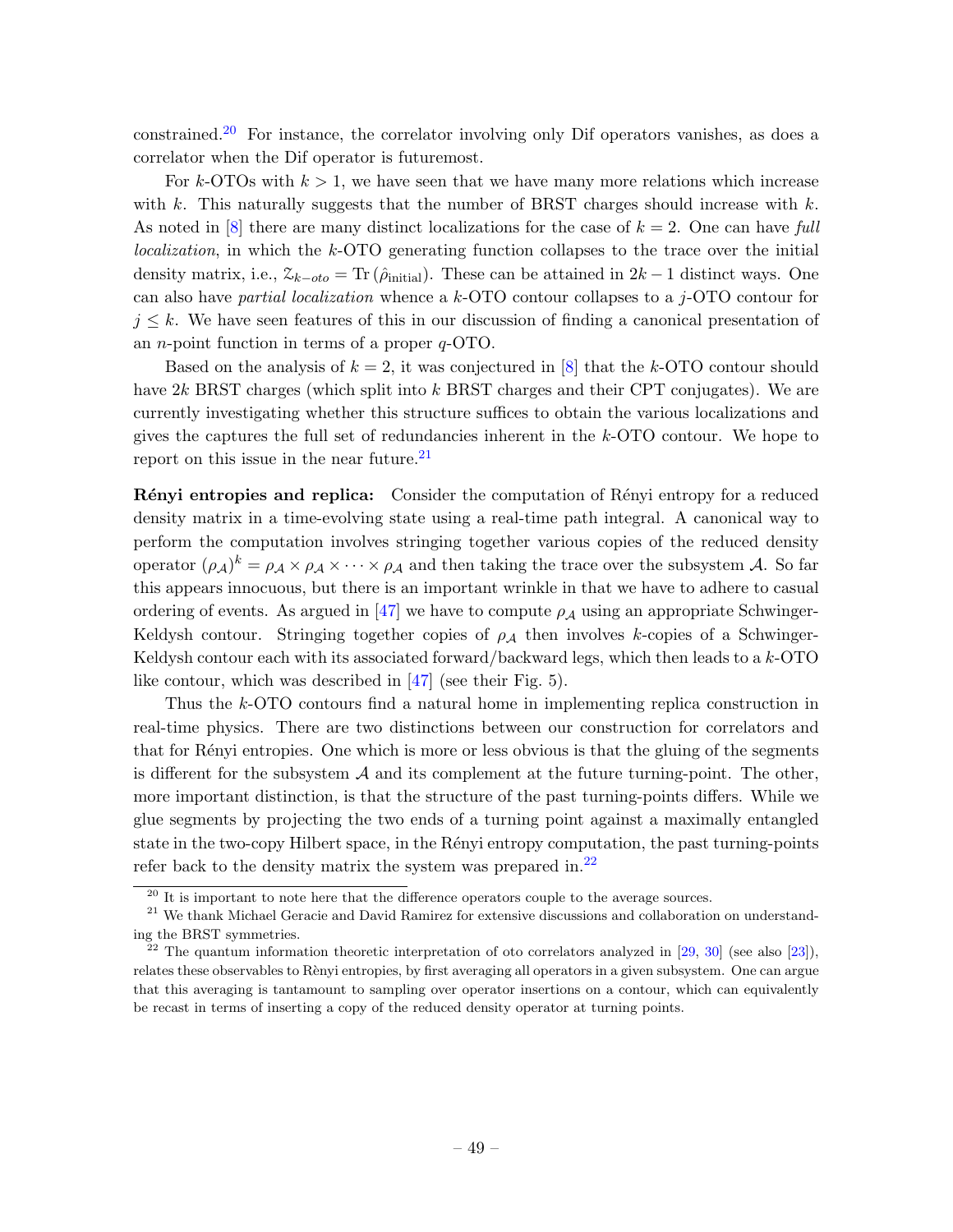Gravity dual of timefolds: The OTO correlators as discussed pertain to non-gravitational quantum systems. However, via the holographic AdS/CFT correspondence they translate into questions that can be asked on the dual gravitational side. A general question then is how does one interpret a field theory k-OTO contour in the dual gravity variables? This issue has been addressed in different guises in the past, e.g., [\[5,](#page-57-4) [14\]](#page-58-2) (see also [\[48\]](#page-59-13) for a concrete proposal). One would like however to be able to directly find a covariant translation of these contours, keeping manifest perhaps some of the symmetries alluded to above. We consider this an interesting challenge, addressing which could help shed better light on the nature of the holographic map.

Perturbative QFT analysis: On a perhaps more prosaic (albeit practically important) level, it would be interesting to develop perturbative QFT tools to tackle the k-OTO functional integral. The basic framework for such analysis has already been laid out in [\[10\]](#page-57-9). In particular, they have shown that the OTO chaos correlator satisfies a diffusion equation with non-linear dissipation (in the kinetic theory limit). It would be interesting to generalize this to other OTOs, and derive some effective Boltzmann type equation to capture their content. Another interesting question involves extending the known relation between Schwinger-Keldysh formalism and Veltman's cutting rules to the domain of higher OTO correlators.

# Acknowledgments

It is a great pleasure to thank Michael Geracie and David Ramirez for useful discussions and for ongoing collaboration on related ideas. We further thank Dan Roberts and Beni Yoshida for useful discussions on out-of-time-ordered correlators. FH gratefully acknowledges support through a fellowship by the Simons Collaboration 'It from Qubit'. RL gratefully acknowledges support from International Centre for Theoretical Sciences (ICTS), Tata institute of fundamental research, Bengaluru and Ramanujan fellowship from Govt. of India. PN and RL would also like to acknowledge their debt to the people of India for their steady and generous support to research in the basic sciences. MR would like to thank the organizers of Quantum Entanglement 2017 at Fudan University, Shanghai and NCTS, Taipei, and the organizers of Kavli Asian Winter School 2017 for their kind hospitality during the concluding stages of this project.

# <span id="page-51-0"></span>A Derivation of the k-OTO Keldysh rules

We now proceed to simplify  $(4.7)$ . Let us first write out the expression for the correlation function by passing from the average-difference to the left-right basis. We find an expression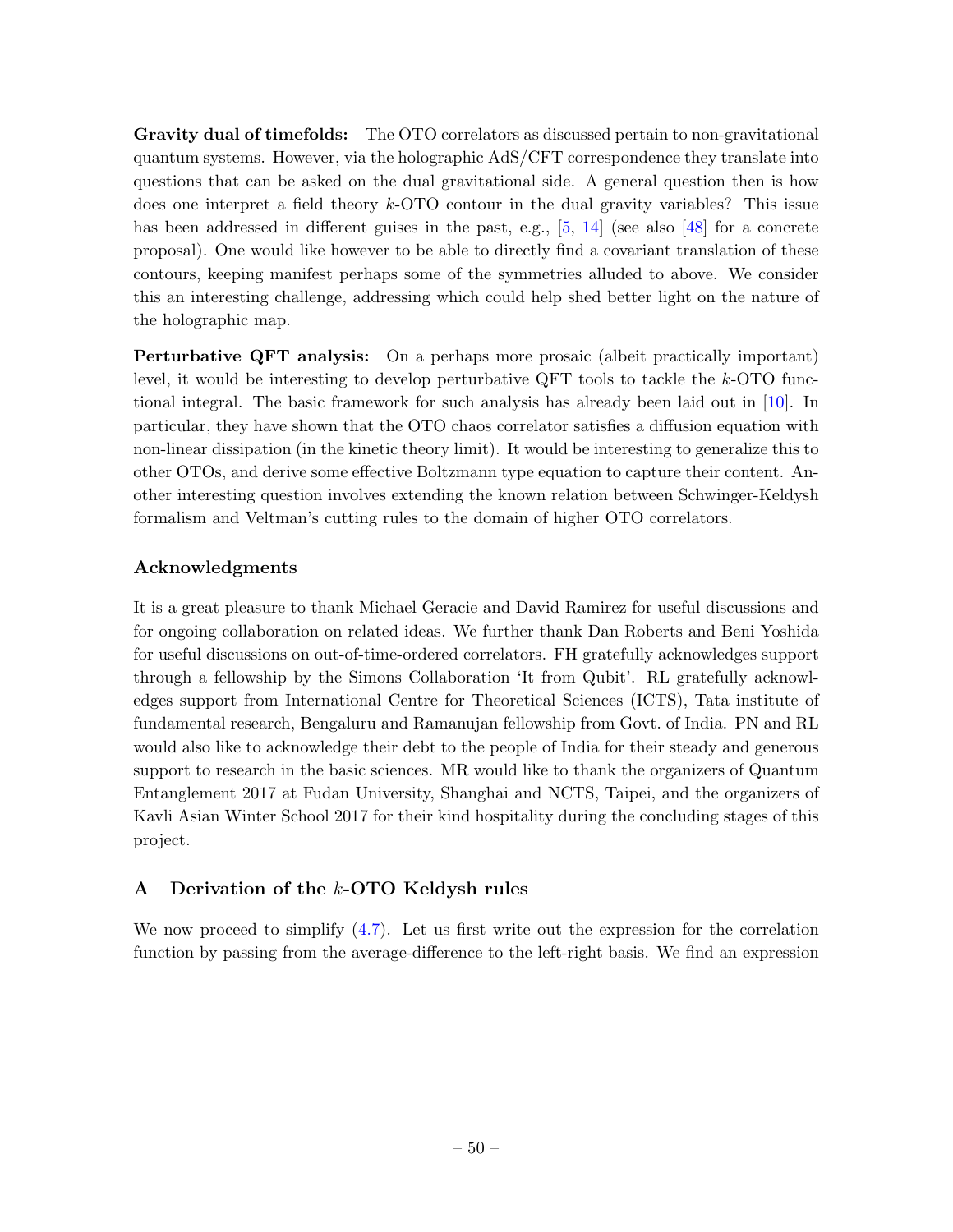of the form

<span id="page-52-0"></span>
$$
\left[ \chi^{z_1} \chi^{z_2} \cdots \chi^{z_{n_k}} \right] \langle \mathcal{T}_C \left\{ \left[ \mathbb{O}^1_{z_1}(1) \dots \mathbb{O}^1_{z_{m_1}}(m_1) \mathbb{O}^1_{z_{m_1+1}}(m_1+1) \dots \mathbb{O}^1_{z_{n_1}}(n_1) \right] \times \left[ \mathbb{O}^2_{z_{n_1+1}}(n_1+1) \dots \mathbb{O}^2_{z_{m_2}}(m_2) \mathbb{O}^2_{z_{m_2+1}}(m_2+1) \dots \mathbb{O}^2_{z_{n_2}}(n_2) \right] \times \cdots \times \left[ \mathbb{O}^k_{z_{n_{k-1}+1}}(n_{k-1}+1) \dots \mathbb{O}^k_{z_{m_k}}(m_k) \mathbb{O}^k_{z_{m_k+1}}(m_k+1) \dots \mathbb{O}^k_{z_{n_k}}(n_k) \right] \right\} \rangle
$$
\n(A.1)

We simplified notation by combining the row matrices  $\xi$  and  $\eta$  into a single entity  $\chi$  defined to be

$$
\chi^{z_i} = \begin{cases} \xi^{z_i}, & n_j + 1 < i < m_j \text{, for any } j \\ \eta^{z_i}, & m_j + 1 < i < n_j \text{, for any } j \end{cases} \tag{A.2}
$$

We can now proceed to simplify the expression  $(A.1)$  into a single-copy correlation function as a sequence of nested (graded) commutators and anti-commutators. The logic is similar to the one described in [\[9\]](#page-57-8), except that we have to employ it iteratively across the multiple segments of the k-OTO path integral. The recursion is however easy to set-up. We start with the contours closest to the density matrix, i.e., those indexed by  $\alpha = 1$ , and work our way further out. At each stage we use the step function normalization condition [\(4.2\)](#page-20-2) to write the expression.

Let us see how this works starting with the segments labeled with  $\alpha = 1$ , i.e., the operators  $\mathbb{O}^1$  in  $(A.1)$ . We first move all the operators on segments further away from the density matrix  $\alpha \geq 2$  to the right owing to the fact that they appear under the contour ordering symbol. In fact they are spectators for analyzing the contribution from the first segments; we will therefore concatenate them into a abstract symbol  $\mathcal{X}_{\alpha>2}$ . One can then insert the identity  $1 = \sum_{\sigma \in S_{n_1}} \Theta_{\sigma(1)\sigma(2)\cdots \sigma(n_1)}$  and rearrange the operators to respect the time ordering suggested for each term of this sum. Implementing this we find

$$
\left[\chi^{z_1} \cdots \chi^{z_{n_1}}\right] \langle \mathcal{T}_{\mathcal{C}} \left\{ \left[\mathbb{O}^1_{z_1}(1) \dots \mathbb{O}^1_{z_{m_1}}(m_1) \mathbb{O}^1_{z_{m_1+1}}(m_1+1) \dots \mathbb{O}^1_{z_{n_1}}(n_1) \right] \mathcal{X}_{\alpha \ge 2} \right\} \rangle
$$
\n
$$
= \sum_{\sigma \in S_{n_1}} \Theta_{\sigma(1)\sigma(2)\cdots\sigma(n_1)} \left[ \chi^{z_1} \cdots \chi^{z_{n_1}} \right] \langle \mathcal{T}_{\mathcal{C}} \left\{ \left[\mathbb{O}^1_{z_1}(1) \dots \mathbb{O}^1_{z_{m_1}}(m_1) \mathbb{O}^1_{z_{m_1+1}}(m_1+1) \dots \mathbb{O}^1_{z_{n_1}}(n_1) \right] \mathcal{X}_{\alpha \ge 2} \right\} \rangle
$$
\n
$$
= \sum_{\sigma \in S_{n_1}} \Theta_{\sigma(1)\sigma(2)\cdots\sigma(n_1)} \left[ \chi^{z_{\sigma(1)}} \cdots \chi^{z_{\sigma(n_1)}} \right] \langle \mathcal{T}_{\mathcal{C}} \left\{ \left[\mathbb{O}^1_{z_{\sigma(1)}}(\sigma(1)) \dots \mathbb{O}^1_{z_{\sigma(n_1)}}(\sigma(n_1)) \right] \mathcal{X}_{\alpha \ge 2} \right\} \rangle
$$
\n(A.3)

We can now simplify this expression as follows. Pick a particular temporal ordering say  $t_{\sigma(1)} > t_{\sigma(2)} > \cdots > t_{\sigma(n_1)}$ . The earliest time is  $t_{\sigma(n_1)}$  by this choice. Picking out the corresponding operator we now examine whether this term originates from an average or a difference operator. The former will lead to an anti-commutator and the latter to a commutator. Let us carry out this exercise explicitly by isolating the term of interest. This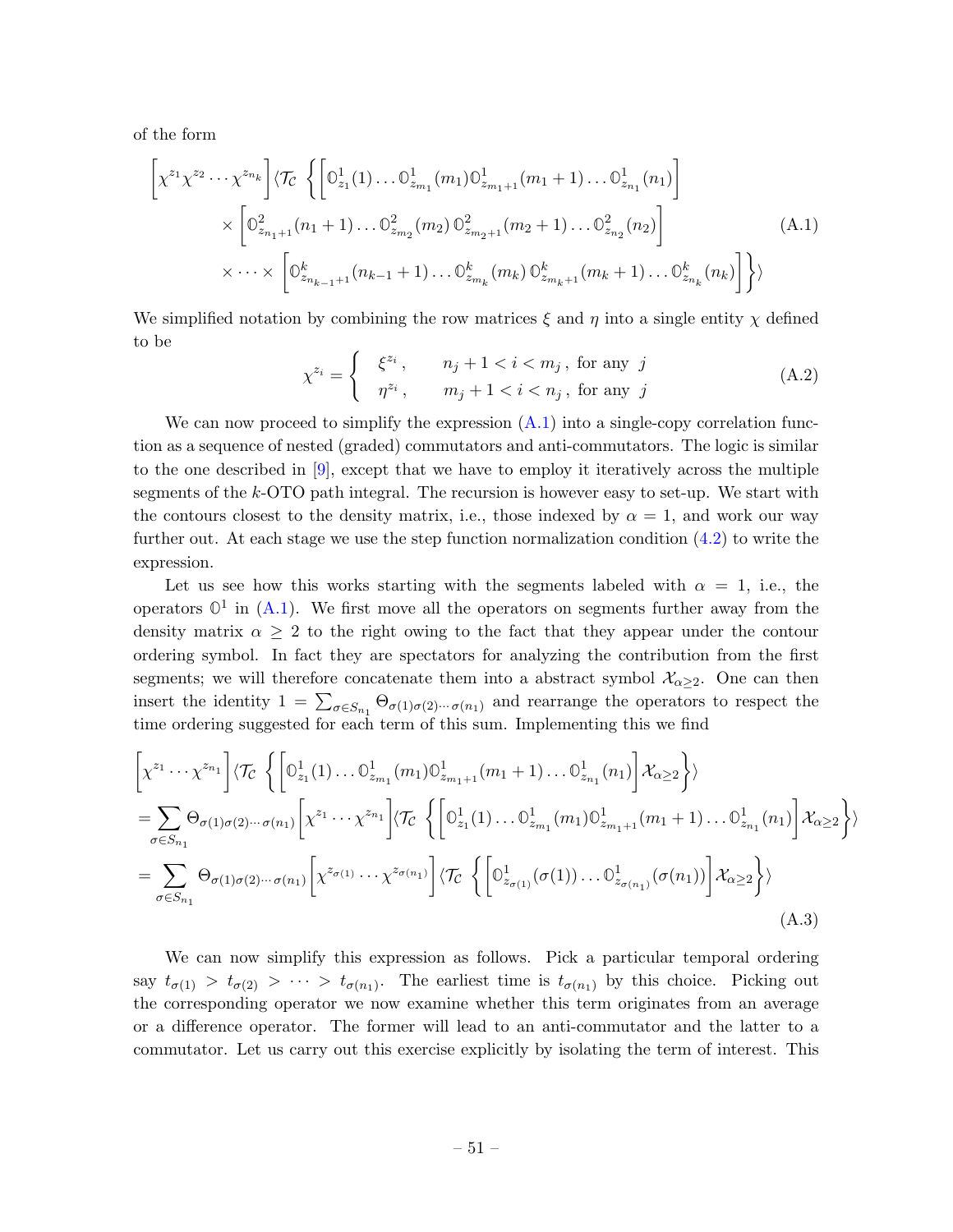is

Term = 
$$
\Theta_{\sigma(1)\sigma(2)\cdots\sigma(n_1)} \langle \mathcal{T}_{\mathcal{C}} \left\{ \left[ \mathcal{Y}_1 \chi^{z_{\sigma(n_1)}} \mathbb{O}^1_{\sigma(n_1)} \right] \mathcal{X}_{\alpha \ge 2} \right\} \rangle
$$
 (A.4)

where  $\mathcal{Y}_1$  denotes the other operators we have not singled out. There are two cases of interest:

• For  $1 < \sigma(n_1) < m_1$  the operator  $\chi^{z_{\sigma(n_1)}} \mathbb{O}^1_{\sigma(n_1)}$  is the average operator on the 1<sup>st</sup> segment. Ordering the 1R field to be the latest insertion and 1L to be the earliest insertion we learn that we should read this term as

Term = 
$$
\frac{1}{2} \Theta_{\sigma(1)\sigma(2)\cdots\sigma(n_1)} \Big( \langle \mathcal{T}_C \Big[ \mathcal{Y}_1 \mathbb{O}_R^1(\sigma(n_1)) \mathcal{X}_{\alpha \geq 2} \Big] \rangle + \langle \mathcal{T}_C \Big[ \mathbb{O}_L^1(\sigma(n_1)) \mathcal{Y}_1 \mathcal{X}_{\alpha \geq 2} \Big] \rangle \Big)
$$
  
\n=  $\frac{1}{2} \Theta_{\sigma(1)\sigma(2)\cdots\sigma(n_1)} \langle \mathcal{T}_C(\mathcal{Y}_1 \mathcal{X}_{\alpha \geq 2}) \mathbb{O}_L^1(\sigma(n_1)) + \mathbb{O}_R^1(\sigma(n_1)) \mathcal{T}_C(\mathcal{Y}_1 \mathcal{X}_{\alpha \geq 2}) \rangle$   
\n=  $\Theta_{\sigma(1)\sigma(2)\cdots\sigma(n_1)} \langle \Big\{ \mathcal{T}_C(\mathcal{Y}_1 \mathcal{X}_{\alpha \geq 2}), \widehat{\mathbb{O}}(\sigma(n_1)) \Big\}_\pm \rangle$  (A.5)

In the last line we have expressed the result as the anticommutator of the single copy operator with the remainder of the fields.

• A similar exercise can be carried through for  $m_1 < \sigma(n_1) < n_1$  whence the operator  $\chi^{z_{\sigma(n_1)}} \mathbb{O}^1_{\sigma(n_1)}$  is the difference operator on the 1<sup>st</sup> segment. The only difference is the relative sign leading to the end result

Term = 
$$
\Theta_{\sigma(1)\sigma(2)\cdots\sigma(n_1)}\langle \left[\mathcal{T}_{\mathcal{C}}(\mathcal{Y}_1 \mathcal{X}_{\alpha \geq 2}), \widehat{\mathbb{O}}(\sigma(n_1))\right]_{\pm}\rangle
$$
 (A.6)

The astute reader will realize that the argument given above is simply the standard derivation of the Keldysh rules for the Schwinger-Keldysh 1-OTO contour

#### <span id="page-53-0"></span>B Recurrence relations for degeneracy factor

In §[5](#page-26-0) we derived the numbers  $h_{n,k}^{(q)}$  describing the degeneracy of the representation of a proper  $q$ -OTO n-point function using a  $k$ -OTO contour. While various definitions of these rather nontrivial numbers were given there (see, e.g.,  $(5.2)$ – $(5.5)$ ), we found some additional recursion relations, which we collect here.

Some recursion relations satisfied by  $h_{n,k}^{(q)}$  are:

$$
(k-q)h_{n,k}^{(q)} = 2(n+1-q)h_{n,k-1}^{(q)} + (q+k-2)h_{n,k-2}^{(q)},
$$
  

$$
\sum_{k=q}^{\infty} (k+2-q)h_{n,k+2}^{(q)}t^k = 2(n+1-q)\sum_{k=q}^{\infty} h_{n,k+1}^{(q)}t^k + \sum_{k=q}^{\infty} (k+q)h_{n,k}^{(q)}t^k.
$$
 (B.1)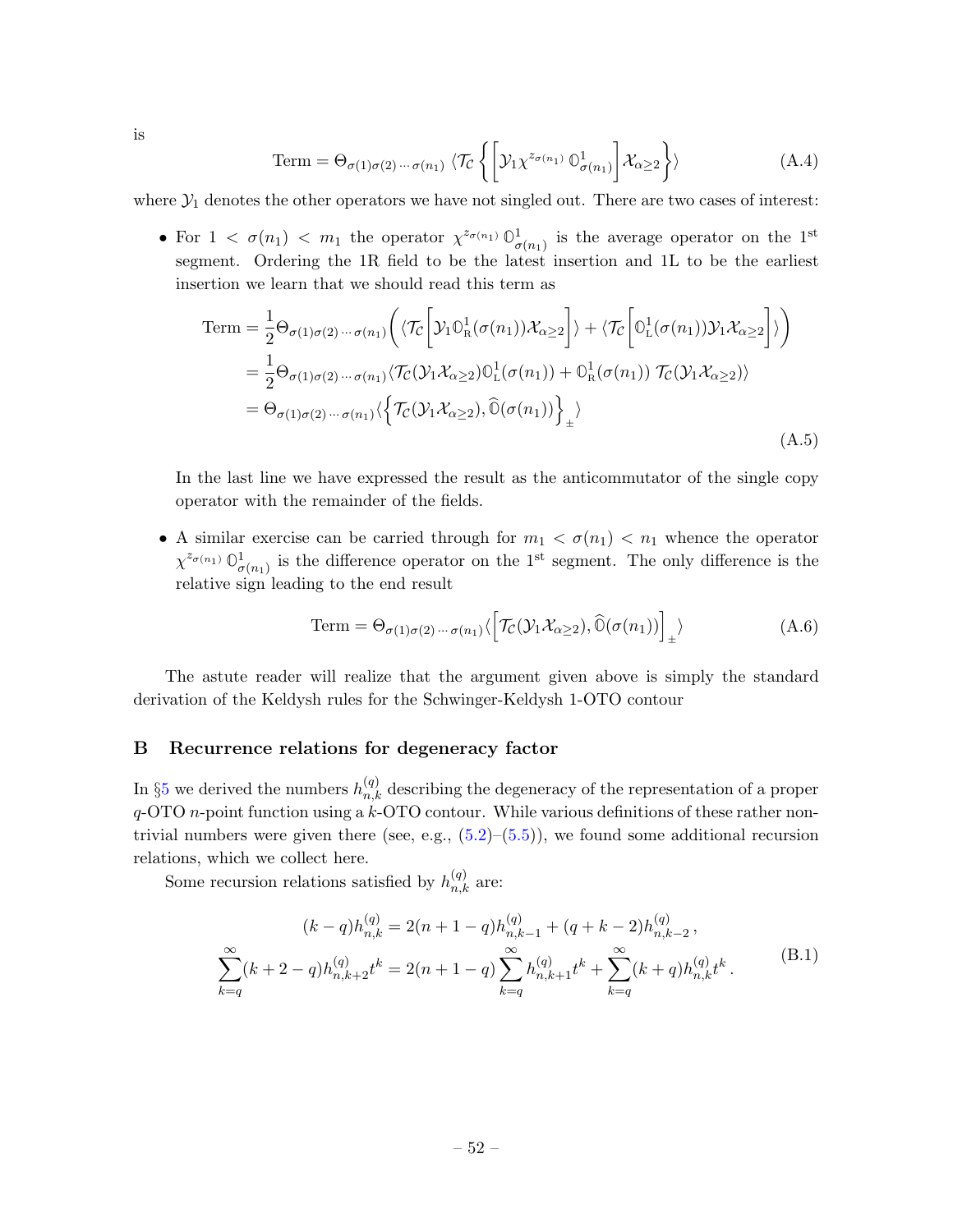Similarly, one can verify the following differential recurrence relations involving the generating functional  $\mathcal{H}_{q,n}(t)$  of [\(5.3\)](#page-26-4):

$$
\frac{(t\partial_t - q)(\mathcal{H}_{q,n}(t) - t^q h_{n,q}^{(q)} - t^{q+1} h_{n,q+1}^{(q)})}{t^2} = (t\partial_t + q)\mathcal{H}_{q,n}(t) + \frac{2(n+1-q)(\mathcal{H}_{q,n}(t) - t^q h_{n,q}^{(q)})}{t}
$$

$$
(t(1-t^2)\partial_t - q(1+t^2))\mathcal{H}_{q,n}(t) - t^{q+1} h_{n,q+1}^{(q)} = 2(n+1-q)t(\mathcal{H}_{q,n}(t) - t^q h_{n,q}^{(q)})
$$
(B.2)

Other recurrence relations which hold for  $k > q, n \geq 2q$  are:

$$
h_{n,k}^{(q)} = 2 \sum_{j=q}^{k-1} h_{n-1,j}^{(q)} + h_{n-1,k}^{(q)}, \quad \text{or} \quad h_{n,k}^{(q)} + h_{n-1,k}^{(q)} = 2 \sum_{j=q}^{k} h_{n-1,j}^{(q)}
$$
  
\n
$$
h_{n,k}^{(q)} = h_{n,k-1}^{(q)} + h_{n-1,k}^{(q)} + h_{n-1,k-1}^{(q)}
$$
  
\n
$$
h_{n,k}^{(q)} + 4 \sum_{j=q-1}^{k-1} (-)^{k-j} (k-j) h_{n,j}^{(q-1)} = 0
$$
  
\n
$$
h_{n,k}^{(q)} + h_{n,k-1}^{(q)} = 4 \sum_{j=q}^{k} (-)^{k-j} h_{n,j-1}^{(q-1)}
$$
  
\n(B.3)

Finally, we can complement Table [2](#page-27-1) by giving some explicit values of  $h_{n,k}^{(q)}$  for special values of the parameters. For  $k \leq q+2$  we find:

$$
h_{n,k=q}^{(q)} = 0 , \t h_{n,k=q}^{(q)} = 2^{2q-1} , \t h_{n,k=q+1}^{(q)} = (n+1-q)2^{2q} ,
$$
  
\n
$$
h_{n,k=q+2}^{(q)} = [2q^2 - (4n+3)q + 2(n+1)^2]2^{2q-1}
$$
\n(B.4)

Similarly, we have the following expressions for some relevant values of  $n$ :

$$
h_{n=2q-1,k}^{(q)} = 2^{2q-1} {n+k-q \choose n} = 2^{2q-1} \frac{(k+q-1)!}{(k-q)!n!}
$$
  
\n
$$
h_{n=2q,k}^{(q)} = \frac{k}{q} h_{n=2q-1,k}^{(q)} = \frac{2k}{\binom{n}{1}} h_{n=2q-1,k}^{(q)} = (2k)2^{2q-1} \frac{(k+q-1)!}{(k-q)!n!}
$$
  
\n
$$
h_{n=2q+1,k}^{(q)} = \frac{2k^2+q}{q(2q+1)} h_{n=2q-1,k}^{(q)} = \frac{2k^2+q}{\binom{n}{2}} h_{n=2q-1,k}^{(q)} = 2(2k^2+q)2^{2q-1} \frac{(k+q-1)!}{(k-q)!n!}
$$
  
\n
$$
h_{n=2q+2,k}^{(q)} = \frac{2k^3+(3q+1)k}{q(q+1)(2q+1)} h_{n=2q-1,k}^{(q)} = 4k(2k^2+3q+1)2^{2q-1} \frac{(k+q-1)!}{(k-q)!n!}
$$
  
\n(3.5)

# <span id="page-54-0"></span>C Mathematical details

#### <span id="page-54-1"></span>C.1 Proof of Lemma

In this appendix we provide the proof of the following group theory result: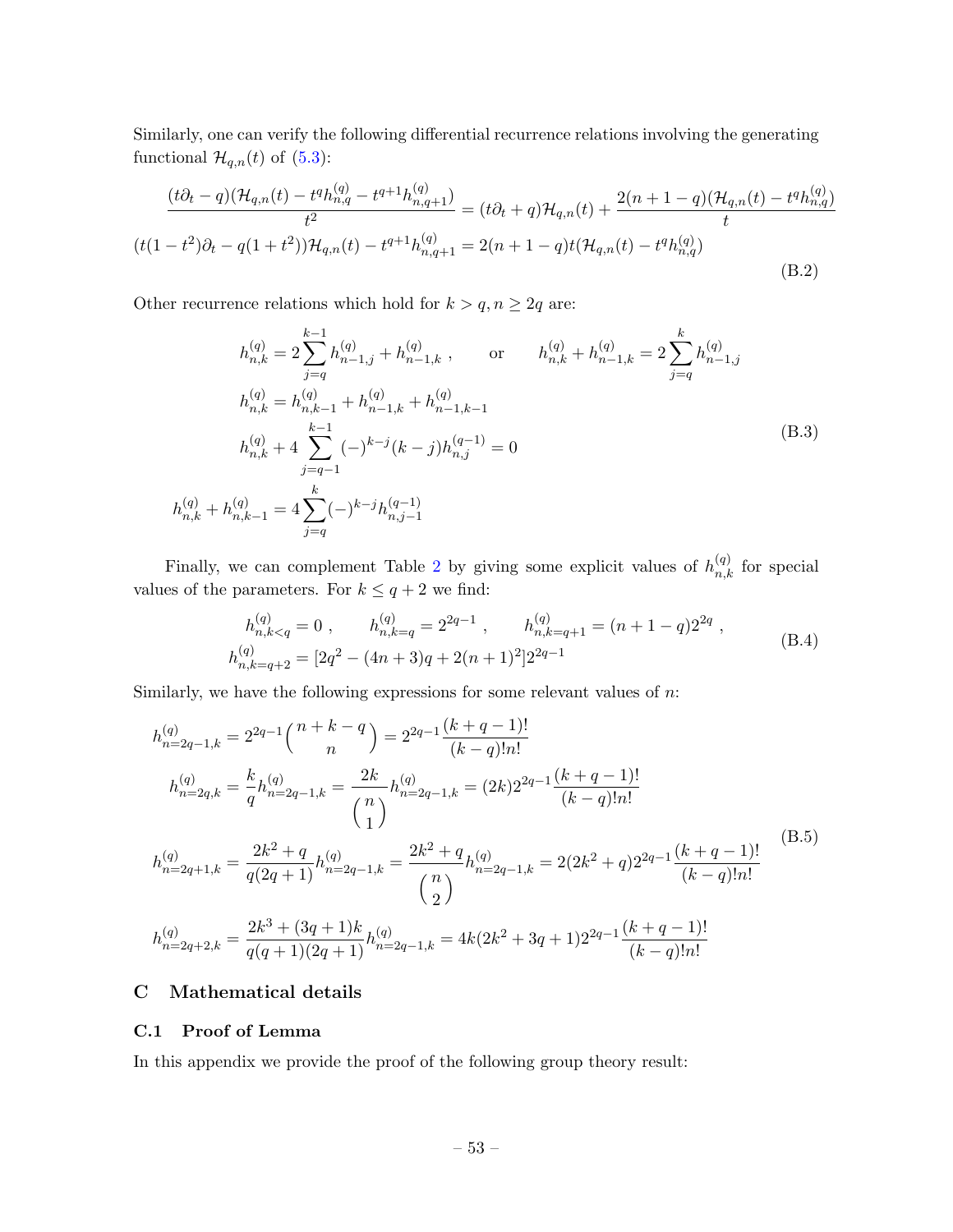Lemma: The regular representation of the group is induced by regular representation of a subgroup.

Proof: To prove this statement we will begin with the following fact: say we are given a group G, a subgroup H, and a set of coset representatives  $C_H = \{r_i\}$ . Given a representation  $\rho(H)$  of H, the character of the corresponding induced representation is given by

$$
\chi^{\rho(H)\uparrow G}(g) = \sum_{r_i \in C_H} \delta_H(r_i^{-1}g\,r_i) \,\,\chi^{\rho(H)}(r_i^{-1}g\,r_i) \tag{C.1}
$$

where  $\delta_H(\alpha) = 1$  if  $\alpha \in H$  and is zero otherwise. We now use the character in regular representation  $\chi^{R(H)}(h) = |H| \delta_{h,e}$  where  $|H|$  is the number of elements in H to get

$$
\chi^{\mathcal{R}(H)\dagger G}(g) = \sum_{r_i \in C_H} \delta_H(r_i^{-1}gr_i) \chi^{\mathcal{R}(H)}(r_i^{-1}gr_i) = \sum_{r_i \in C_H} \delta_H(r_i^{-1}gr_i) \delta_{r_i^{-1}gr_i, e} |H|
$$
  
= 
$$
\sum_{r_i \in C_H} \delta_{g,e} |H| = |G| \delta_{g,e} = \chi^{\mathcal{R}(G)}(g).
$$
 (C.2)

Thus, the induced representation coming from a regular representation of a subgroup  $H$  is indeed the regular representation of G.

#### <span id="page-55-0"></span>C.2 Proof of Theorem 1

We provide a proof of the following result:

Theorem 1: Proper n sJacobi identities lie in the regular representation  $\mathcal{R}(S_n)$ .

*Proof:* We use induction to demonstrate that improper sJacobis lie in  $(2^{n-2} - 2)$  copies of  $\mathcal{R}(S_n)$ .

For  $n = 3$  there are no improper Jacobis (since the minimum number of operators required to form an sJacobi is 3) and so all sJacobis are proper and they lie in a  $(2^{n-2} - 1) = 1$  copy of  $\mathcal{R}(S_3)$ . So, our claim is true for  $n=3$ .

Next assume proper k sJacobis lie in the regular representation  $\mathcal{R}(S_k)$  for all  $3 \leq k < n$ . We then need to show that proper n sJacobis lie in the regular representation  $\mathcal{R}(S_n)$ . Given a proper k sJacobi in  $\mathcal{R}(S_k)$ , we nest it within  $(n-k)$  number of commutators/anti-commutators in  $2^{n-k}$  ways. This gives  $2^{n-k}$  copies of representation  $\mathcal{R}(S_k) \times \mathcal{R}(S_{n-k})$  of the subgroup  $S_k \times S_{n-k}$ . We now invoke the lemma asserting that regular representation of a subgroup induces regular representation of the group to argue that the improper sJacobis coming from proper k sJacobis lie in the representation  $2^{n-k} \mathcal{R}(S_n)$ . Using  $(2^{n-2} - 2) = \sum_{k=3}^{n-1} 2^{n-k}$ , the set of all improper sJacobis then lie in  $(2^{n-2} - 2)$  copies of  $\mathcal{R}(S_n)$ . This, as we have stated before, is equivalent to the assertion that proper  $n$  sJacobis lie in the regular representation  $\mathcal{R}(S_n)$ . QED.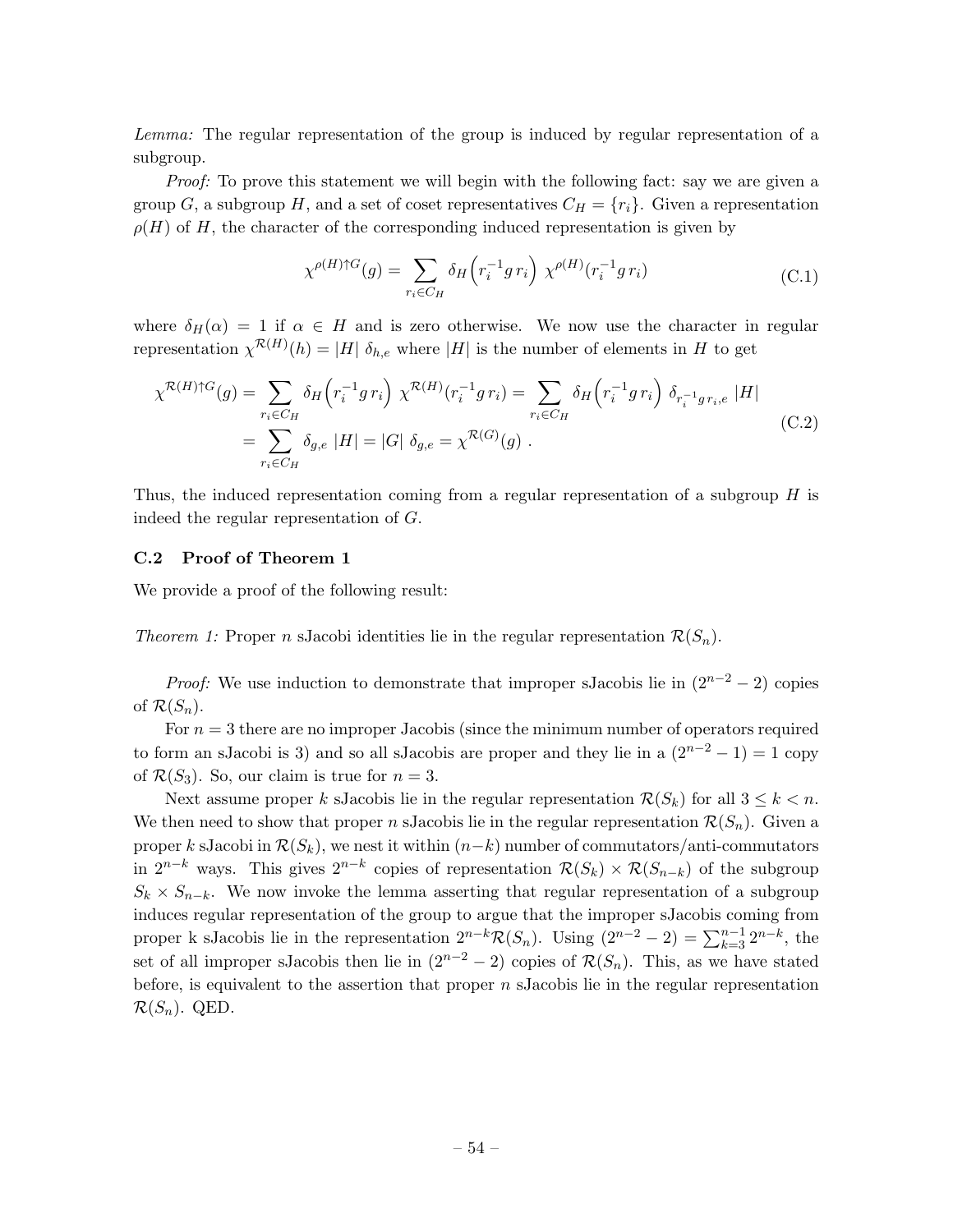#### <span id="page-56-0"></span>C.3 Proof of Theorem 2

In §[5.2](#page-29-0) we have seen that the number of ways of generating an n-point correlator whose proper OTO number is less than or equal to q from an  $(n-1)$ -point correlator whose proper OTO number is less than or equal to q leads to the following recursion relation for  $g_{n,q}$ :

$$
\sum_{j=1}^{q} g_{n,j} = n \sum_{j=1}^{q-1} g_{n-1,j} + (2q) g_{n-1,q}
$$
 (C.3)

A useful version of this recursion is obtained by subtracting the recursion relation for  $(q-1)$ from that of  $q$ :

$$
g_{n+1,q+1} = 2(q+1) g_{n,q+1} + (n-2q+1) g_{n,q}. \tag{C.4}
$$

We will now show how this recursion relation can be used to compute  $g_{n,q}$ . We will begin by setting  $q = 0$  in the above which gives

$$
g_{n+1,1} = 2g_{n,1} \tag{C.5}
$$

This along with  $g_{1,1} = 1$  (viz., there is only one 1-OTO one-point function), then gives  $g_{n,1} = 2^{n-1}$ . Next, we set  $q = 1$  in the recursion relation to get

$$
g_{n+1,2} = (n-1) g_{n,1} + 4 g_{n,2} = (n-1) 2^{n-1} + 4 g_{n,2} .
$$
 (C.6)

This can be solved with the initial condition  $g_{2,2} = 0$  (viz., there are no 2-OTO one-point function) to get  $g_{n,2} = 2^{n-2}(2^{n-1} - n)$ .

We can now proceed by rewriting the above recursion relation as a differential-difference equation for the generating function:

$$
\mathcal{G}_n(\mu) \equiv \sum_{q=1}^{\lfloor \frac{n+1}{2} \rfloor} \mu^q g_{n,q} \,. \tag{C.7}
$$

We obtain by direct manipulation

$$
\mathcal{G}_n(\mu) = \left[ 2 \,\mu (1 - \mu) \, \frac{d}{d\mu} + n \,\mu \right] \mathcal{G}_{n-1}(\mu) \,. \tag{C.8}
$$

This equation, along with the initial condition  $\mathcal{G}_1(\mu) = \mu$  for 1-point functions, is solved by

$$
\mathcal{G}_n(\mu) = \left(2\sqrt{1-\mu}\right)^{n+1} \text{Li}_{-n}\left(\frac{2}{1+\sqrt{1-\mu}}-1\right) \tag{C.9}
$$

where  $Li_{-n}$  is the polylogarithm function of negative integer index defined via

$$
\text{Li}_{-n}(x) \equiv \sum_{j=1}^{\infty} j^{n} x^{j} = \left(x \frac{d}{dx}\right)^{n} \frac{x}{1-x} .
$$
 (C.10)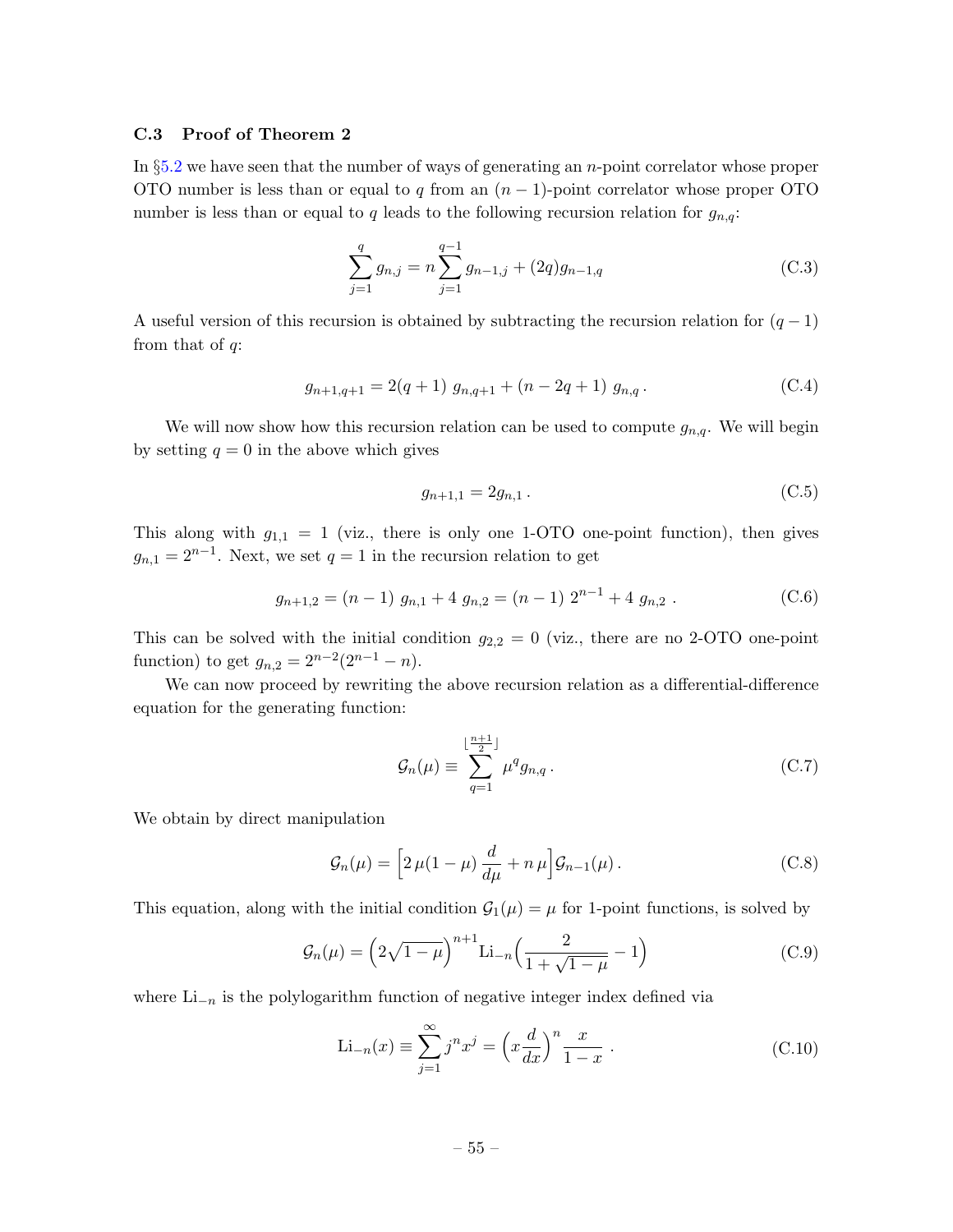The first few  $\mathcal{G}_n(\mu)$  are

$$
\begin{aligned}\n\mathcal{G}_1(\mu) &= \mu \;, \qquad \mathcal{G}_2(\mu) = 2\mu \;, \qquad \mathcal{G}_3(\mu) = 2\mu(\mu + 2) \;, \\
\mathcal{G}_4(\mu) &= 8\mu(2\mu + 1) \;, \qquad \mathcal{G}_5(\mu) = 8\mu(2\mu^2 + 11\mu + 2) \;, \end{aligned} \tag{C.11}
$$

Note that these polynomials are sometimes called the 'peak polynomials' in the combinatorics literature and it occurs as the integer sequence A008303 of the Online Encyclopedia of Integer Sequences (OEIS).

Once we have the functions  $\mathcal{G}_n(\mu)$  we can recover the numbers  $g_{n,q}$  of interest, as these are given by picking up the appropriate coefficients, viz.,

$$
g_{n,q} = \text{Coefficient of } \mu^q \text{ in } \left(2\sqrt{1-\mu}\right)^{n+1} \text{Li}_{-n}\left(\frac{2}{1+\sqrt{1-\mu}}-1\right)
$$
  
= Coefficient of  $\frac{z^n}{n!} \mu^q$  in  $\mu\left\{\left(1-\frac{\tan\left(\frac{z\sqrt{\mu-1}}{\sqrt{\mu-1}}\right)}{\sqrt{\mu-1}}\right)^{-1}-1\right\}$  (C.12)

This proves Theorem 2.

#### References

- <span id="page-57-0"></span>[1] J. Schwinger, Four-dimensional euclidean formulation of quantum field theory, in Proceedings, 8th Annual International Conference on High Energy Physics (ICHEP 58 - Rochester): CERN, Geneva, Switzerland, Jun 30 - Jul 5, 1958, pp. 134–140, 1958.
- <span id="page-57-1"></span>[2] K. Osterwalder and R. Schrader, Axioms for Euclidean Green's Functions, Commun. Math. Phys. 31 (1973) 83–112.
- <span id="page-57-2"></span>[3] K. Osterwalder and R. Schrader, Axioms for Euclidean Green's Functions. 2., Commun. Math. Phys. 42 (1975) 281.
- <span id="page-57-3"></span>[4] R. Haag, Local quantum physics: Fields, particles, algebras. 1992.
- <span id="page-57-4"></span>[5] I. Heemskerk, D. Marolf, J. Polchinski, and J. Sully, Bulk and Transhorizon Measurements in AdS/CFT, JHEP 10 (2012) 165, [[arXiv:1201.3664](http://arxiv.org/abs/1201.3664)].
- <span id="page-57-5"></span>[6] J. S. Schwinger, Brownian motion of a quantum oscillator, J.Math.Phys. 2 (1961) 407–432.
- <span id="page-57-6"></span>[7] L. Keldysh, Diagram technique for nonequilibrium processes, Zh.Eksp.Teor.Fiz. 47 (1964) 1515–1527.
- <span id="page-57-7"></span>[8] F. M. Haehl, R. Loganayagam, and M. Rangamani, Schwinger-Keldysh formalism I: BRST symmetries and superspace, [arXiv:1610.01940](http://arxiv.org/abs/1610.01940).
- <span id="page-57-8"></span>[9] K.-c. Chou, Z.-b. Su, B.-l. Hao, and L. Yu, Equilibrium and Nonequilibrium Formalisms Made Unified, Phys.Rept. 118 (1985) 1.
- <span id="page-57-9"></span>[10] I. L. Aleiner, L. Faoro, and L. B. Ioffe, Microscopic model of quantum butterfly effect: out-of-time-order correlators and traveling combustion waves, [arXiv:1609.01251](http://arxiv.org/abs/1609.01251).
- <span id="page-57-10"></span>[11] J. Polchinski, L. Susskind, and N. Toumbas, Negative energy, superluminosity and holography, Phys. Rev. D60 (1999) 084006, [[hep-th/9903228](http://arxiv.org/abs/hep-th/9903228)].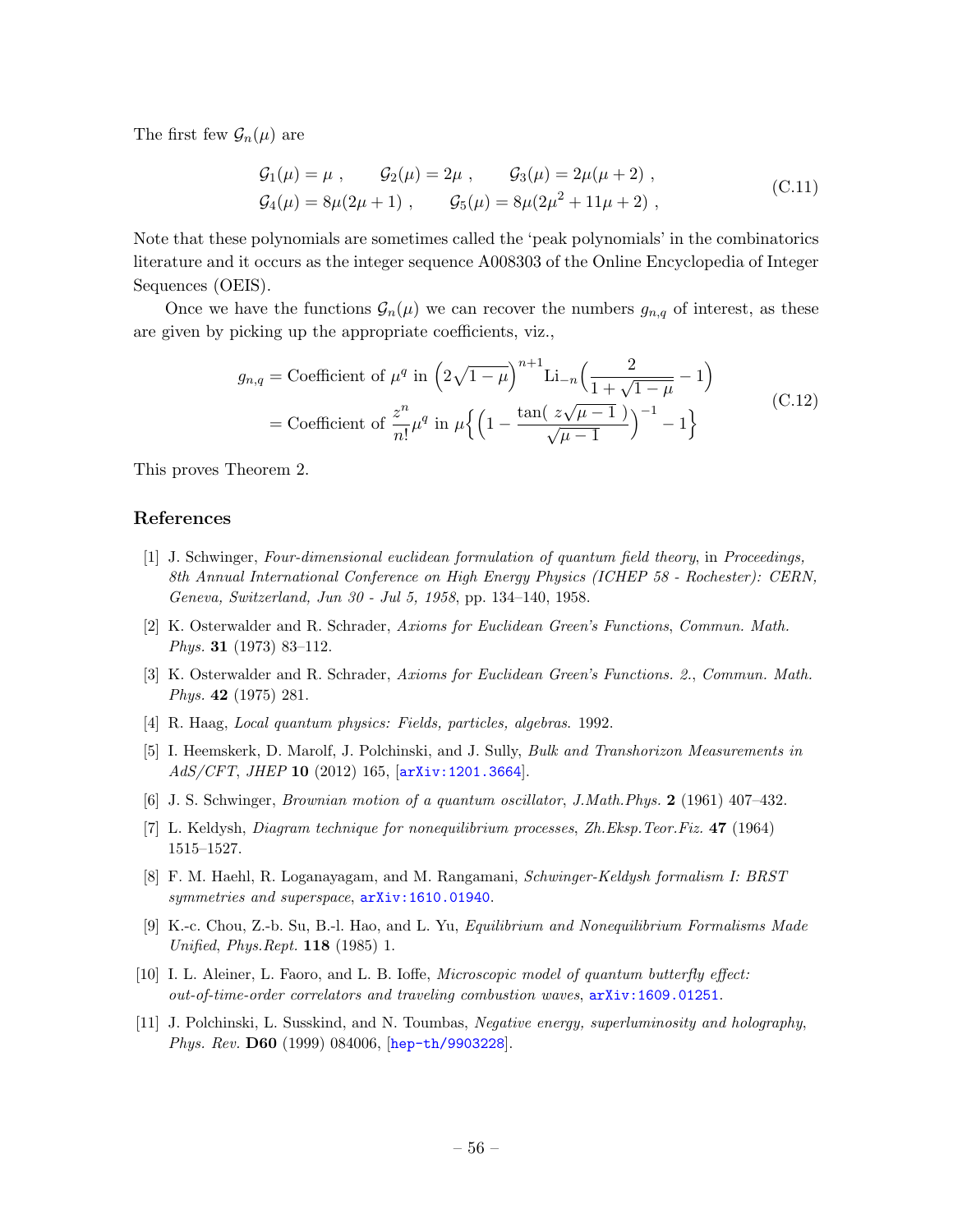- <span id="page-58-0"></span>[12] V. E. Hubeny, Precursors see inside black holes, Int. J. Mod. Phys. D12 (2003) 1693–1698, [[hep-th/0208047](http://arxiv.org/abs/hep-th/0208047)].
- <span id="page-58-1"></span>[13] D. A. Roberts, D. Stanford, and L. Susskind, Localized shocks, JHEP 03 (2015) 051, [[arXiv:1409.8180](http://arxiv.org/abs/1409.8180)].
- <span id="page-58-2"></span>[14] S. H. Shenker and D. Stanford, Black holes and the butterfly effect, JHEP 03 (2014) 067, [[arXiv:1306.0622](http://arxiv.org/abs/1306.0622)].
- <span id="page-58-6"></span>[15] A. I. Larkin and Y. N. Ovchinnikov, Quasiclassical method in the theory of superconductivity, Sov.Phys.JETP 28 (1969), no. 6 1200–1205.
- <span id="page-58-3"></span>[16] J. Maldacena, S. H. Shenker, and D. Stanford, A bound on chaos, JHEP 08 (2016) 106, [[arXiv:1503.01409](http://arxiv.org/abs/1503.01409)].
- <span id="page-58-4"></span>[17] S. Sachdev and J. Ye, Gapless spin fluid ground state in a random, quantum Heisenberg magnet, Phys. Rev. Lett. **70** (1993) 3339, [[cond-mat/9212030](http://arxiv.org/abs/cond-mat/9212030)].
- <span id="page-58-5"></span>[18] A. Kitaev, A simple model of quantum holography., Talks at KITP, April 7,and May 27 (2015).
- <span id="page-58-7"></span>[19] P. Caputa, T. Numasawa, and A. Veliz-Osorio, Out-of-time-ordered correlators and purity in rational conformal field theories, PTEP 2016 (2016), no. 11 113B06,  $\left[$ [arXiv:1602.06542](http://arxiv.org/abs/1602.06542).
- [20] Y. Huang, Y.-L. Zhang, and X. Chen, Out-of-Time-Ordered Correlator in Many-Body Localized Systems, [arXiv:1608.01091](http://arxiv.org/abs/1608.01091).
- [21] H. Shen, P. Zhang, R. Fan, and H. Zhai, Out-of-Time-Order Correlation at a Quantum Phase Transition, [arXiv:1608.02438](http://arxiv.org/abs/1608.02438).
- [22] R.-Q. He and Z.-Y. Lu, Characterizing many-body localization by out-of-time-ordered correlation, Phys. Rev. B95 (2017), no. 5 054201, [[arXiv:1608.03586](http://arxiv.org/abs/1608.03586)].
- <span id="page-58-12"></span>[23] R. Fan, P. Zhang, H. Shen, and H. Zhai, Out-of-Time-Order Correlation for Many-Body Localization, [arXiv:1608.01914](http://arxiv.org/abs/1608.01914).
- [24] B. Swingle and D. Chowdhury, Slow scrambling in disordered quantum systems, Phys. Rev. **B95** (2017), no. 6 060201, [[arXiv:1608.03280](http://arxiv.org/abs/1608.03280)].
- [25] E. B. Rozenbaum, S. Ganeshan, and V. Galitski, Lyapunov Exponent and Out-of-Time-Ordered Correlator's Growth Rate in a Chaotic System, Phys. Rev. Lett. 118 (2017), no. 8 086801, [[arXiv:1609.01707](http://arxiv.org/abs/1609.01707)].
- [26] X. Chen, T. Zhou, D. A. Huse, and E. Fradkin, Out-of-time-order correlations in many-body localized and thermal phases,  $arXiv:1610.00220$ .
- [27] N. Tsuji, P. Werner, and M. Ueda, Exact out-of-time-ordered correlation functions for an interacting lattice fermion model, Phys. Rev. A95 (2017), no. 1 011601, [[arXiv:1610.01251](http://arxiv.org/abs/1610.01251)].
- <span id="page-58-8"></span>[28] K. Slagle, Z. Bi, Y.-Z. You, and C. Xu, Out-of-Time-Order Correlation in Marginal Many-Body Localized Systems, Phys. Rev. B95 (2017), no. 16 165136, [[arXiv:1611.04058](http://arxiv.org/abs/1611.04058)].
- <span id="page-58-9"></span>[29] P. Hosur, X.-L. Qi, D. A. Roberts, and B. Yoshida, Chaos in quantum channels, JHEP 02 (2016) 004, [[arXiv:1511.04021](http://arxiv.org/abs/1511.04021)].
- <span id="page-58-10"></span>[30] D. A. Roberts and B. Yoshida, Chaos and complexity by design,  $arXiv:1610.04903$ .
- <span id="page-58-11"></span>[31] B. Swingle, G. Bentsen, M. Schleier-Smith, and P. Hayden, Measuring the scrambling of quantum information, Phys. Rev. A94 (2016), no. 4 040302, [[arXiv:1602.06271](http://arxiv.org/abs/1602.06271)].